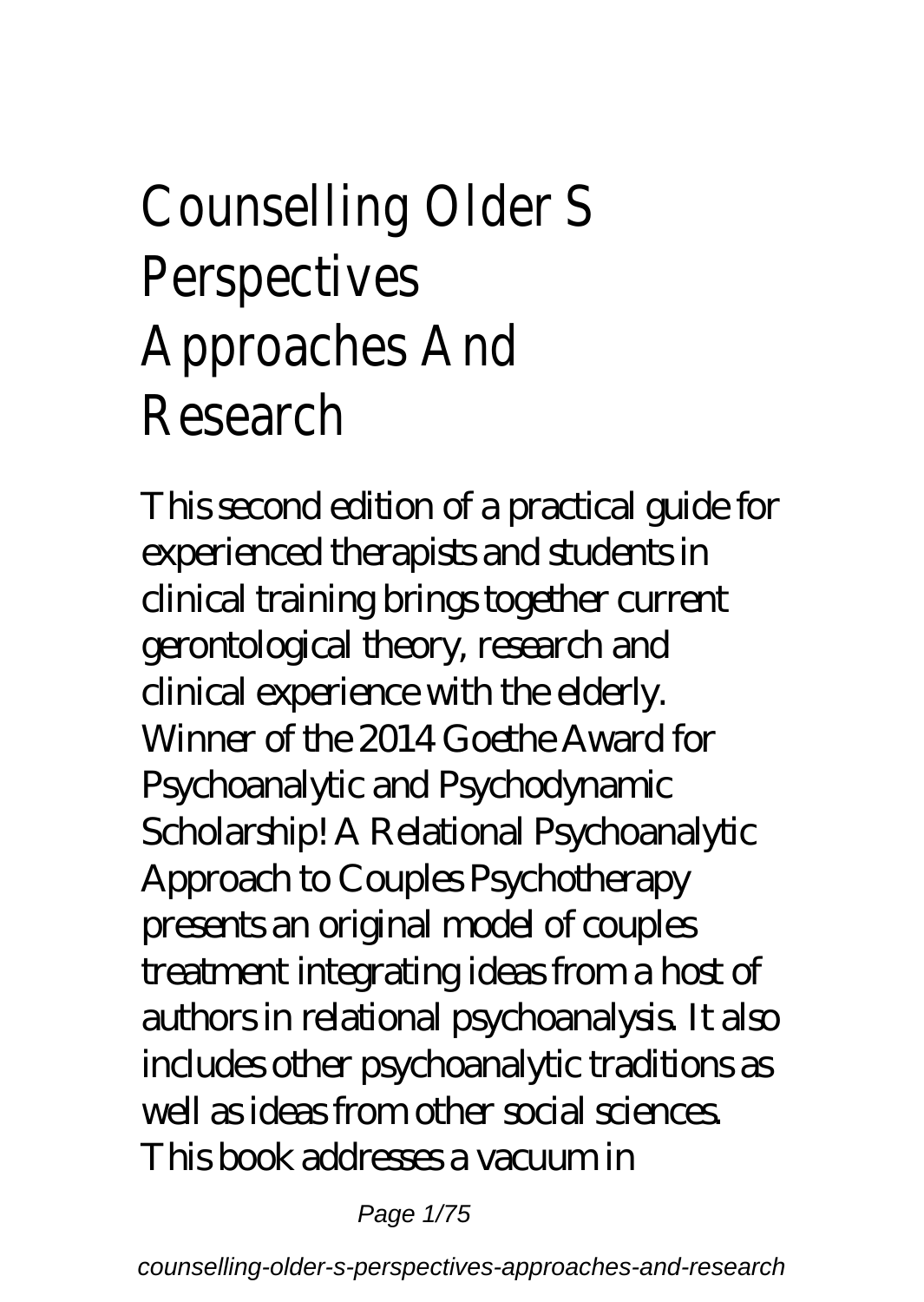## contemporary psychoanalysis devoid of a

comprehensively relational way to think about the practice of psychoanalytically oriented couples treatment. In this book,Philip Ringstrom sets out a theory of practice that is based on three broad themes: The actualization of self experience in an intimate relationship The partners' capacity for mutual recognition versus mutual negation The relationship having a mind of its own Based on these three themes, Ringstrom's model of treatment is articulated in six non-linear, non-hierarchical steps that wed theory with practice - each powerfully illustrated with case material. These steps initially address the therapist's attunement to the partners' disparate subjectivities including the critical importance of each one's perspective on the "reality" they cohabit.Their perspectives are fleshed out through the exploration of their Page 2/75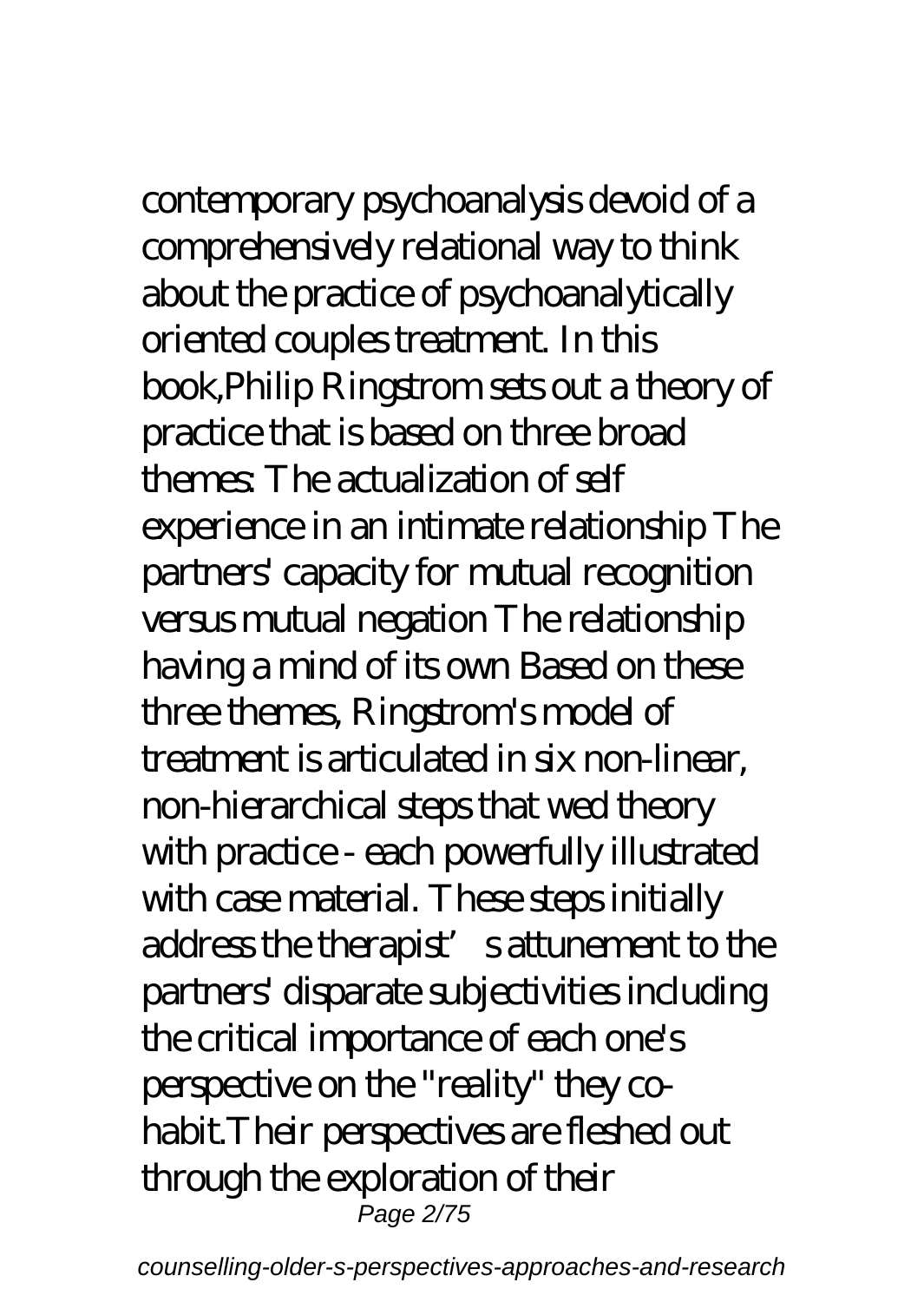developmental histories with focus on factors of gender and culture and more. Out of this arises the examination of how conflictual pasts manifest in dissociated selfstates, the illumination of which lends to the enrichment of self-actualization, the facilitation of mutual recognition, and the capacity to more genuinely renegotiate their relationship. The book concludes with a chapter that illustrates one couple treated through all six steps and a chapter on frequently asked questions ("FAQ's") derived from over thirty years of practice, teaching, supervision and presentations during the course of this books development. A Relational Psychoanalytic Approach to Couples Psychotherapy balances a great range of ways to work with couples, while also providing the means to authentically negotiate their differences in a way which is insightful and invaluable. This book is for practitioners of Page 3/75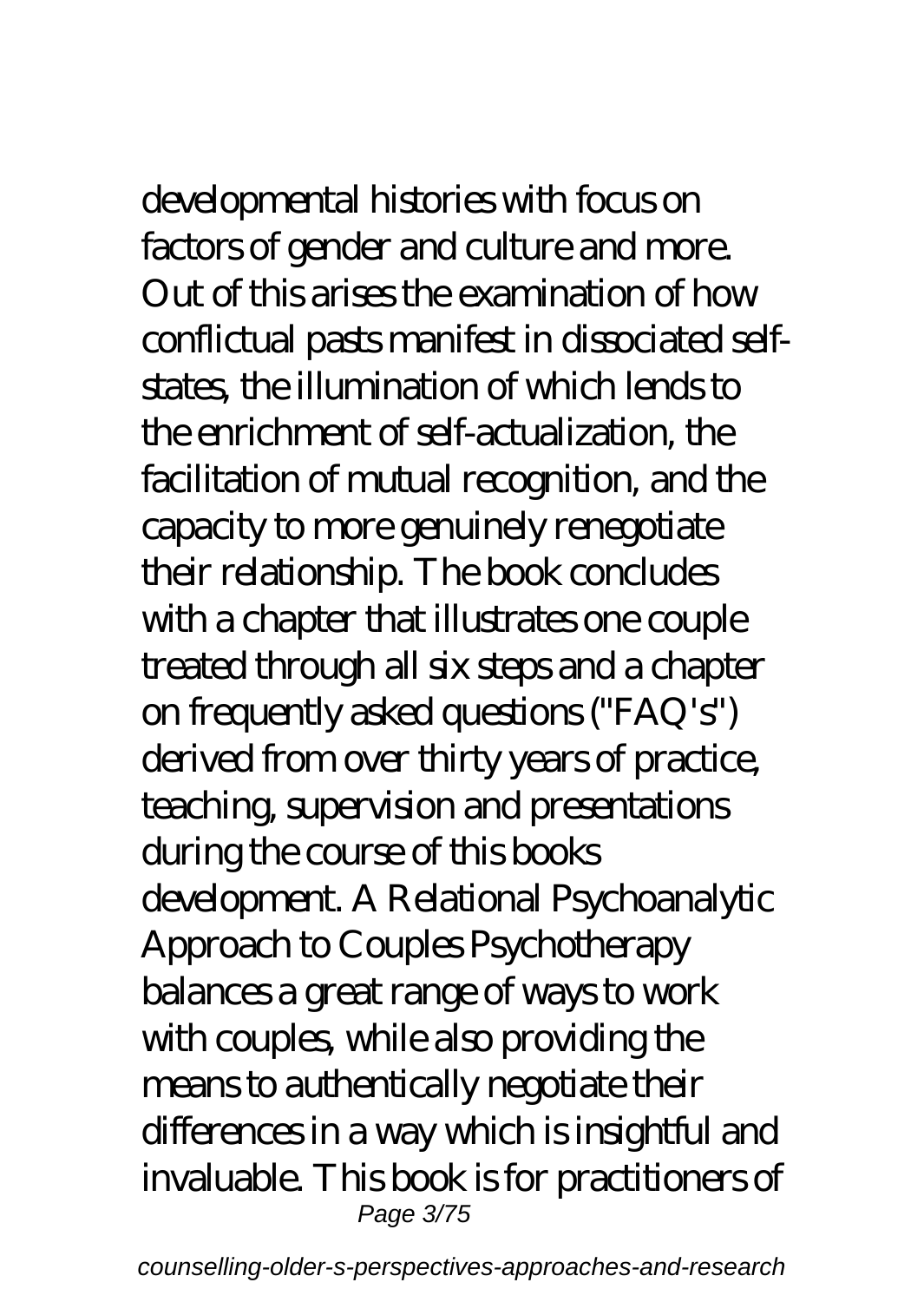# couples therapy and psychoanalytic

practitioners. It is also aimed at undergraduate, graduates, and postgraduate students in the fields of psychiatry, psychology, marriage and family therapy, and social work. This book describes cognitiveconstructivist therapy with children and adolescents as a creative process, combining various techniques. It presents an integrative view, incorporating cognitive and constructivist orientations in reference to theory and combining clinical psychology with developmental psychology in reference to child therapy. Offering guidelines, clinical illustrations and case studies, this book is an invaluable resource for child psychologists and psychiatrists. Of all the approaches to therapy,

Transactional Analysis (or TA) is arguably one of those most suited to time-limited Page 4/75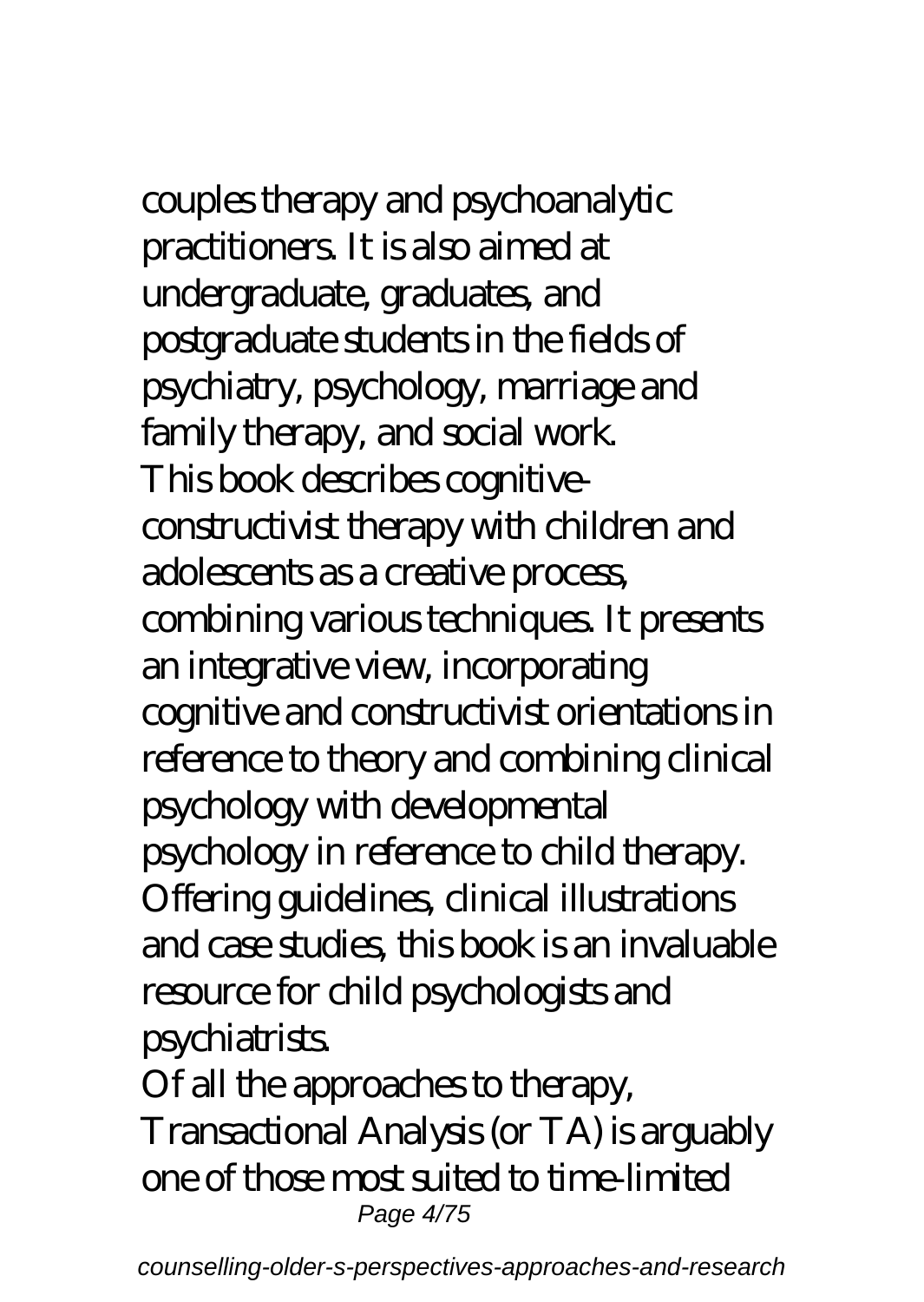## work. At a time when short-term therapy

is increasingly dominant as a form of practice, Transactional Analysis Approaches to Brief Therapy provides an insightful guide which both informs and challenges. Rather than a single theory, TA has developed as a group of four schools which share a common philosophy, but place different emphasis on what occurs during the therapeutic process. Written by therapists at the leading edge of developments in TA, the book presents and differentiates each of these four approaches. Through transcripts and commentaries, it shows how theory applies to practice, for exampl Psychotherapy with Older Adults Counseling and Psychotherapy with Children and Adolescents A Relational Psychoanalytic Approach to Couples Psychotherapy Faith-Based ACT for Christian Clients Page 5/75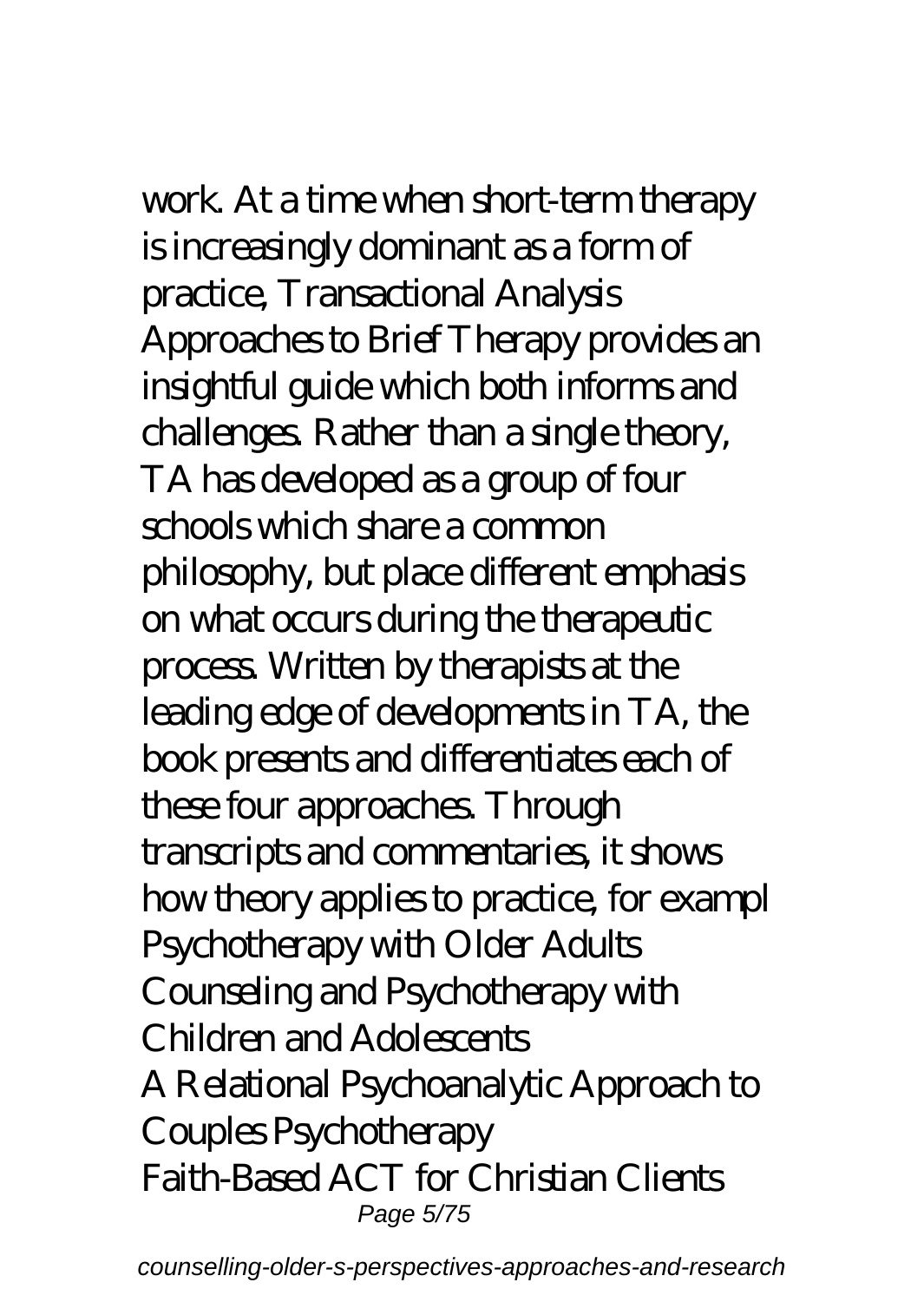### Mindfulness and Neural Integration A Theoretical Background Cognitive Approaches to Obsessions and **Compulsions** *This clear-sighted resource critically examines the status of clinical psychology practice across the diverse regions of the world. Dispatches from North and Latin America, Eastern and Central Europe, China, South Korea, Australia, Africa, the Middle East, and elsewhere illustrate in depth the universality of mental distress and disorders, and the intersection of local knowledge and established standards in providing effective care.*

Page 6/75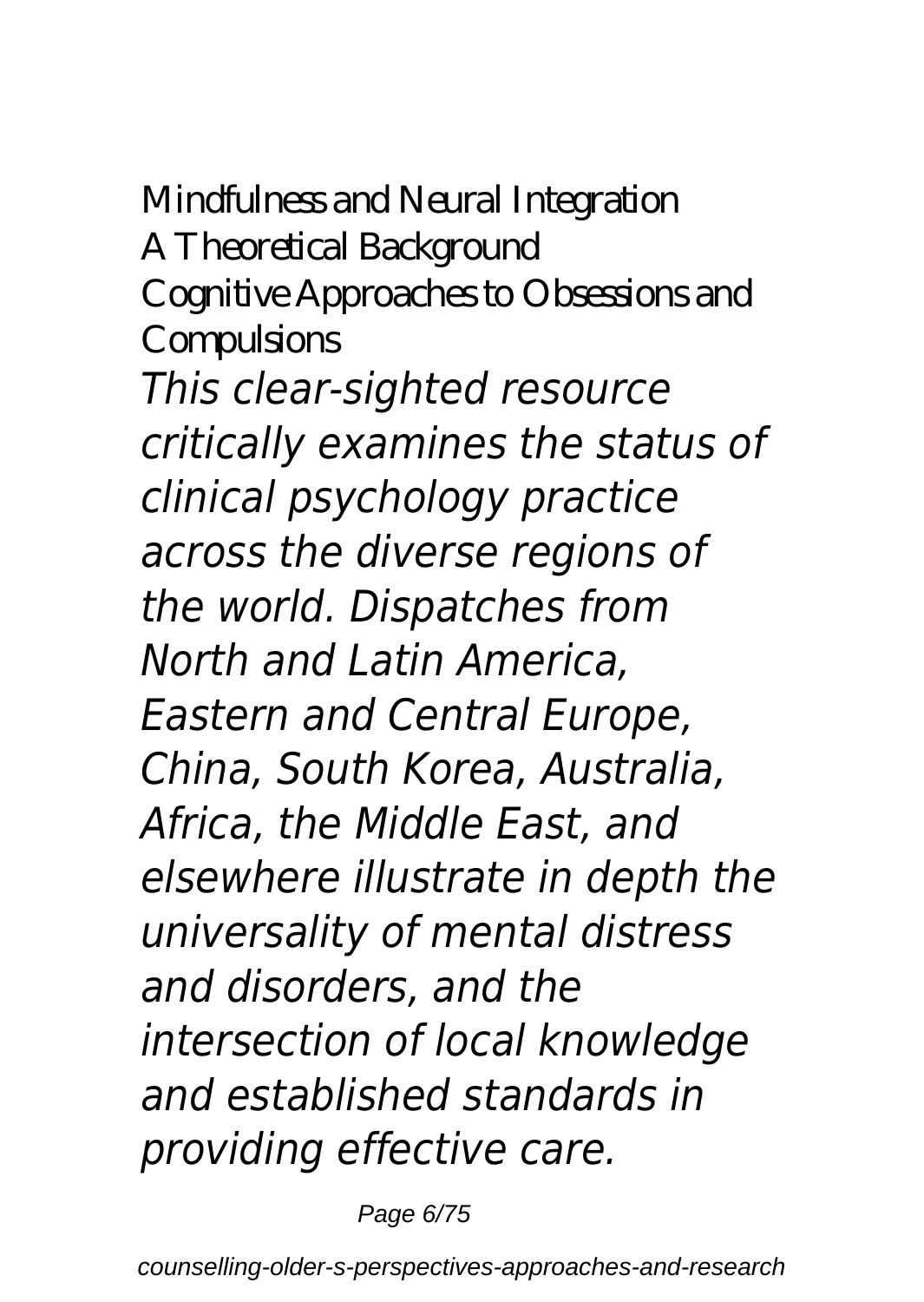### *Pathology and its treatment are viewed in light of cultural values, belief systems, ethics, and norms, reflecting the evolution of clinical practice toward personalized care and culturally sensitive intervention. This important information serves a number of immediate and long-term goals, including developing culture-specific diagnoses and treatments, improving professional competencies, and the ongoing exchange of ideas within a global field to benefit all patients worldwide. Coverage compares key areas such as: · Concepts of mental pathology* Page 7/75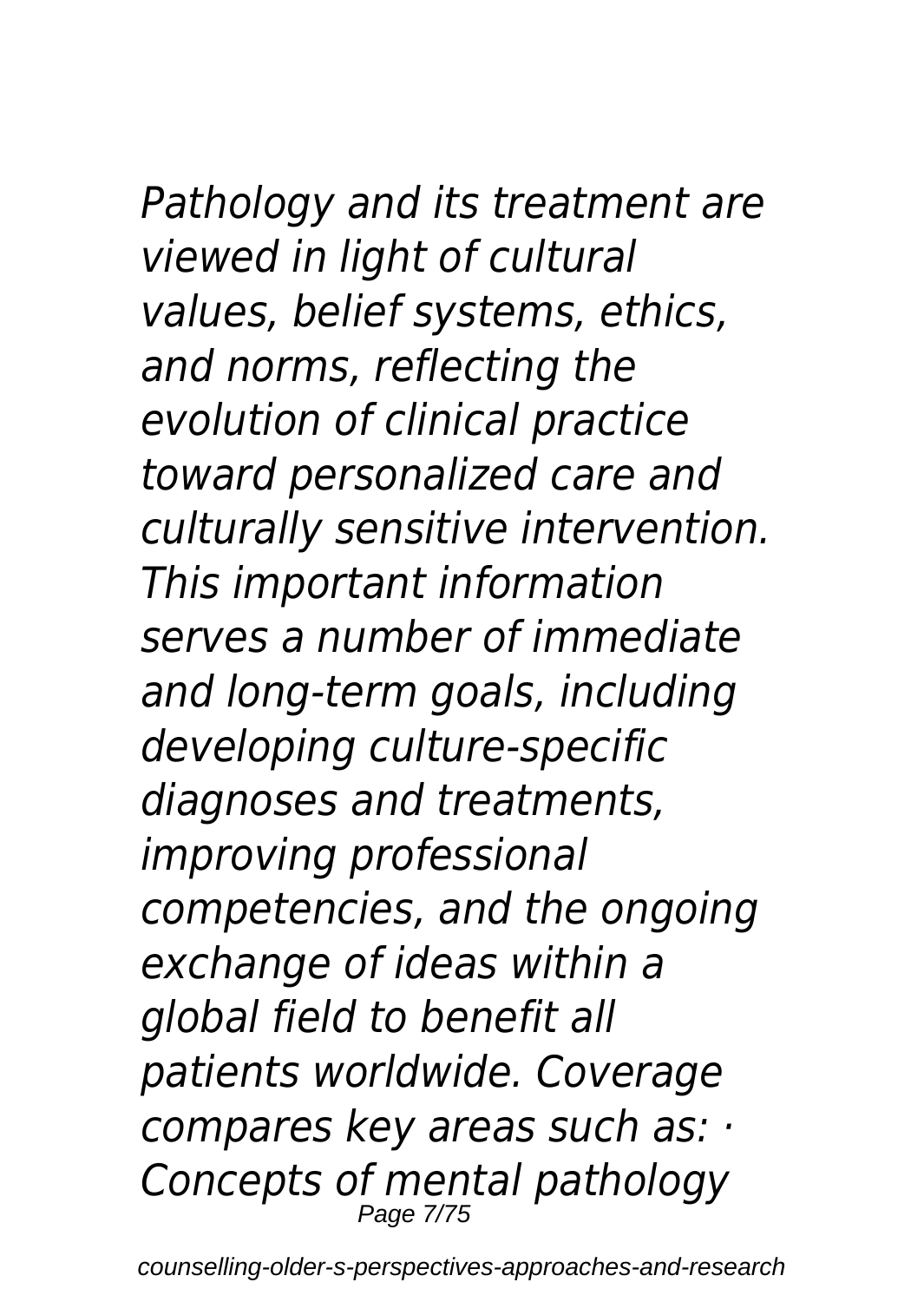*and health. · The sociopolitical aspects of psychology, rooted in the history of the country/region. · Popularly used approaches to intervention. · Types of services and providers. · The state of training and credentialing. · Relationships between clinical psychology and indigenous healing traditions. The audience for Clinical Psychology across the World includes advanced undergraduate and graduate students and trainees/interns in clinical psychology, as well as developers of training programs. It can also serve as a valuable supplementary text for* Page 8/75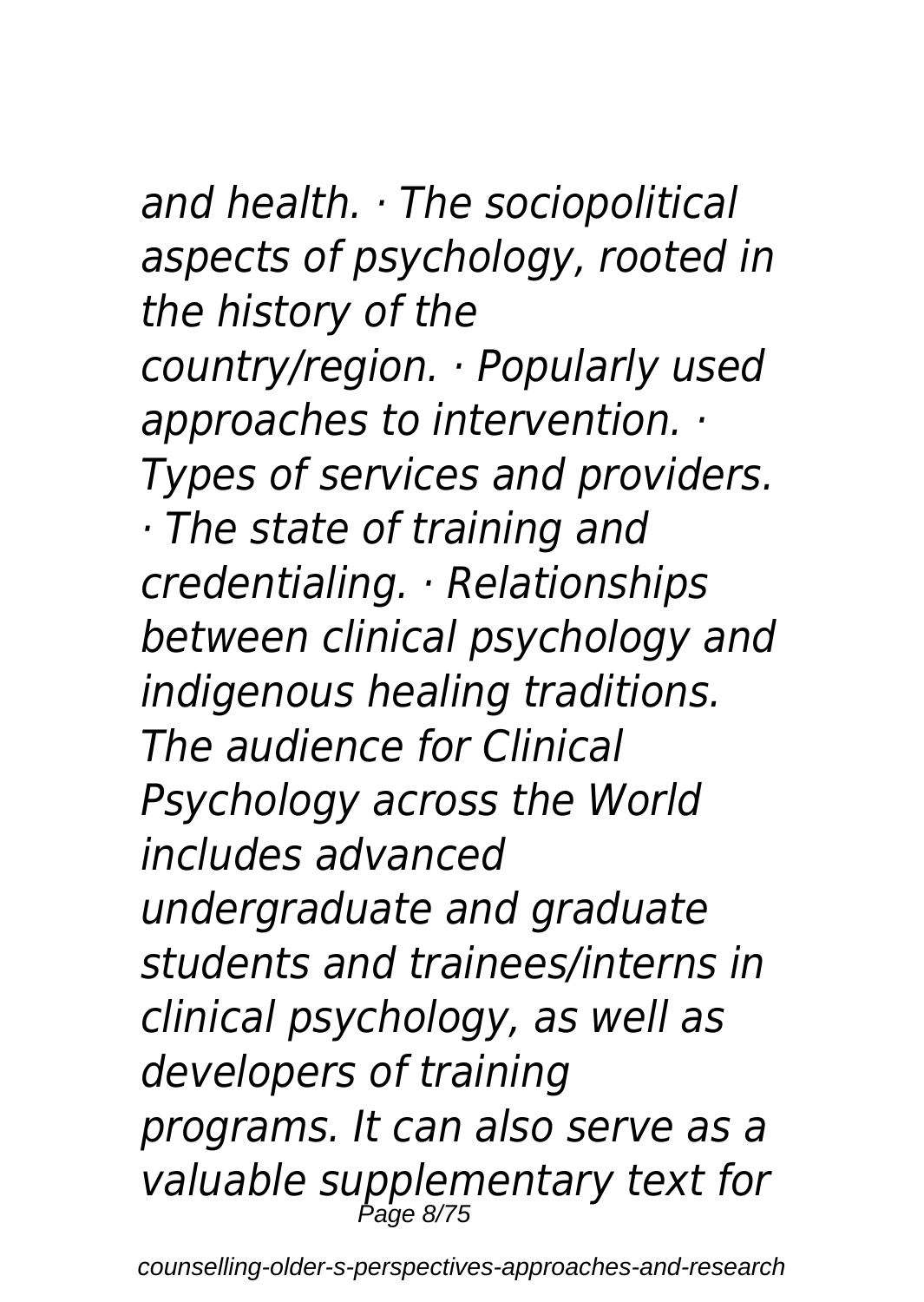*seminars or lectures on clinical psychology.*

*This book, originally published in 1972, aimed to provide a theoretical framework for group therapists to guide them through the mass of variables which beset them. Its scope therefore is extremely broad, for it also touches on philosophy, psychology, sociology, communication and general systems theory. In the last chapter certain conclusions are drawn concerning the relationship between group and psycho-dynamics. The book will be of interest to those who have already had some experience of* Page 9/75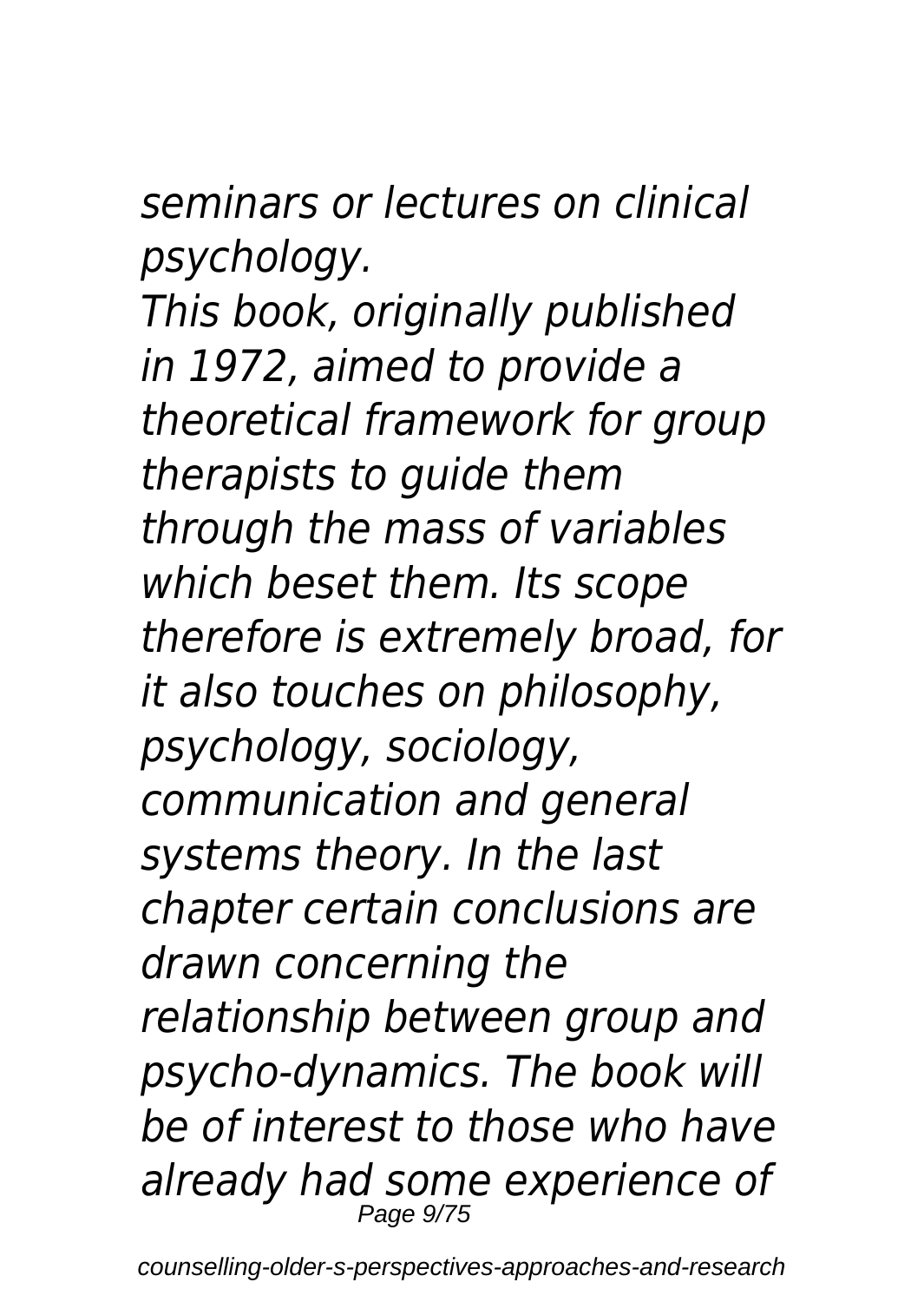## *small, medium or large groups,*

*and who want to think about their work in more general terms: it was not at the time widely realised how radically different and how potentially powerful are the implications of group procedures, not only for therapy but in such fields as education, industry and politics. Freud recognised this when he pointed out the dilemma of having to procure for the group precisely those features which were characteristic of the individual, and which are extinguished in him by the formation of the group. Whilst the problem for the individual is* Page 10/75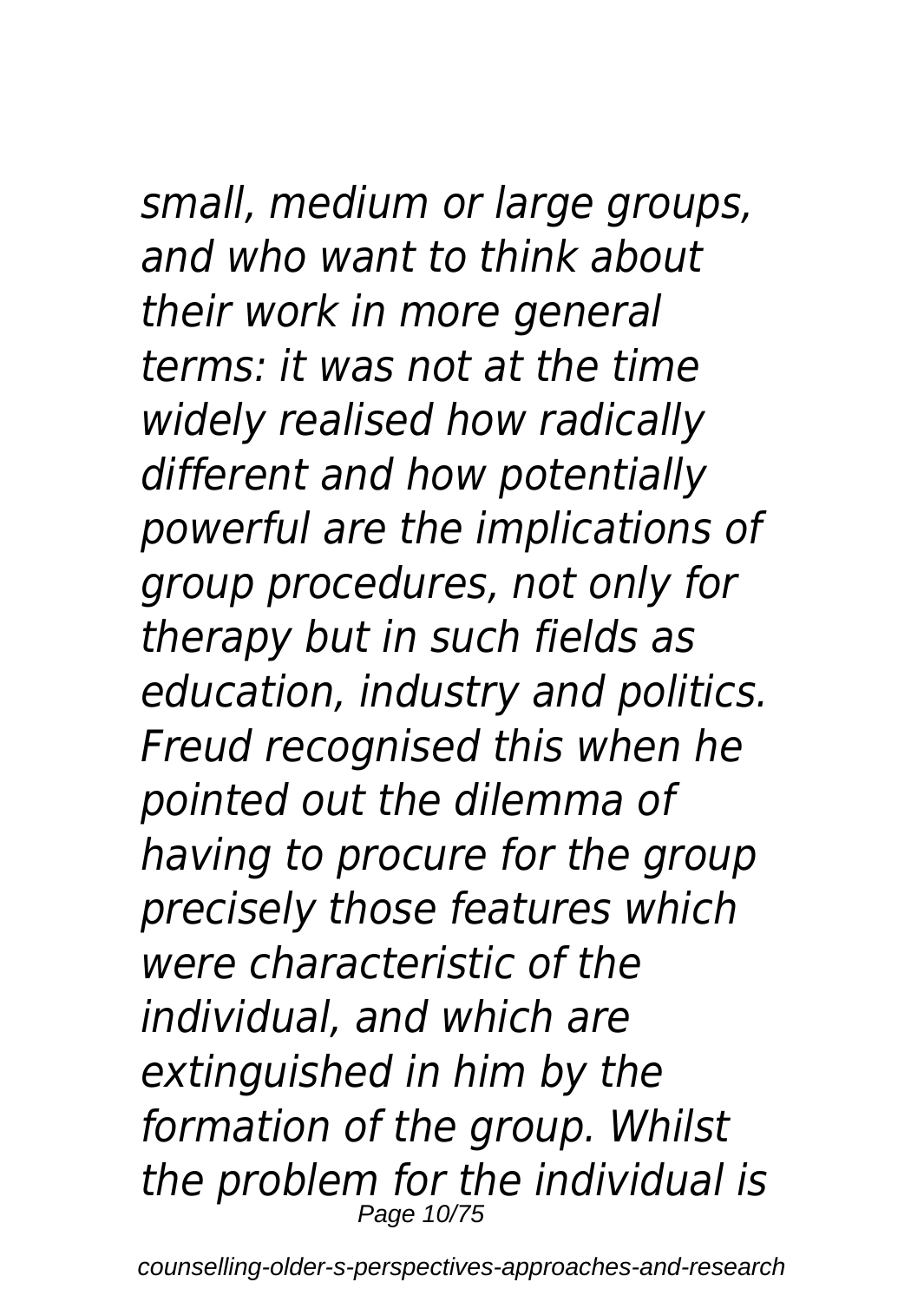### *the intrusion of unconscious factors, for the group it is the group's equivalent of consciousness, namely communication and organization, which is in a quandary. The group model differs crucially from the psychological, but they may relate in the sense that, as Freud indicated, neurosis represents a recapitulation within the individual of mankind's group history. The unconscious mind, then, is a group phenomenon. In other words, group theory turns psychoanalysis upside down and begins at the point where* Page 11/75

counselling-older-s-perspectives-approaches-and-research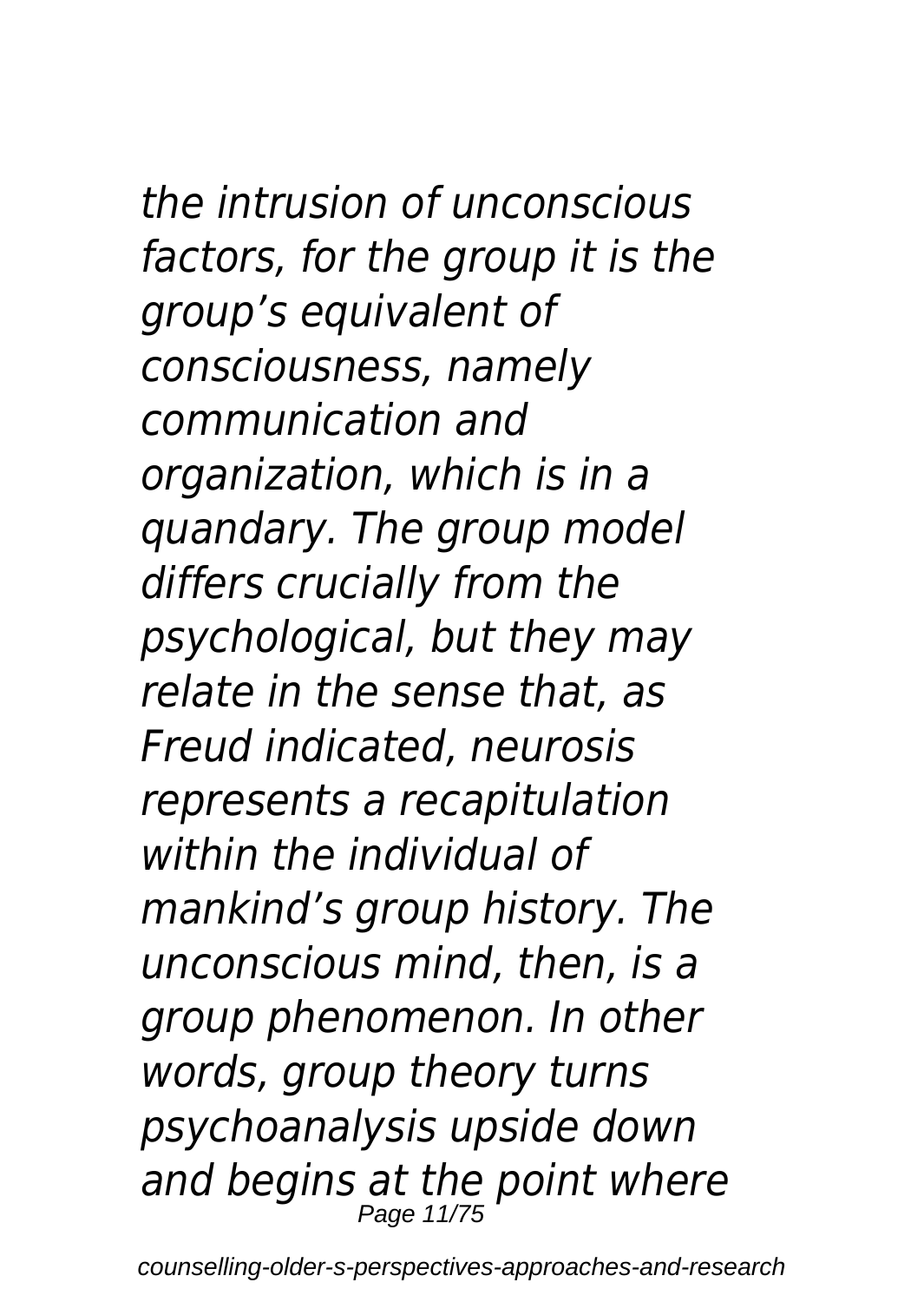*Freud left off, relating neurosis to its social sources. In the light of the group approach, therefore, neurosis and certain of the psychoses can be viewed as localized deposits of unresolved group experiences within the individual, whether they be past, current or an expectation of the future; a feature which makes traumatic neuroses more understandable since they cannot be explained in terms of infantile neurosis. The author suggested the possibility of a new development in group techniques, namely that of large group therapy freed of* Page 12/75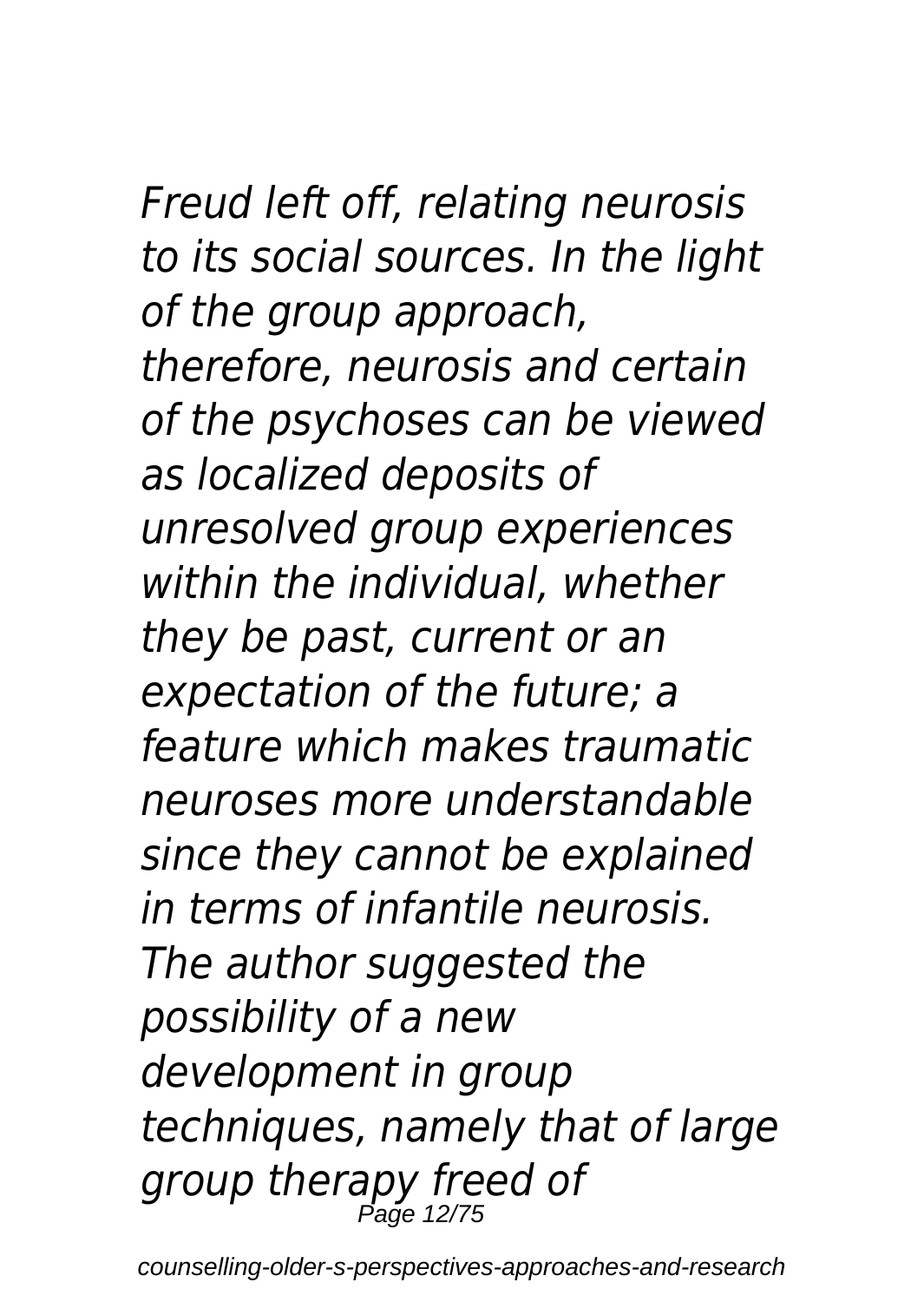*community ties or training considerations, in which attitudes and ideologies make themselves evident, not as cloudy idealistic non sequiturs but as crucial and clearly definable climates which either impede or promote communication and the flow of information.*

*Using the Transference in Psychotherapy centers around two dominant themes: the old vs. the new models of transference, and the role of transference in psychotherapy. As background the book provides an historical overview of transference,* Page 13/75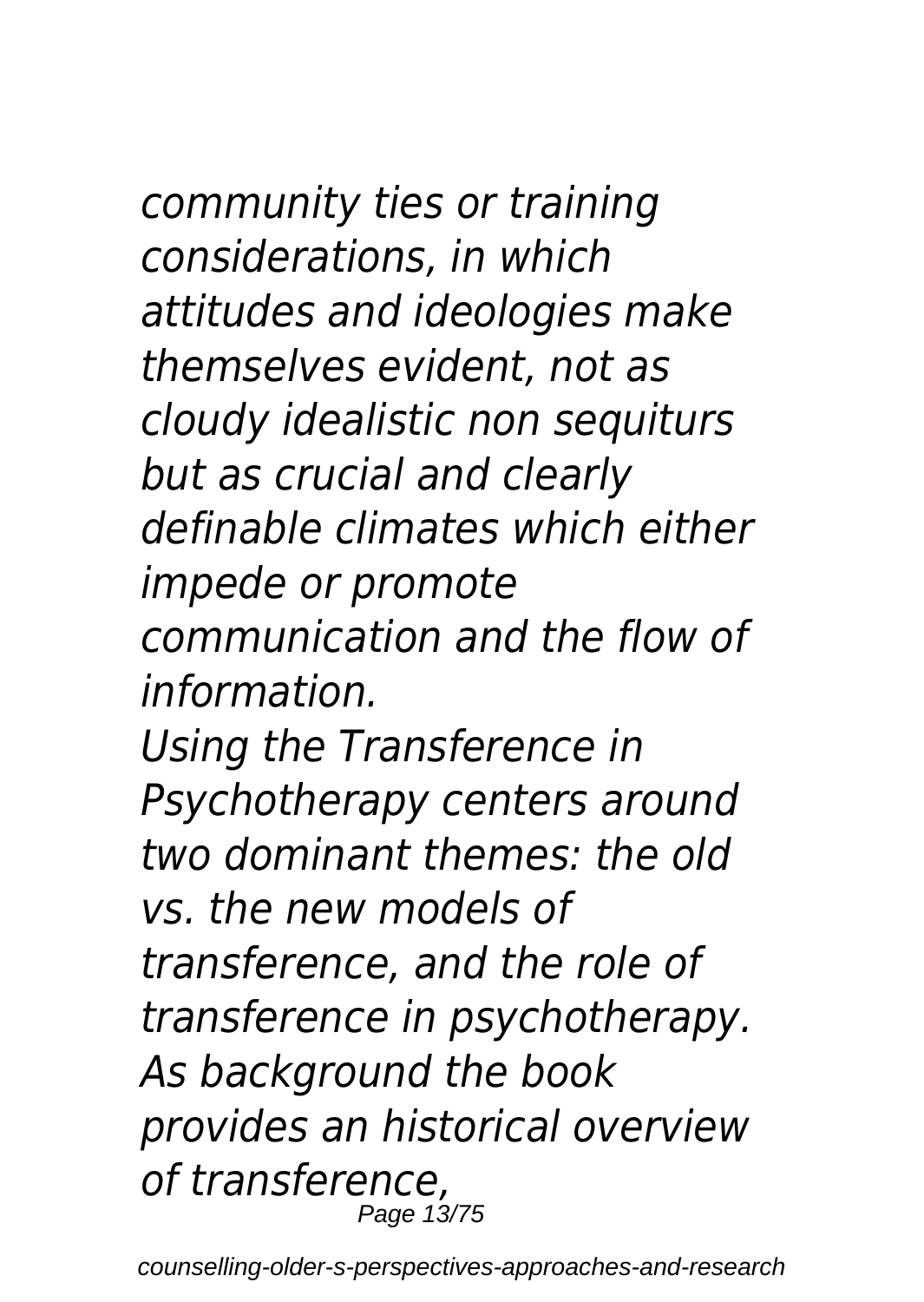*countertransference, and the therapeutic alliance. A number of detailed cases are provided, graphically demonstrating how transference is addressed in psychotherapy and briefly focusing on projective identification and enactment. This book is a must-read for both students and mental health professionals at the early stages of their careers, and a useful reference for more experienced professionals. Feminist Perspectives in Therapy: Empowering Diverse Womenaddresses core issues in feminist psychological practice along withstrategies and* Page 14/75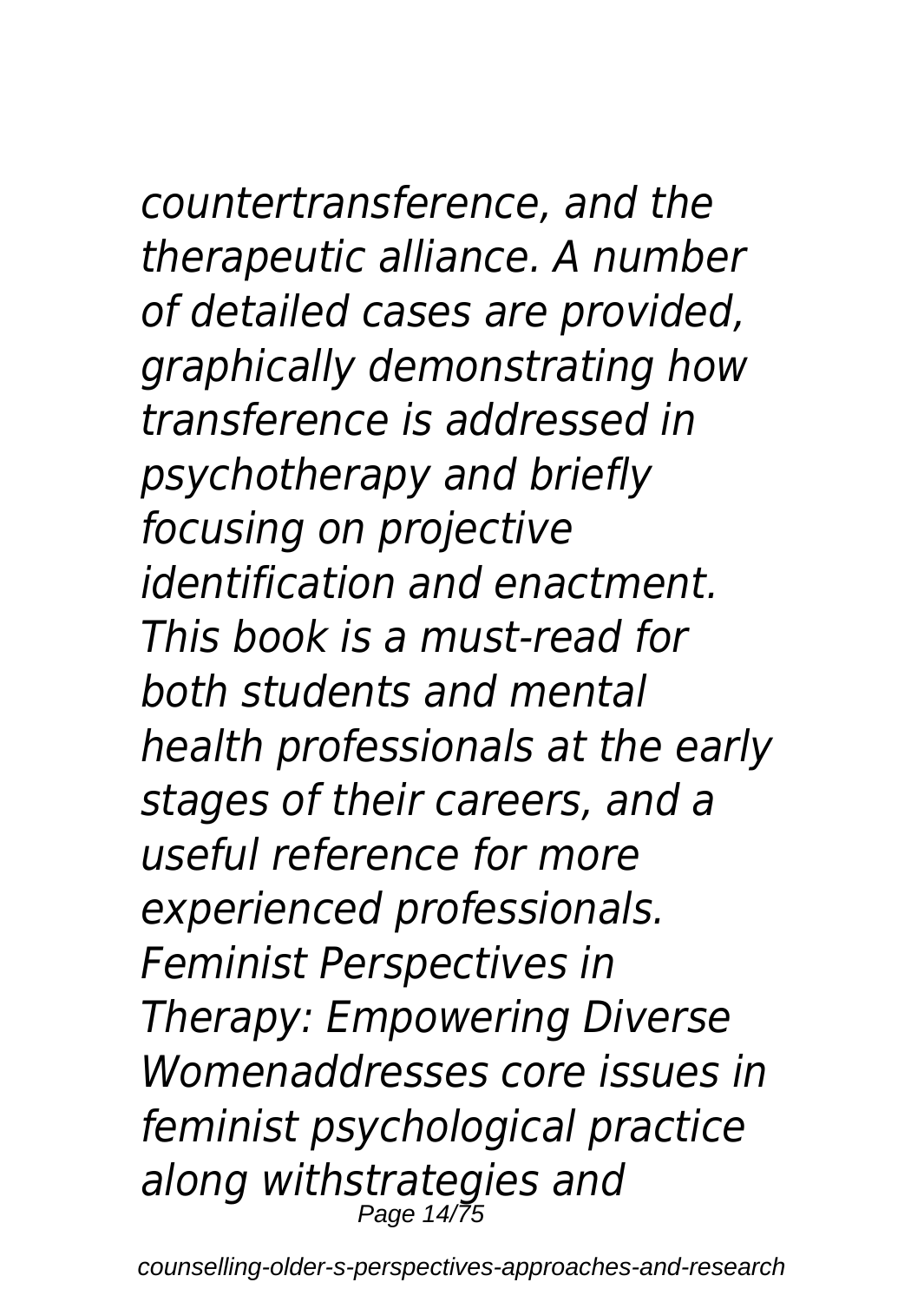### *techniques for understanding the development andexperiences of women throughout their lives. Two leading feministpsychologists provide a model that integrates feminist andmulticultural theory and practice, incorporating both internal andexternal sources of women's psychological distress andwell-being. This Second Edition is filled with valuable information on thelatest developments in research and major issues faced bytherapists treating women, along with clinical case studies thatprovide practical examples of how to*

*put theory intopractice. Topics* Page 15/75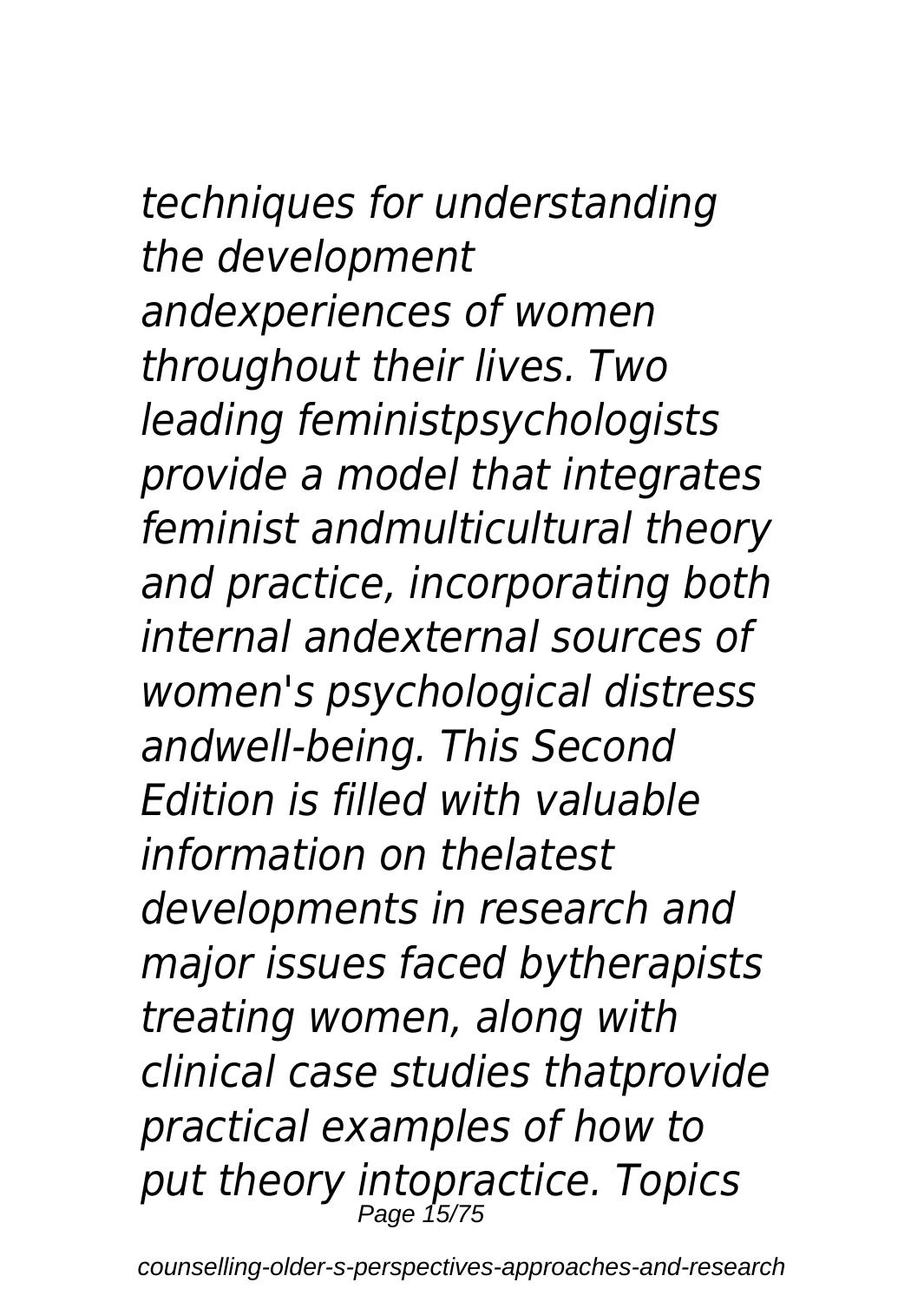*covered include: \* Promoting physical and psychological health \* Confronting interpersonal abuse and violence \* Balancing career and family \* Integrating multicultural and diversity issues \* Negotiating relationships Complete with self-assessment activities, experimental exercises,and resources for further reading, Feminist Perspectives inTherapy: Empowering Diverse Women, Second Edition is a practicalbook for students and a valuable resource for mental healthprofessionals. Theory, Assessment, and* Page 16/75

counselling-older-s-perspectives-approaches-and-research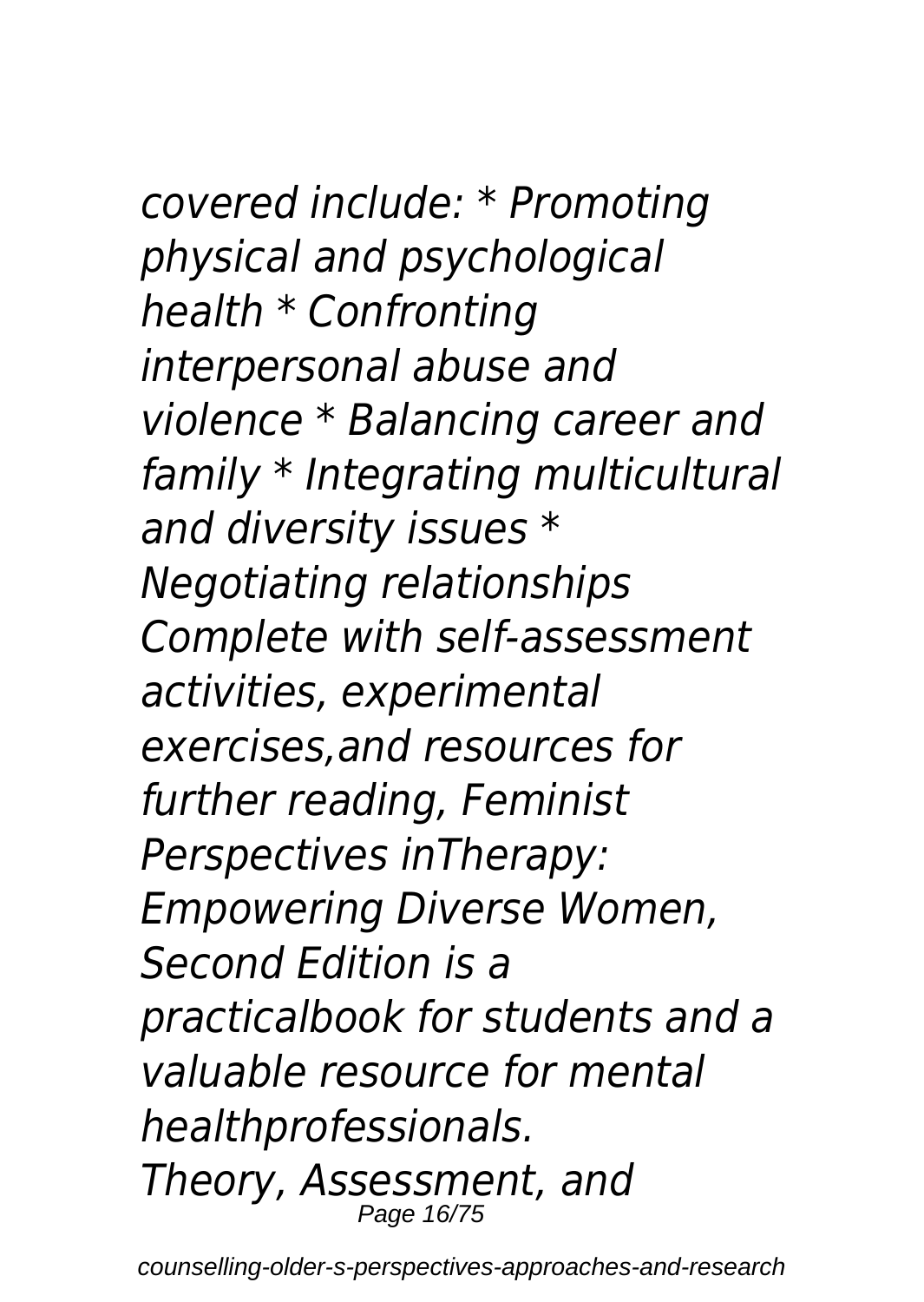*Treatment Clinical Perspectives on the Supervision of Psychoanalysis and Psychotherapy Counseling for Social Justice Transactional Analysis Approaches to Brief Therapy The Jurisprudence of Elder Law The Politics Of Psychotherapy: New Perspectives Pedretti's Occupational Therapy*

*- E-Book*

This thoughtful and comprehensive book sheds new light on Sandplay Therapy, a method founded in the 1960s by Dora Kalff. It is based on the psychology of C.G. Jung and Margaret Lowenfeld, with inspiration from eastern contemplative traditions. This method is effectively used for Page 17/75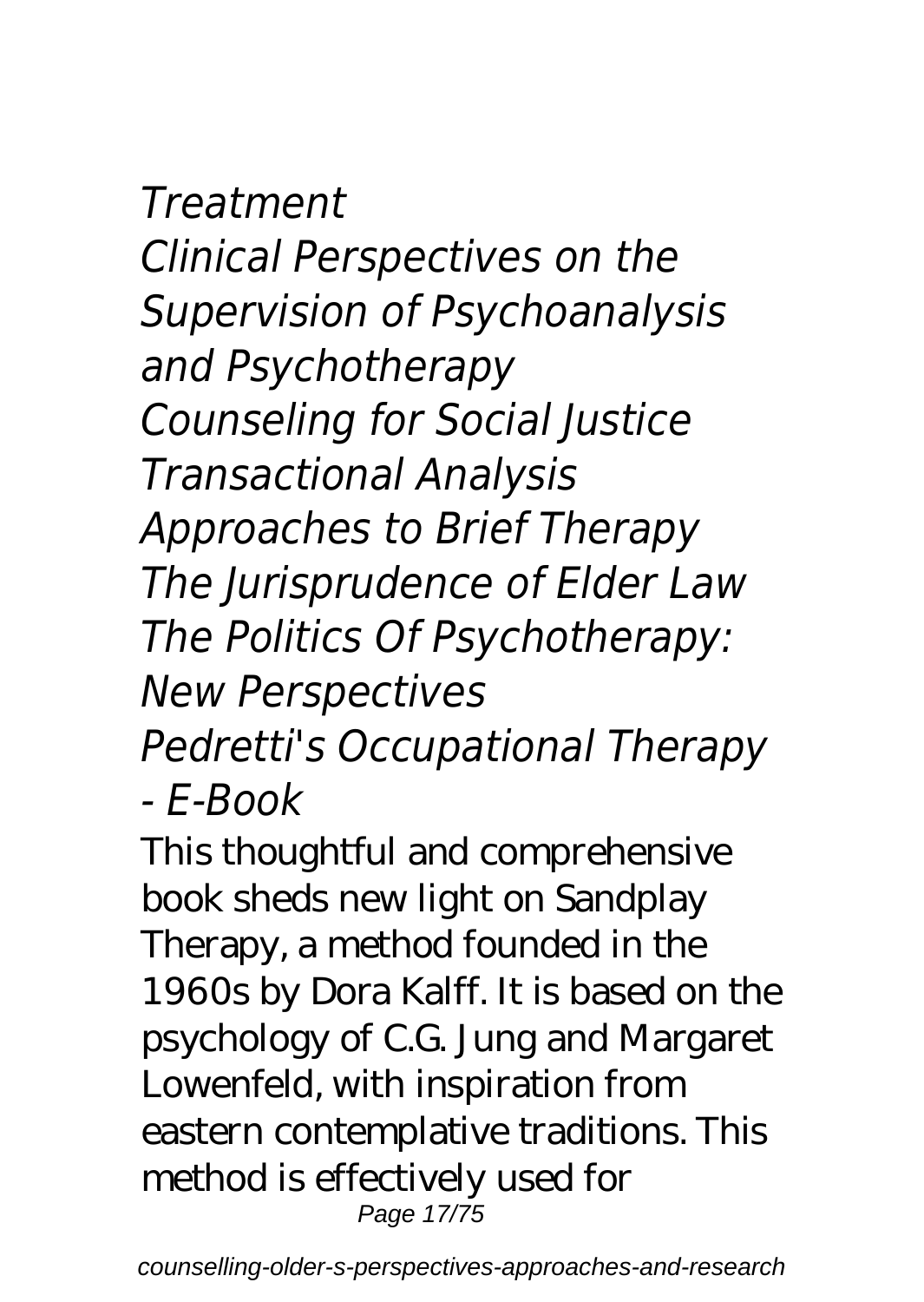psychotherapy, psychological counselling and development of the personality with children and adults. This book grew out of the collaboration of a supervision and research group with Italian therapists which regularly met for a period of over 10 years under the guidance of Martin Kalff. It focuses on how to understand in more depth the processes clients experience in Sandplay Therapy. An important feature of Sandplay is the possibility to create scenes in a box with sand. Worlds arise through the shaping of the sand and the use of miniatures, humans, animals, trees, etc. These creations manifest inner conflicts as well as untouched healing potential. This book discusses a number of techniques based on mindfulness such as 'spontaneous embodiment', the Page 18/75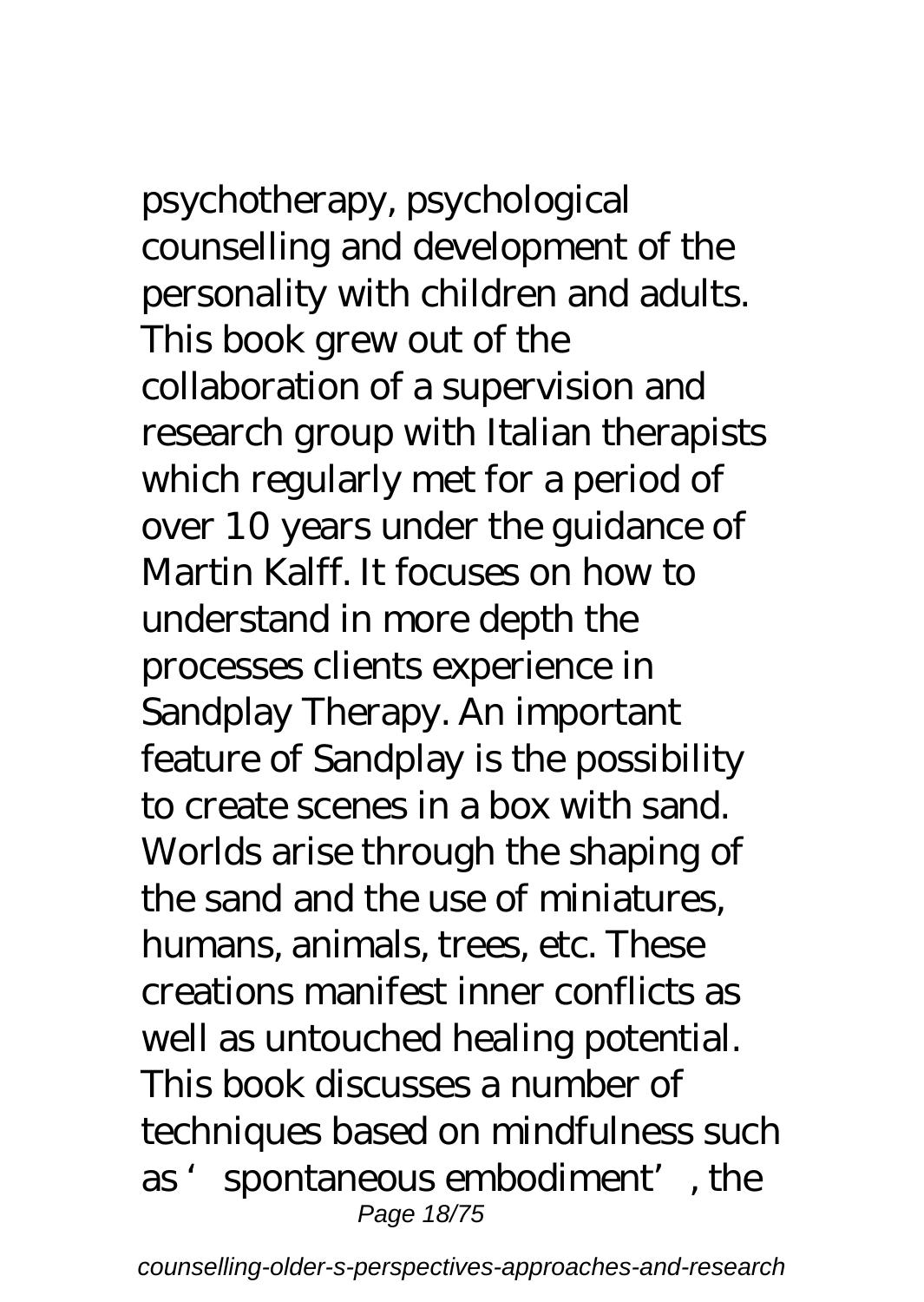use of colours, spontaneous poetry,

entering into the dream', to understand the work done in a Sandplay process and dreams and presents examples of clinical cases. These techniques are not only valuable for supervision but can also be used in therapy to help clients reconnect with body and feelings. Enhance the intervention strategies you use in therapy with older adults and their families. This significant new book provides practitioners with information, insight, reference sources, and other valuable tools that will contribute to more effective intervention with the elderly and their families. Outstanding scholars have contributed original material that addresses the major issues in treating the elderly from the practitioner's point of view; the biological, Page 19/75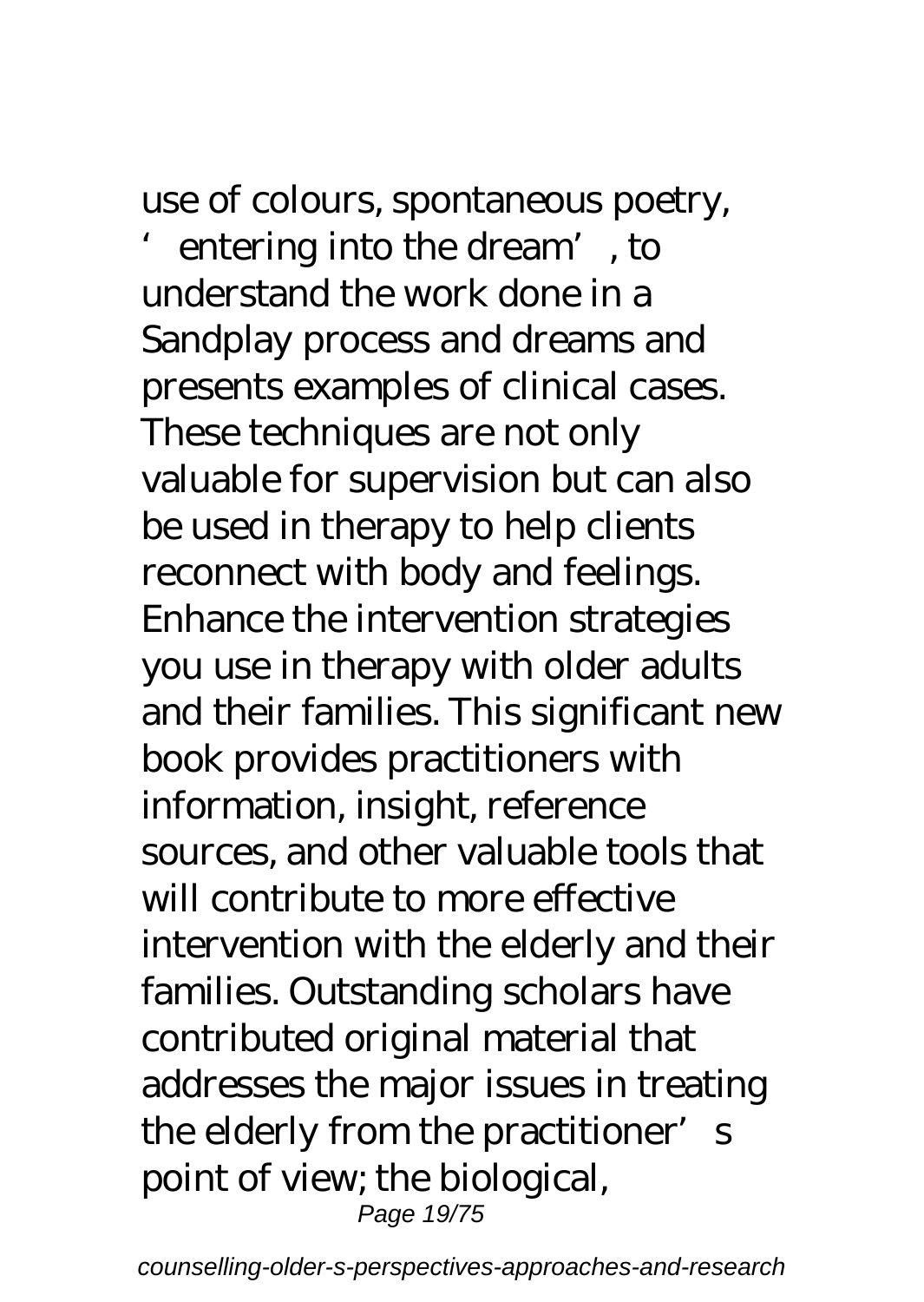psychological, social, and spiritual concerns of the aged are examined in order to formulate a systemic and comprehensive treatment plan. Destined to become a classic in a challenging new area of psychotherapy, the unique Aging and Family Therapy promises to guide and inform practitioners who will be called upon to provide assistance to the increasing number of older adults who will be in need of mental health services.

Developmental Perspectives in Child Psychoanalysis and Psychotherapy incorporates recent innovations in developmental theory and research into our understanding of the nature of change in child psychotherapy. Diverse psychoanalytic ideas and individual styles are represented, challenging the historical allegiance in Page 20/75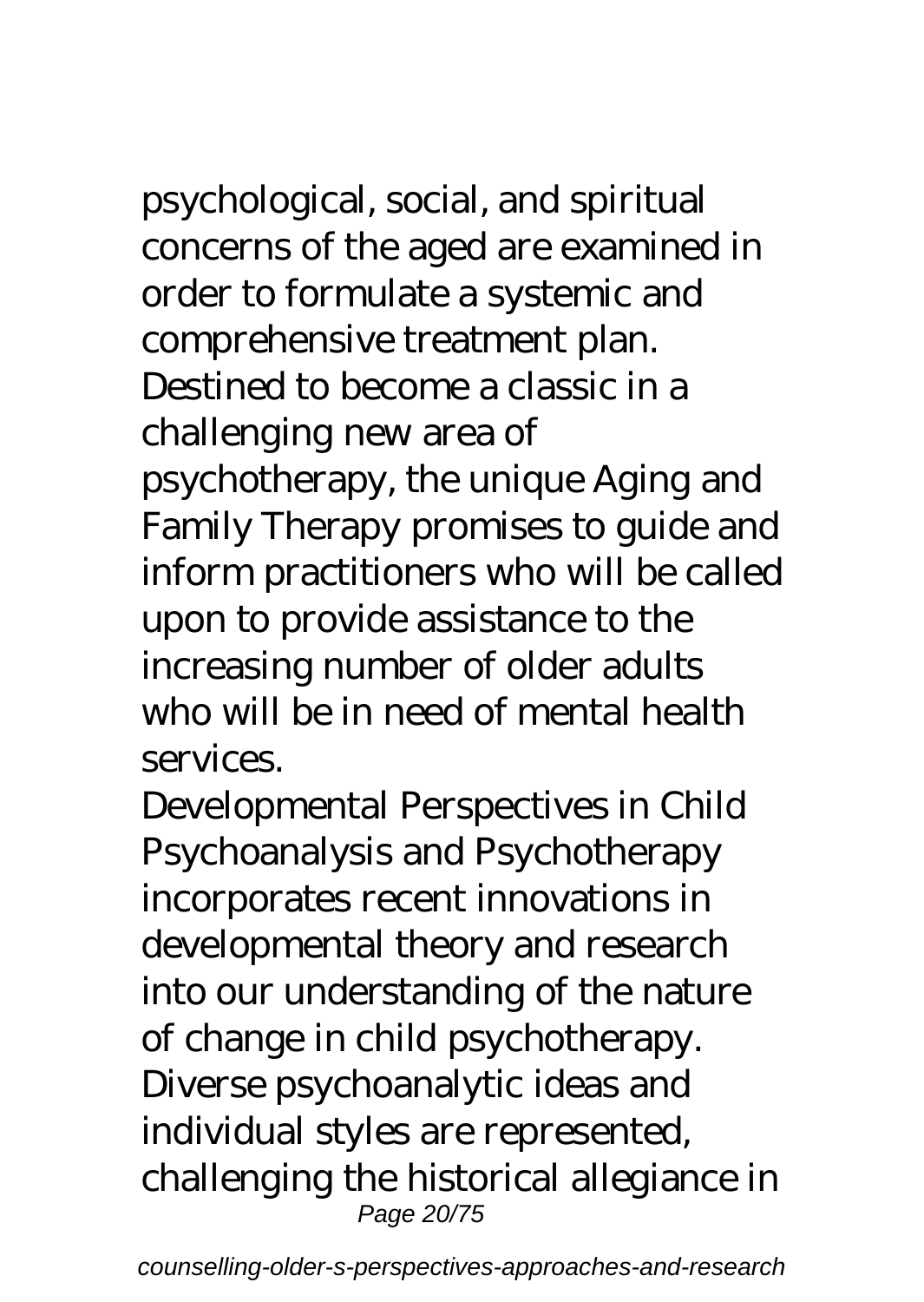analytic child therapy to particular, and so often singular, schools of thought. Each of the distinguished contributors offers a conceptually grounded and clinically rich account of child development, addressing

topics such as refl ective functioning, the role of play, dreaming, trauma and neglect, the development of recognition and mutuality, autism, adoption, and non- binary conceptions of gender. Extended clinical vignettes offer the reader clear vision into the convergence of theory and practice, demonstrating the potential of psychoanalytic psychotherapy to move child development forward. This book will appeal to all practicing mental health professionals. The essence of "plain old therapy," according to Jon G. Allen, is a mindful relationship between the patient and a Page 21/75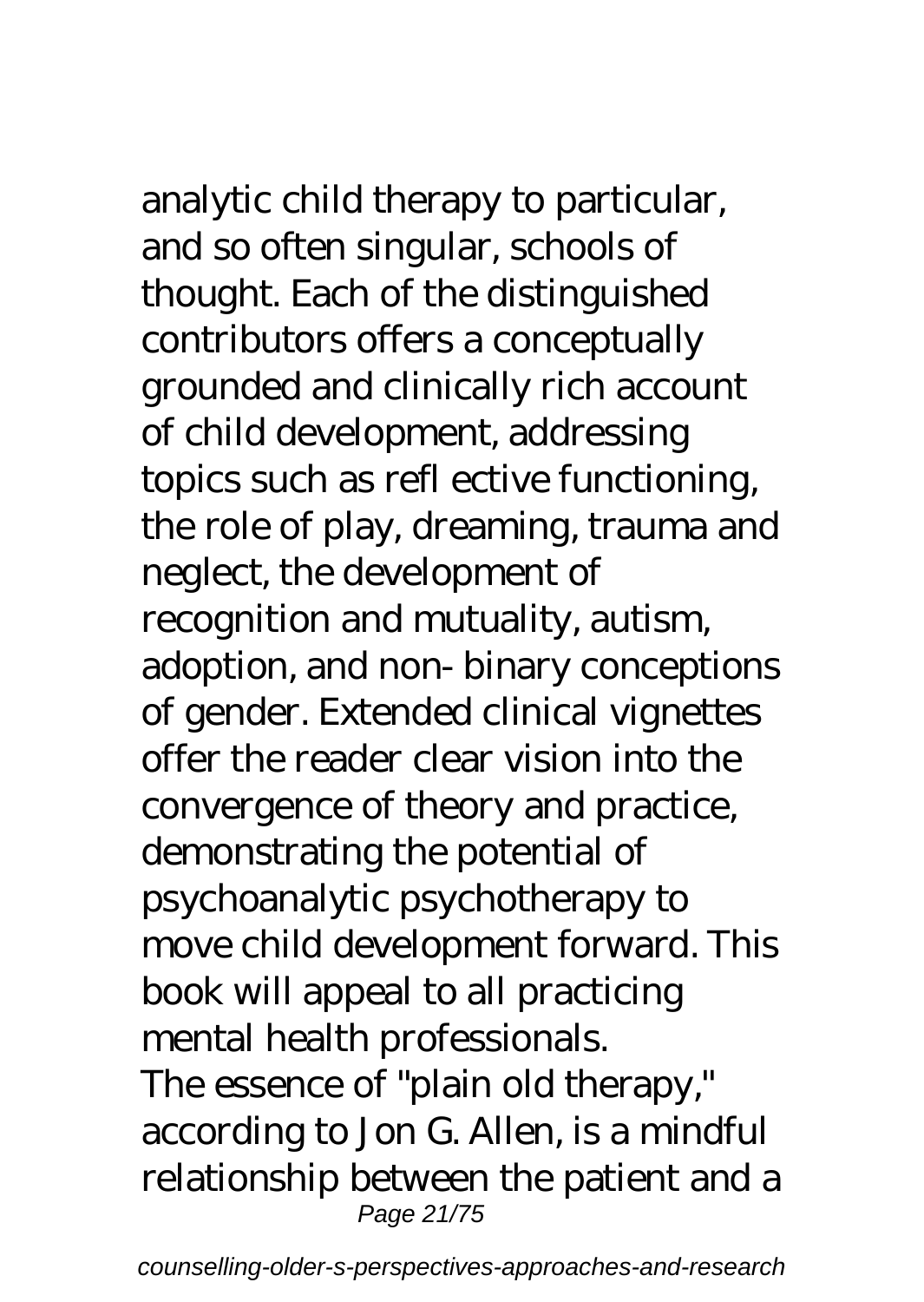trusted clinician who recognizes and understands the patient's trauma and connects with the nature and magnitude of his or her suffering. In Restoring Mentalizing in Attachment Relationships: Treating Trauma With Plain Old Therapy, Allen, a clinical psychologist with widely respected expertise in trauma, makes a researchbased case for the virtues of the healing relationship created and nurtured through traditional psychotherapy. Though in recent years therapy has become just one of many treatment options for posttraumatic stress disorder and other trauma-related illnesses, the author argues that it remains the best. The book provides a conceptual framework for treating trauma patients and illuminates relationship factors that are empirically associated Page 22/75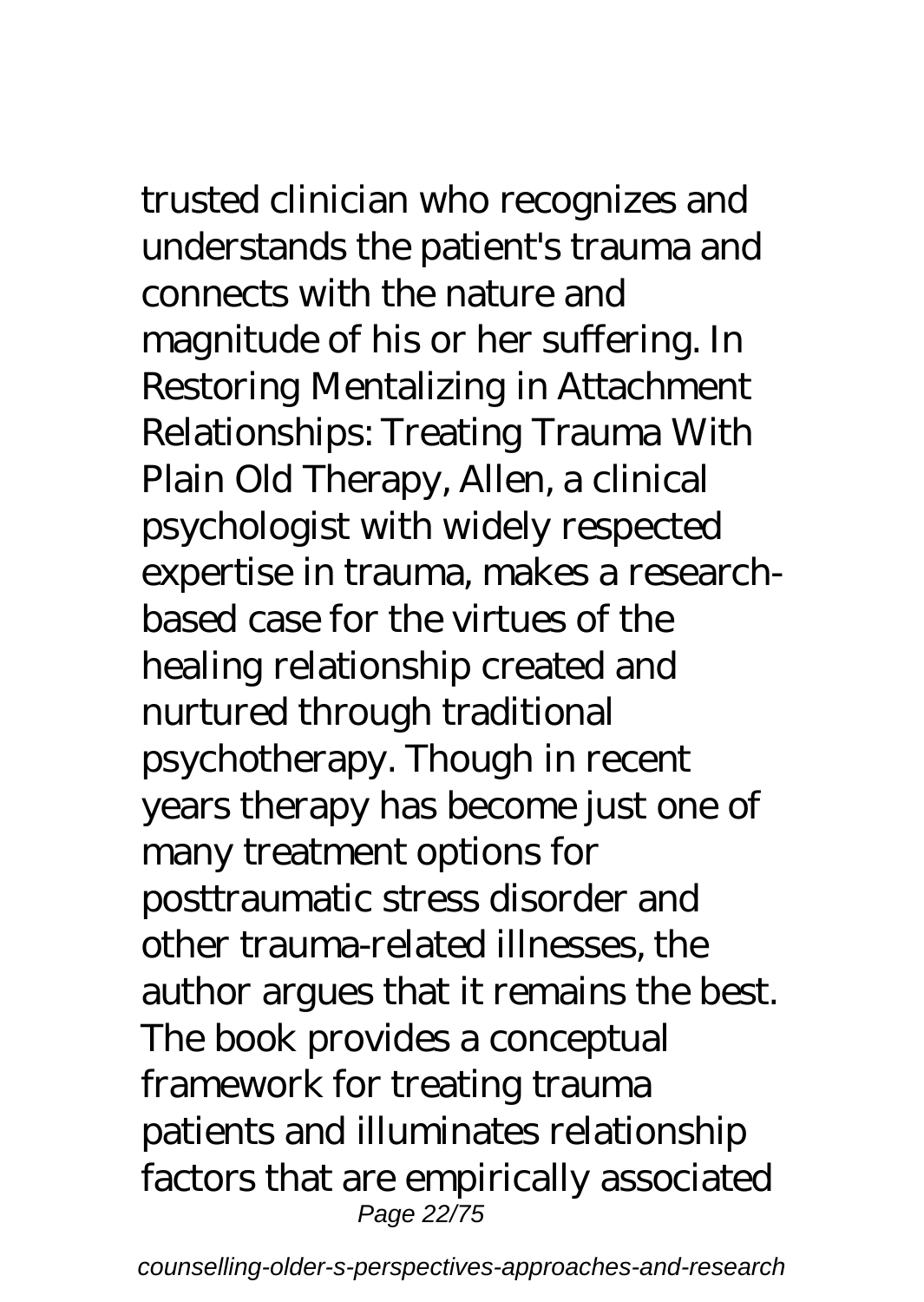with positive outcomes. Patients who have suffered broken and

dysfunctional attachments will benefit from its emphasis on trust, compassion, and true connection. Mental health clinicians of diverse theoretical orientations -- be they psychiatrists, psychologists, or social workers, in training or practice -- will benefit from its emphasis on what works, as will their patients. Theories on Law and Ageing An Evidence-Based Approach to **Practice** 

The Routledge International Handbook of Embodied Perspectives in Psychotherapy

Functional Performance in Older **Adults** 

Aging and Family Therapy Improving the Effectiveness of the Helping Professions Page 23/75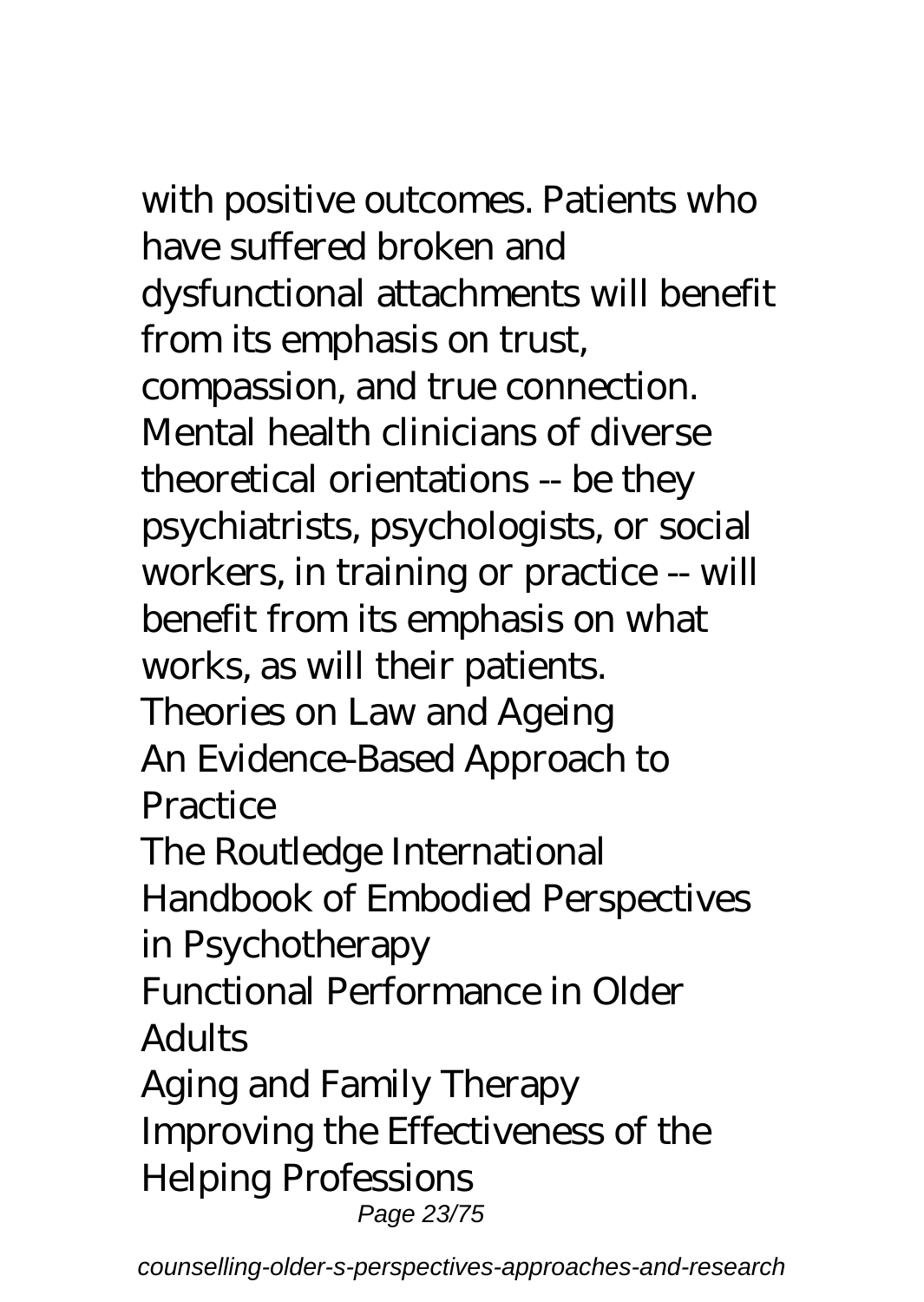Empowering Diverse Women Presents an approach derived from the author's use of gestalt therapy A comprehensive, theory-based approach to working with youngclients in both school and clinical settings Counseling and Psychotherapy with Children and Adolescents,Fifth Edition provides mental health professionals and studentswith state-of-the-art theory and practical guidance for majorcontemporary psychotherapeutic schools of thought. Children andadolescents are not just small adults; they have their own needs,requirements, and desires, on top of the issues presented bystill-developing brains and

Page 24/75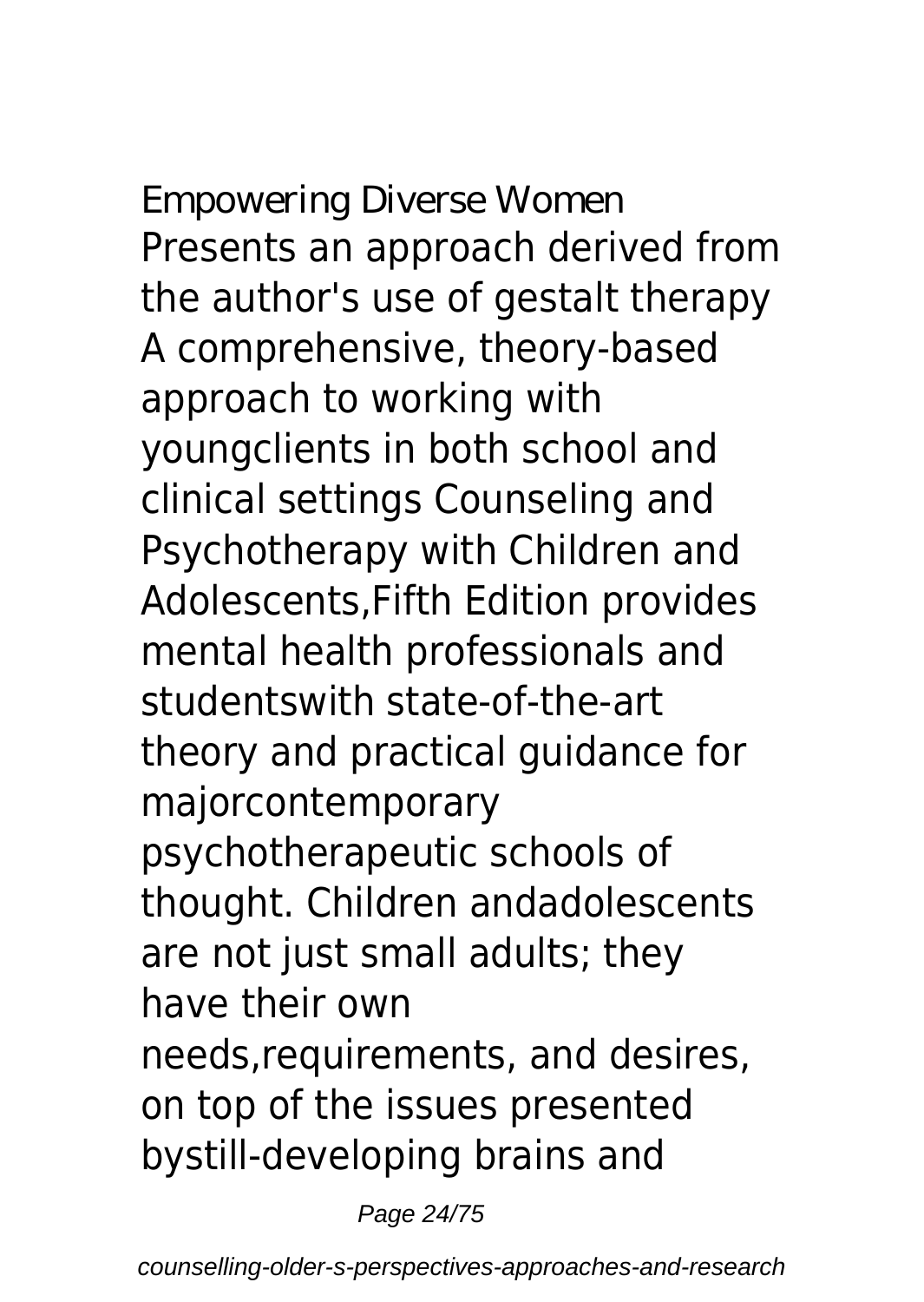limited life perspective. Providingcare for young clients requires a deep understanding of theinterventions and approaches that work alongside growing brains,and the practical skill to change course to align with evolvingpersonalities. The thoroughly revised fifth edition is acomprehensive reference, complete with expert insight. Organized around theory, this book covers both clinical andschool settings in the fields of psychology, counseling, and socialwork. Coverage of the latest thinking and practice includesCognitive Behavioral, Rational-Emotive, Reality Therapy, SolutionFocused, Family Systems,

Page 25/75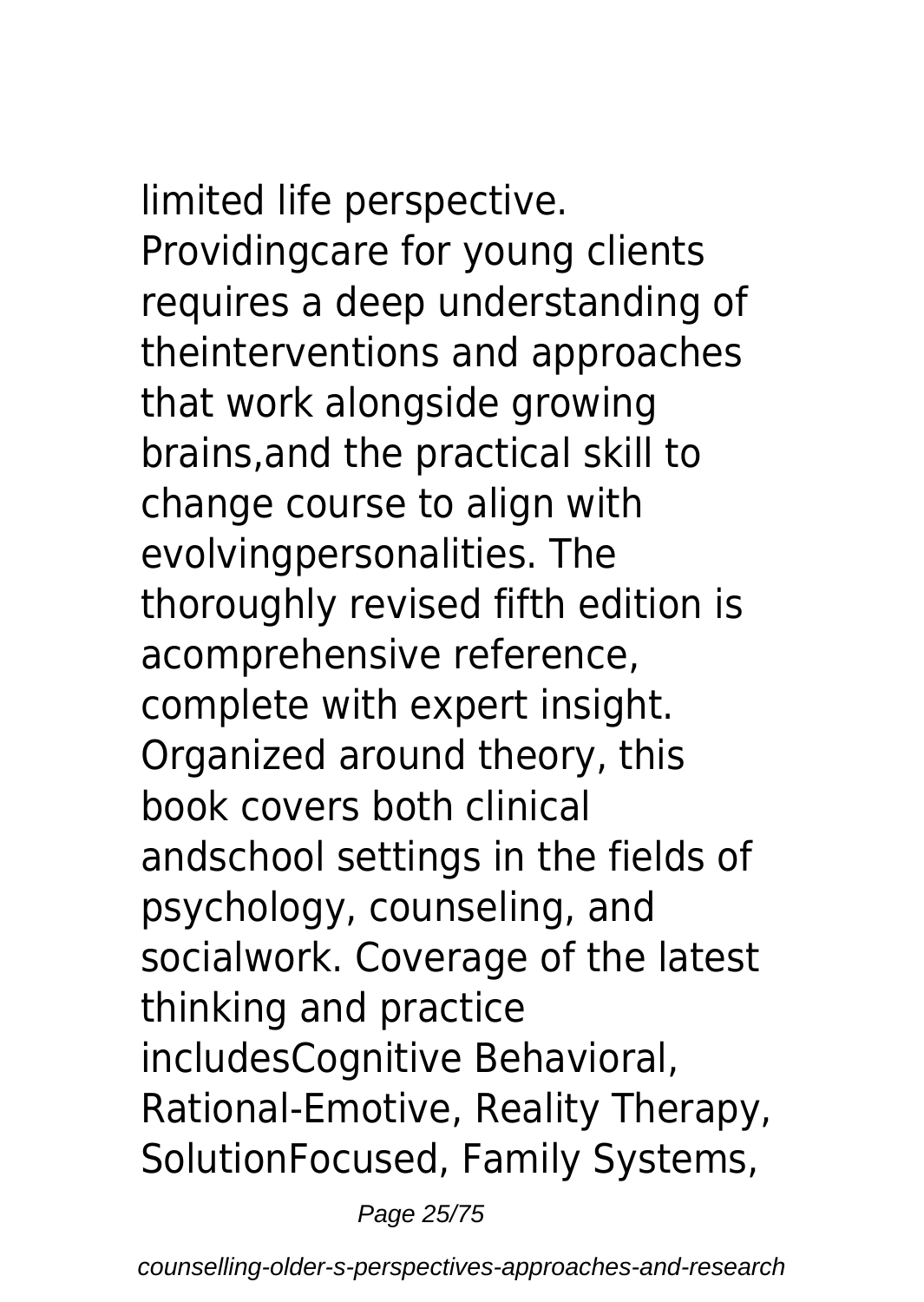and Play Therapy, providing a completeresource for any mental health expert who works with youngpeople. Understand the major approaches to counseling andpsychotherapeutic interventions Discover the ethical and legal implications of working withchildren and adolescents Learn how to employ culturally responsive counseling withyounger clients Examine interventions for children and adolescents withdisabilities and health care needs This updated edition includes a stronger emphasis on theclinical application of theory to specific disorders of childhoodand adolescence, and new coverage of the legal and

Page 26/75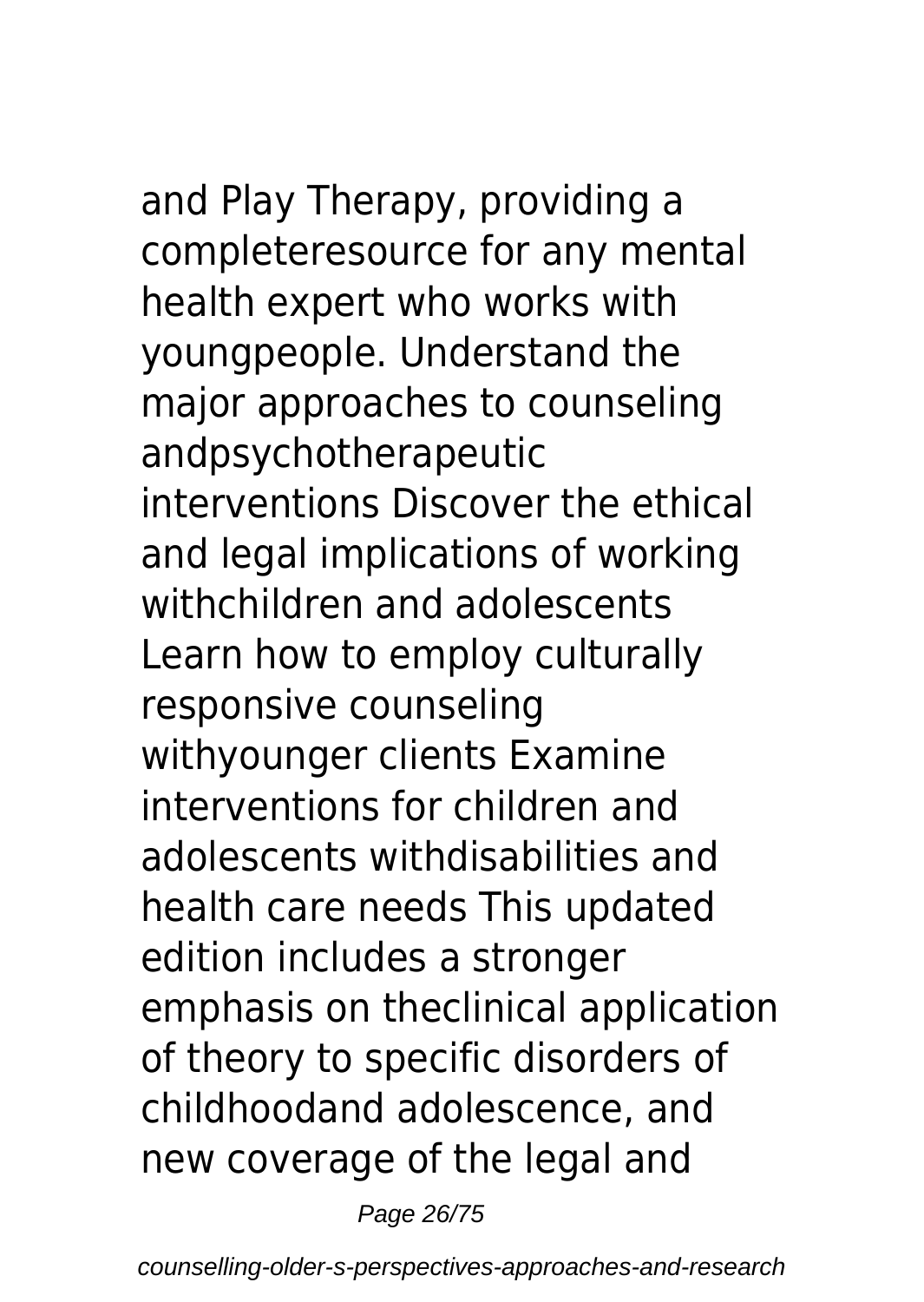ethical issuesrelated to social media. Chapters include a case studies and onlineresources that make it ideal for classroom use, and new chapters onSolution-Focused Therapy and Play Therapy enhance usefulness topracticing therapists. Expert guidance covers techniques forworking with individuals, groups, and parents, and explores theefficacy of the theories under discussion. Horticultural Therapy and the Older Adult Population is the guidebook you've been waiting for since the American Horticultural Therapy Association's (AHTA) 1981 publication. With an updated collection of chapters in the area of horticultural therapy and older

Page 27/75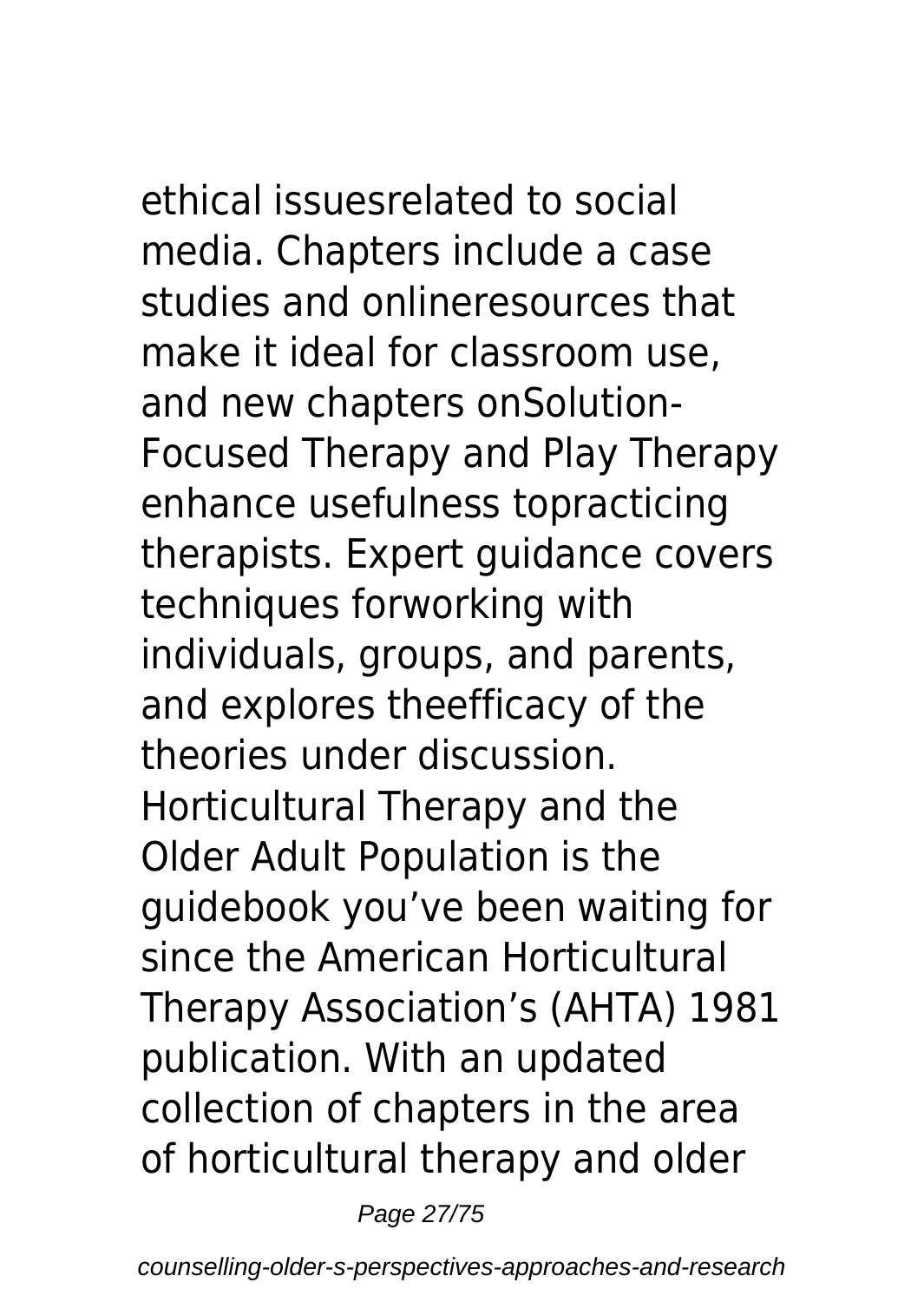adults--ranging from a review of relevant literature to descriptions of existing horticultural therapy programs--this book will stimulate networking and information sharing among horticultural therapists and other professionals working with older adults, spur new ideas, and foster continuing research in the field. The book's importance is recognized internationally, and it is soon to be published in Japanese. In Horticultural Therapy and the Older Adult Population, you will find chapters on garden designs to enhance the horticultural therapy experience, descriptions of existing horticultural therapy programs for older adults, and new

Page 28/75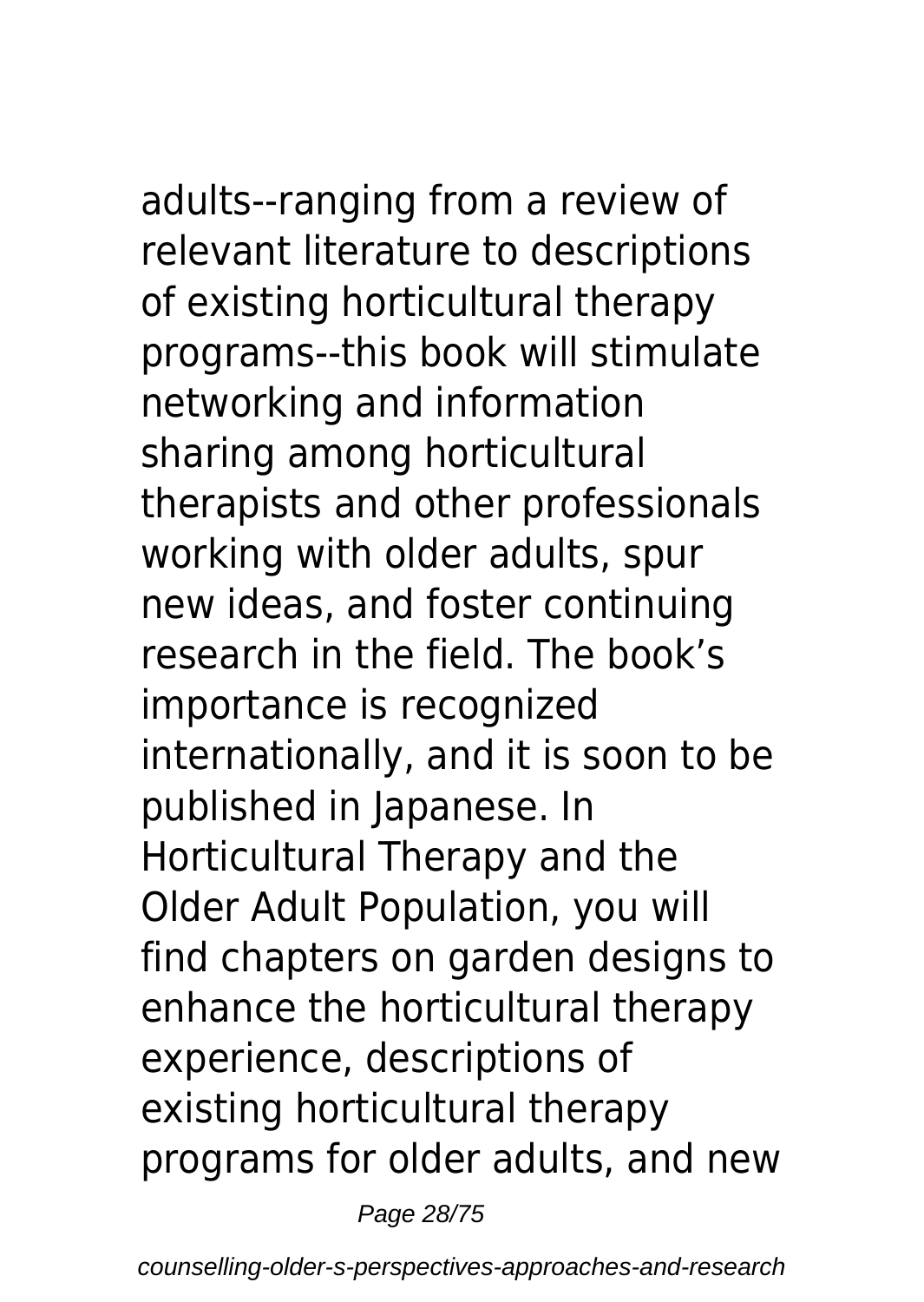research to evaluate the effectiveness of horticultural therapy with this population. Whether you're an established horticultural therapist, a nursing home administrator, or a gerontology educator, this book will help you design gardens, set up and evaluate programs, and develop curriculum. Horticultural Therapy and the Older Adult Population also includes the results of a survey sent to all registered members of AHTA who work with the older adult population. The survey responses provide information about the institutions and the population served, programming activities, program staffing, program

Page 29/75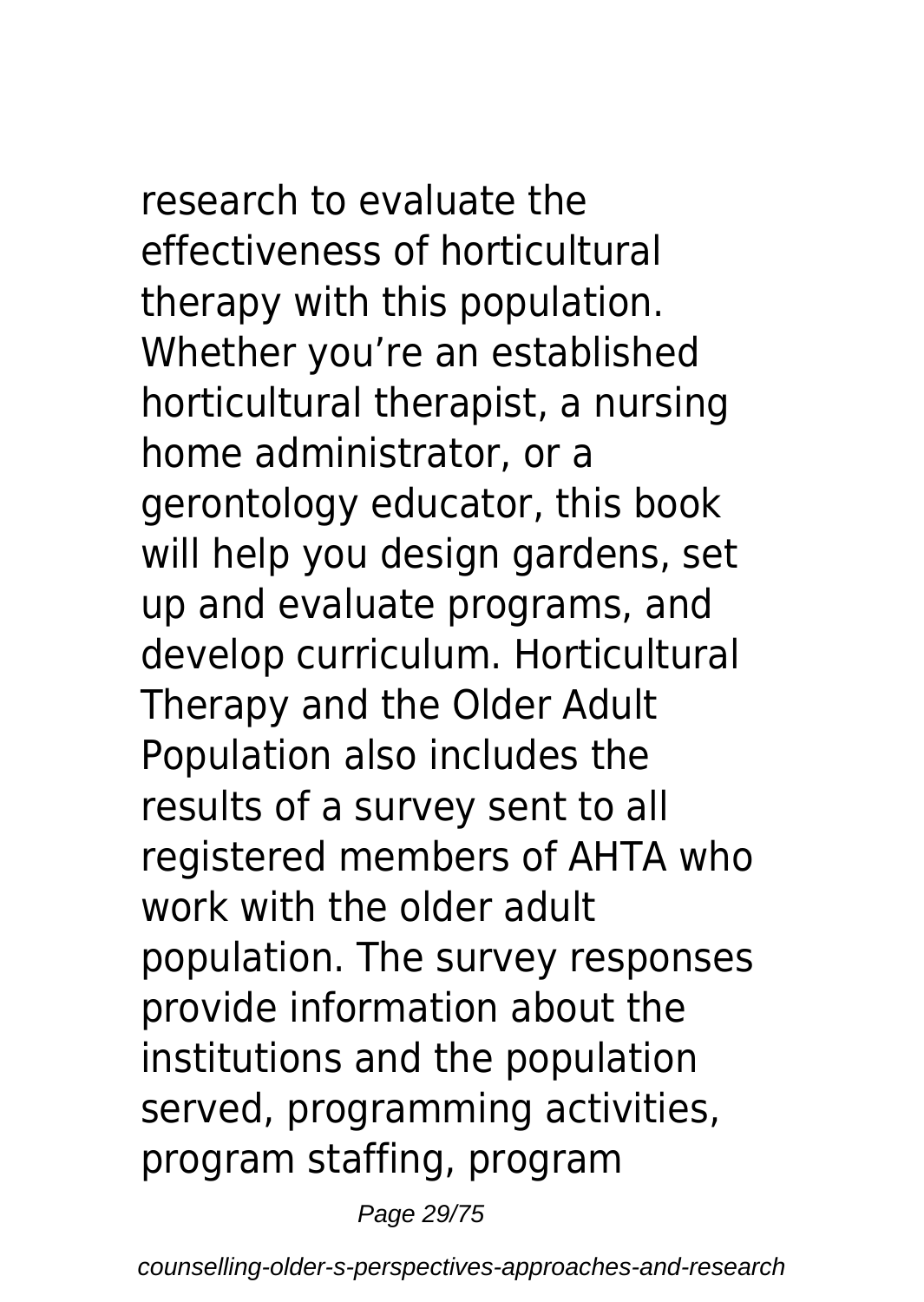evaluation, and funding. Another beneficial feature of the book is a resource-packed bibliography. Prepared as a service to horticultural therapists and others working with older adults, it covers the most relevant publications--giving you more places to find inspiration and ideas for improving care to the elderly through horticultural therapy. Theories of Counseling and Psychotherapy fully integrates a multicultural approach, which is demonstrated in practice throughout every chapter and every theoretical approach. New to the Seventh Edition: Increased focus on visual elements such as photos, charts, and summary

Page 30/75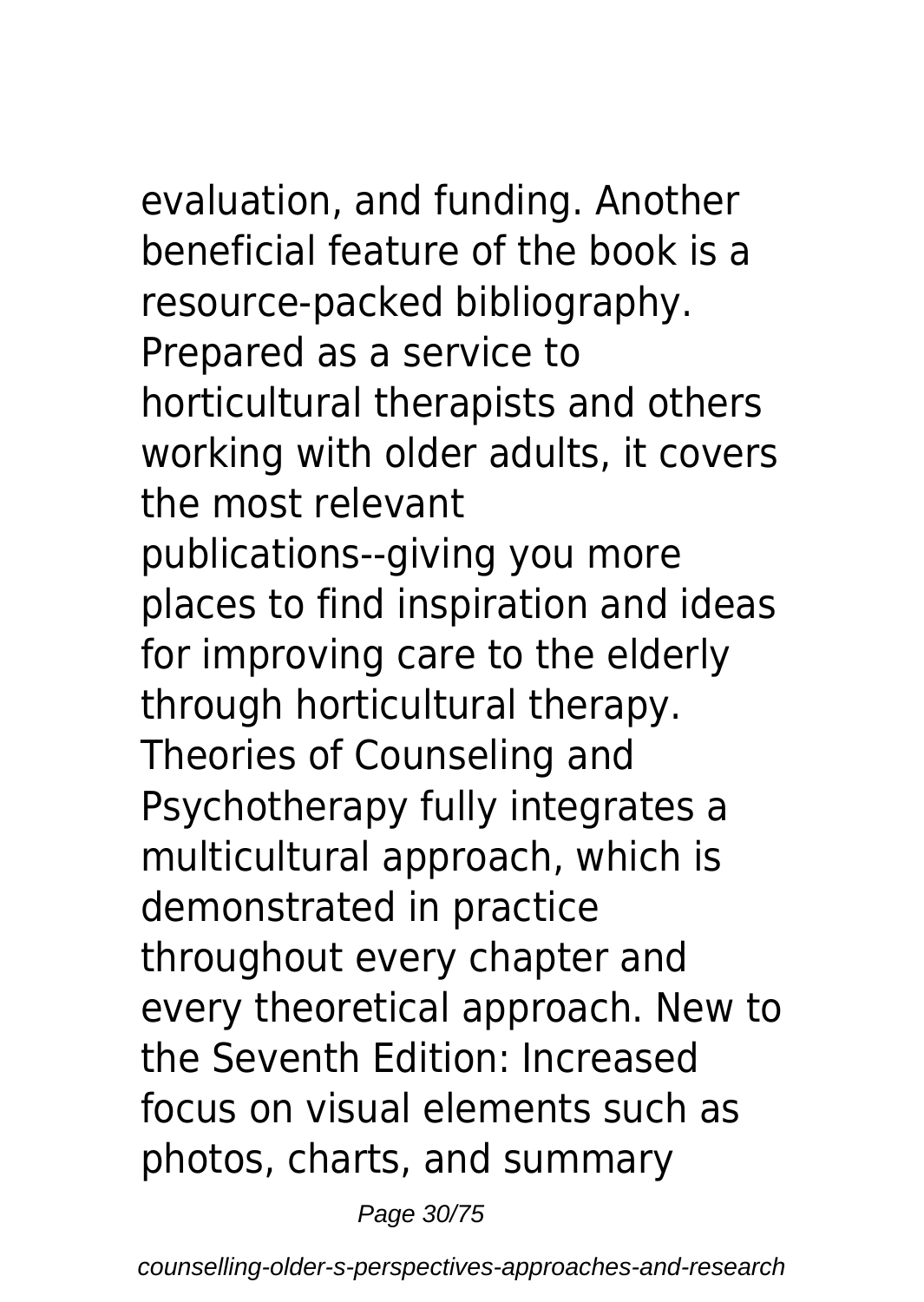tables. More focus on case illustrations. Increased coverage of ethical and legal issues, technology and on the counseling relationship. Added coverage of narrative counseling and brief, solution-focused counseling. Craft and Creativity in Work with Intimate Partners A Guide for the Practicing Clinician Using the Transference in Psychotherapy Horticultural Therapy and the Older Adult Population A Critical Introduction What Is Psychotherapy? Counselling Older Adults *Pedretti's Occupational Therapy: Practice Skills for Physical Dysfunction, 8th Edition*

Page 31/75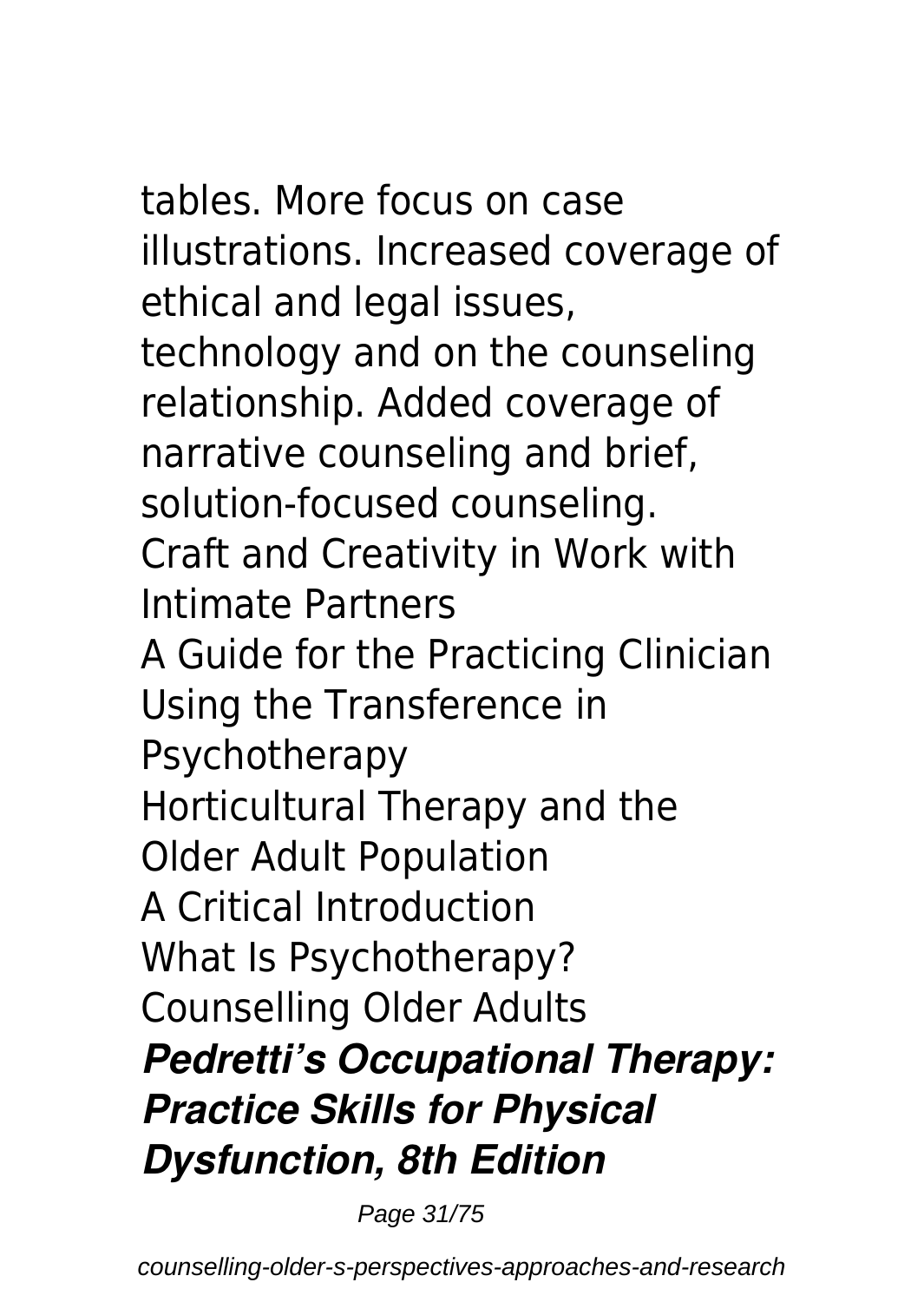*prepares you for occupational therapy practice with adults who have physical disabilities. This cornerstone text provides a foundation for the development of clinical reasoning skills in a comprehensive, case-based learning approach to physical dysfunction. New full color photos and helpful pedagogy, including threaded case studies, OT Practice Notes, ethical considerations, and end-ofchapter review questions, reinforce learning, enhance retention, and prompt you to apply principles in a clinical setting. UNIQUE! Threaded case studies, woven throughout each chapter, help you apply concepts*

Page 32/75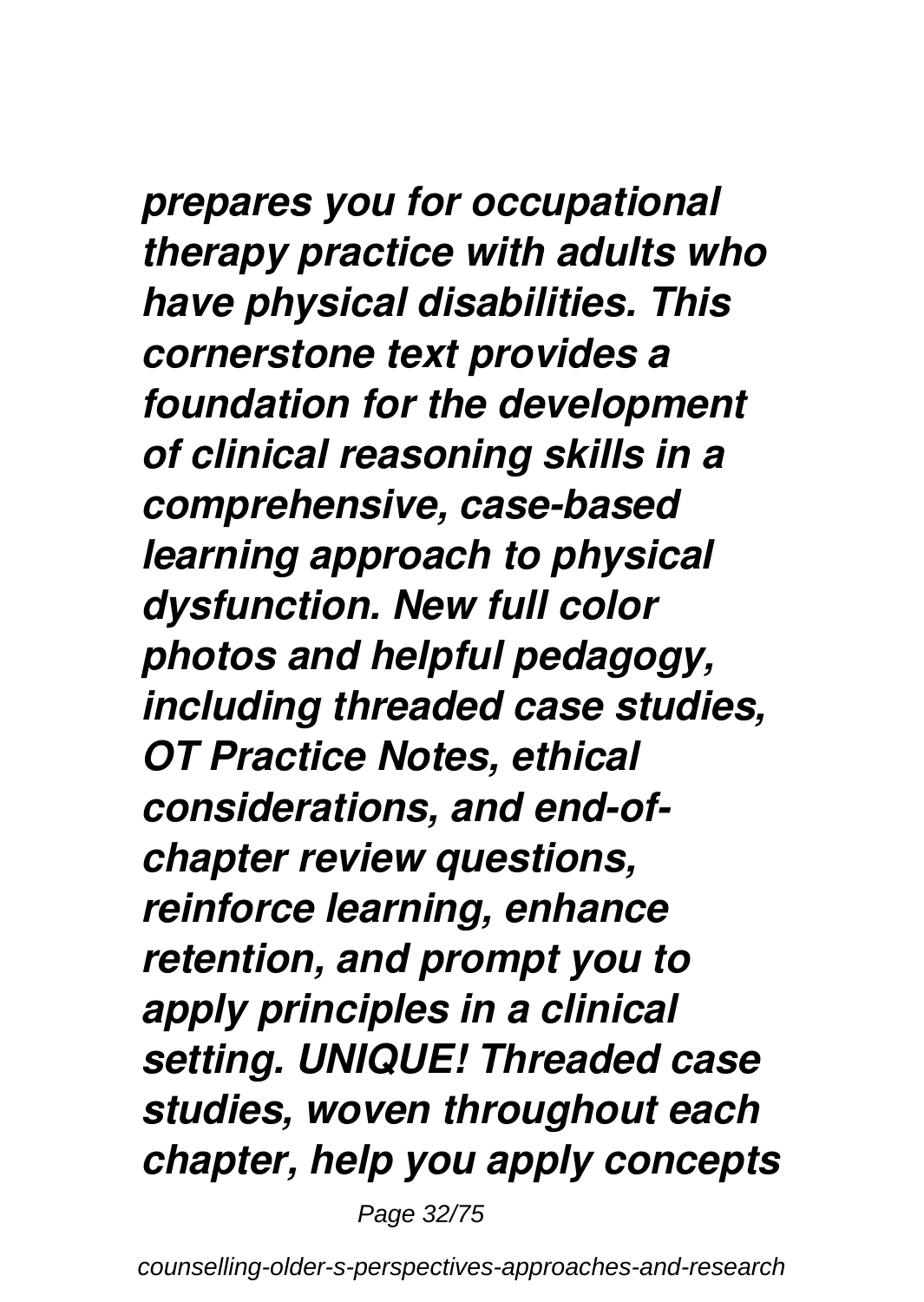*to real-life clinical practice. UNIQUE! Ethical Considerations boxes highlight the key ethical concerns of treatment options so you can practice ethically. UNIQUE! OT Practice Notes convey important considerations for professional practice. Focuses on the occupational therapist's role in health and wellness, which the OTA has identified as a key practice area in the 21st century. Information on prevention, rather than simply intervention or treatment, shows how OTs can take a proactive role in patient care. Evidencebased content included throughout, especially in regards to evaluation and intervention.*

Page 33/75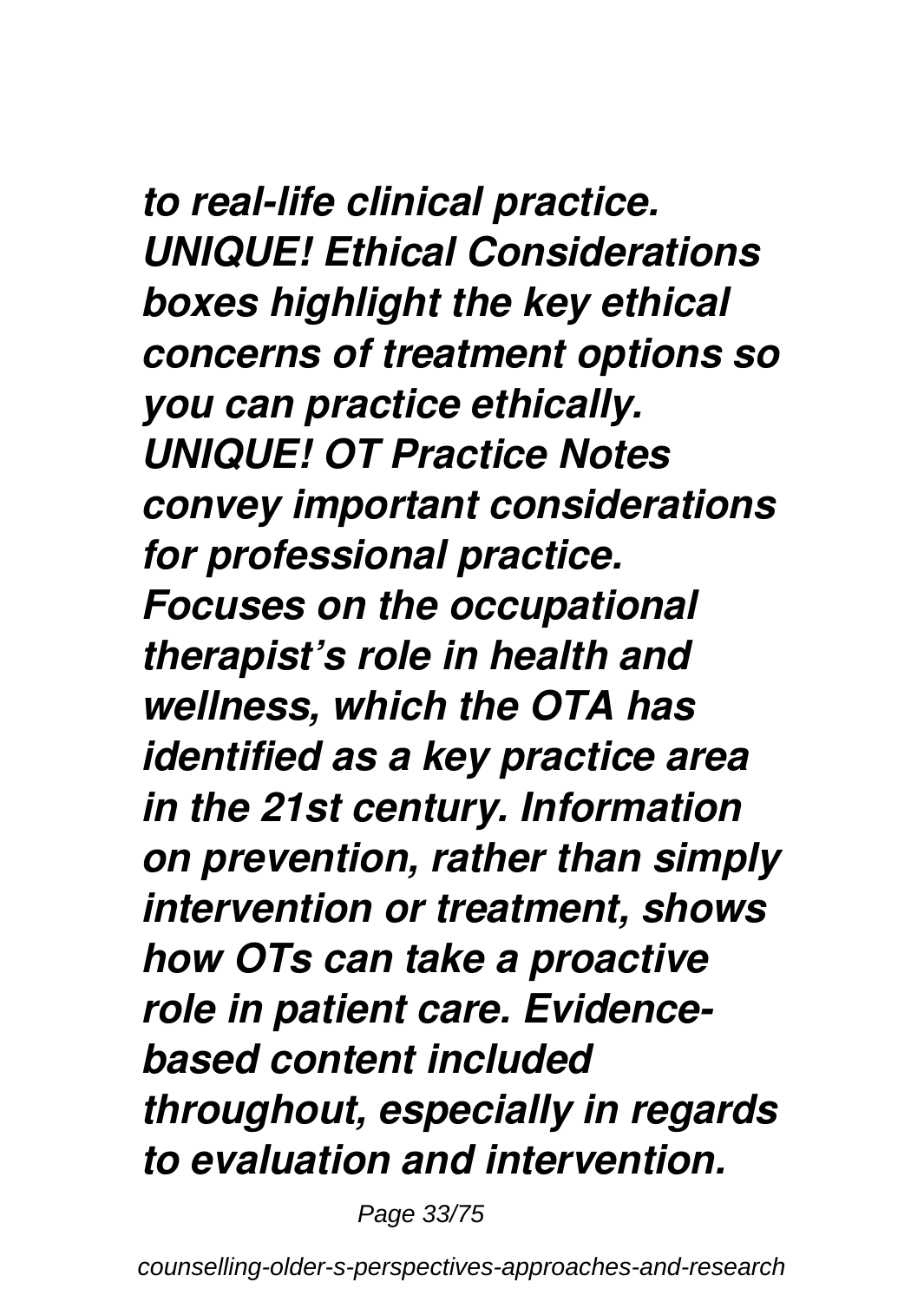*Content on occupational therapy's commitment to considering cultural and ethnic diversity in every chapter. Key terms, chapter outlines, chapter objectives lay out the information you can expect to learn from each chapter. With the growth of the older adult population and the increasing need for healthcare providers with geriatric training, students and practitioners must become familiar with the multifaceted issues of elderly sexuality. This text features a combination of research findings, clinical case studies and specific guidelines for assessment and intervention. A*

Page 34/75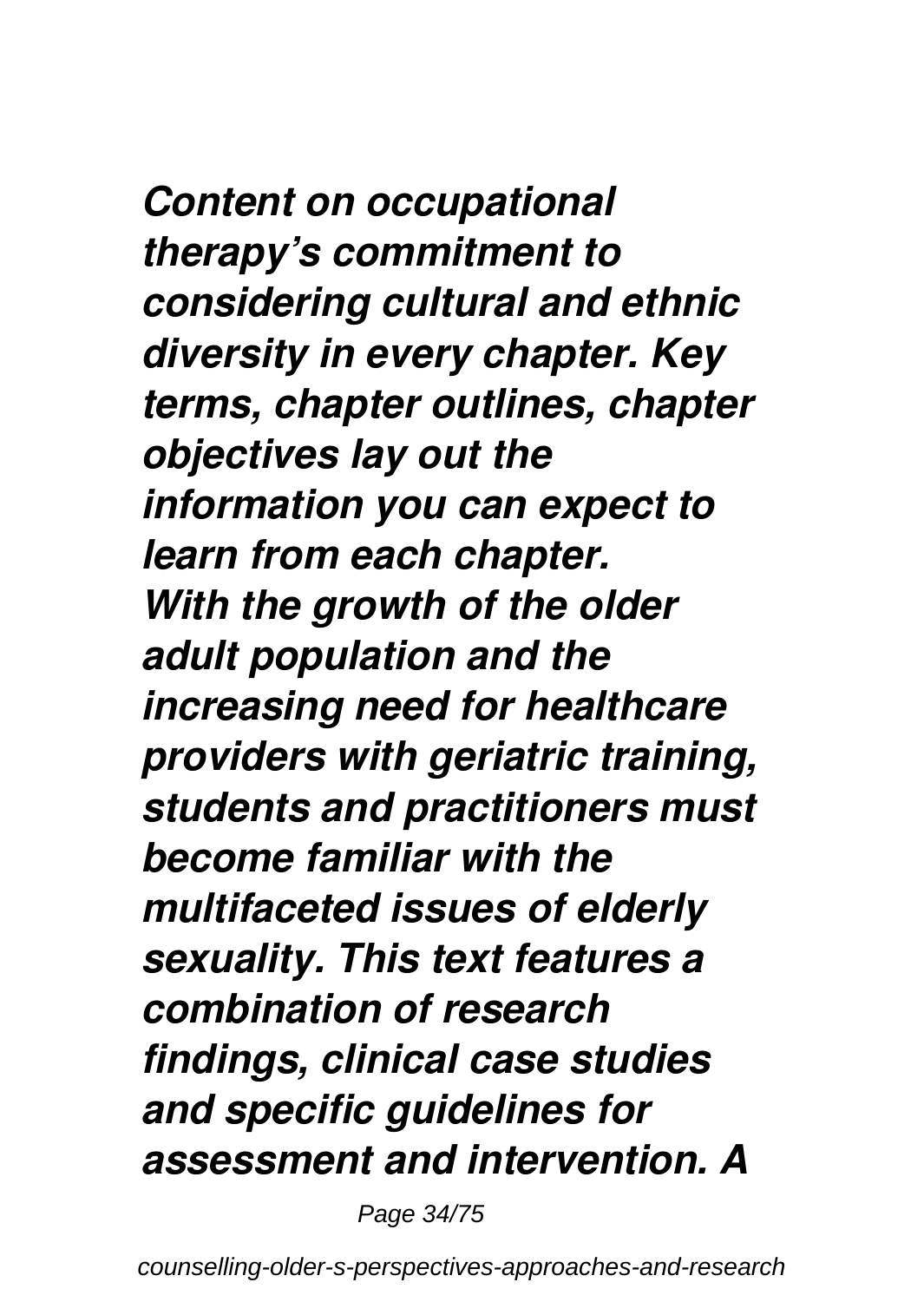### *variety of topics typically neglected in this population, such as body image and eating disorders, HIV, the long-term impact of sexual trauma in late life, sexuality in institutional settings, sexuality for partners of older adults with dementia and other chronic illnesses, traditional and non-traditional relationships, and information about medications that can*

*cause sexual dysfunction are reviewed in detail. In addition, practitioners are given practical suggestions for interviewing older adults about sexual issues, working with characterdisordered older adults, managing sexualized*

Page 35/75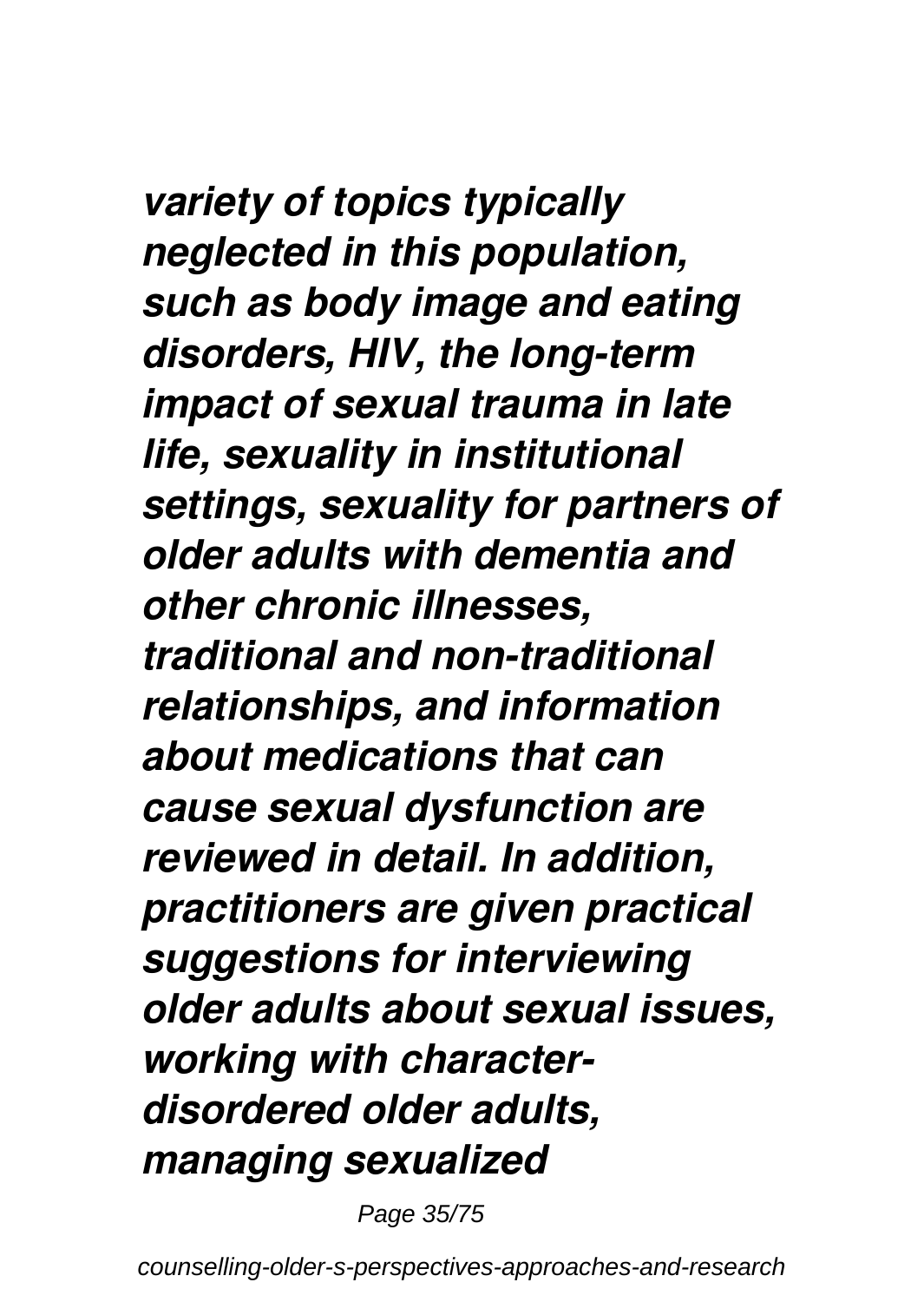### *transference in the therapeutic relationship, mediating conflict between professionals on interdisciplinary teams, and assessing HIV and HIV-induced dementia. This volume will be of interest to both clinicians and students of psychology, social work, gerontology, sociology, and physical therapy. This unique collection by leading authors explores the links between therapy and the political*

*world, and their contribution to each other. Topics covered include: Psychotherapy in the political sphere, including the roots of conflict, social trauma, and ecopsychology Political dimensions of psychotherapy*

Page 36/75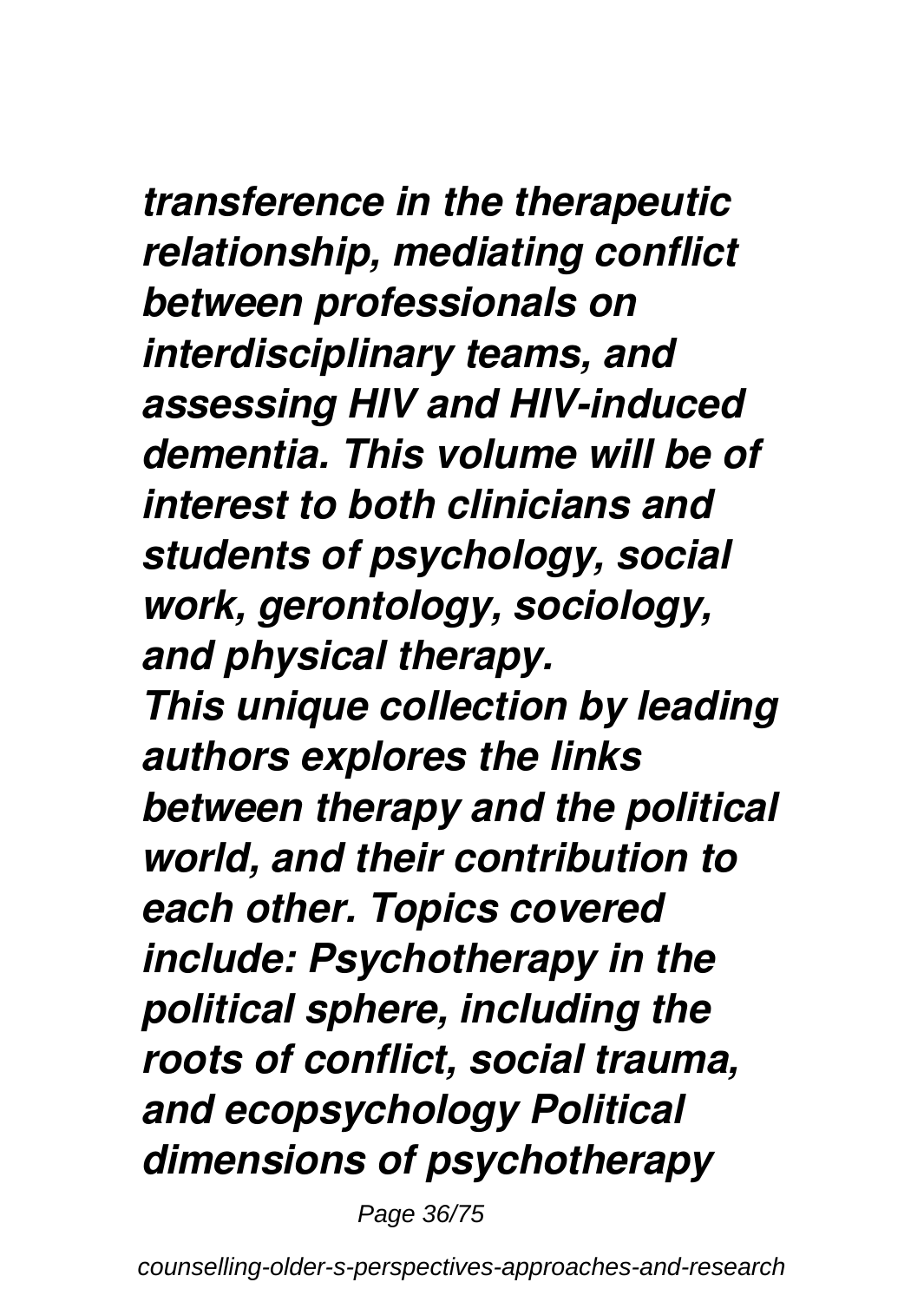### *practice, such as discrimination, power, sexuality, and postcolonial issues Psychotherapy, the state and institutions, including the law and ethics, and psychotherapy in healthcare Working at the interface, examples of therapy in political action from Croatia, the USA, the UK and Israel/Palestine How to â€ placeâ€* <sup>*m*</sup> political *issues in therapy is highly controversial – for example, whether political themes should be interpreted psychologically in the consulting room, or respected as valid in their own right: similar issues arise for the role of therapeutic insights in political reality. This book*

Page 37/75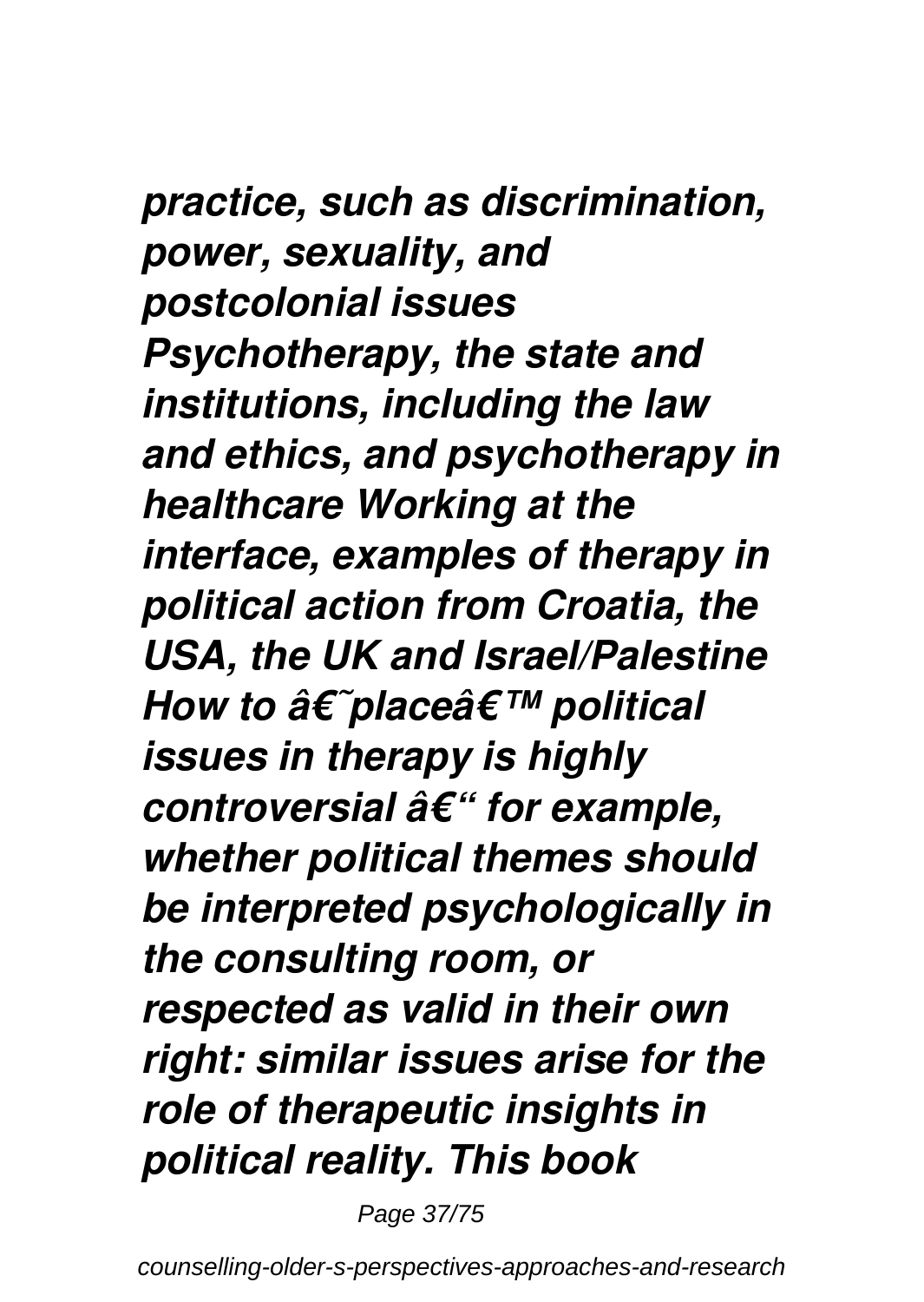# *provides a map through these*

*complex and demanding areas for therapists and counsellors in training, as well as for experienced practitioners or other interested readers. Contributors: Lane Arye, Arlene Audergon, Emanuel Berman, Sandra Bloom, Jocelyn Chaplin, Petruska Clarkson, Chess Denman, Dawn Freshwater, Kate Gentile, John Lees, Renos Papadopoulos, Hilary Prentice, Mary-Jayne Rust, Judy Ryde, Andrew Samuels, Nick Totton. This book is about trying to answer questions. These questions were well introduced by Prof. Margaret Hall in the opening of her chapter in this*

Page 38/75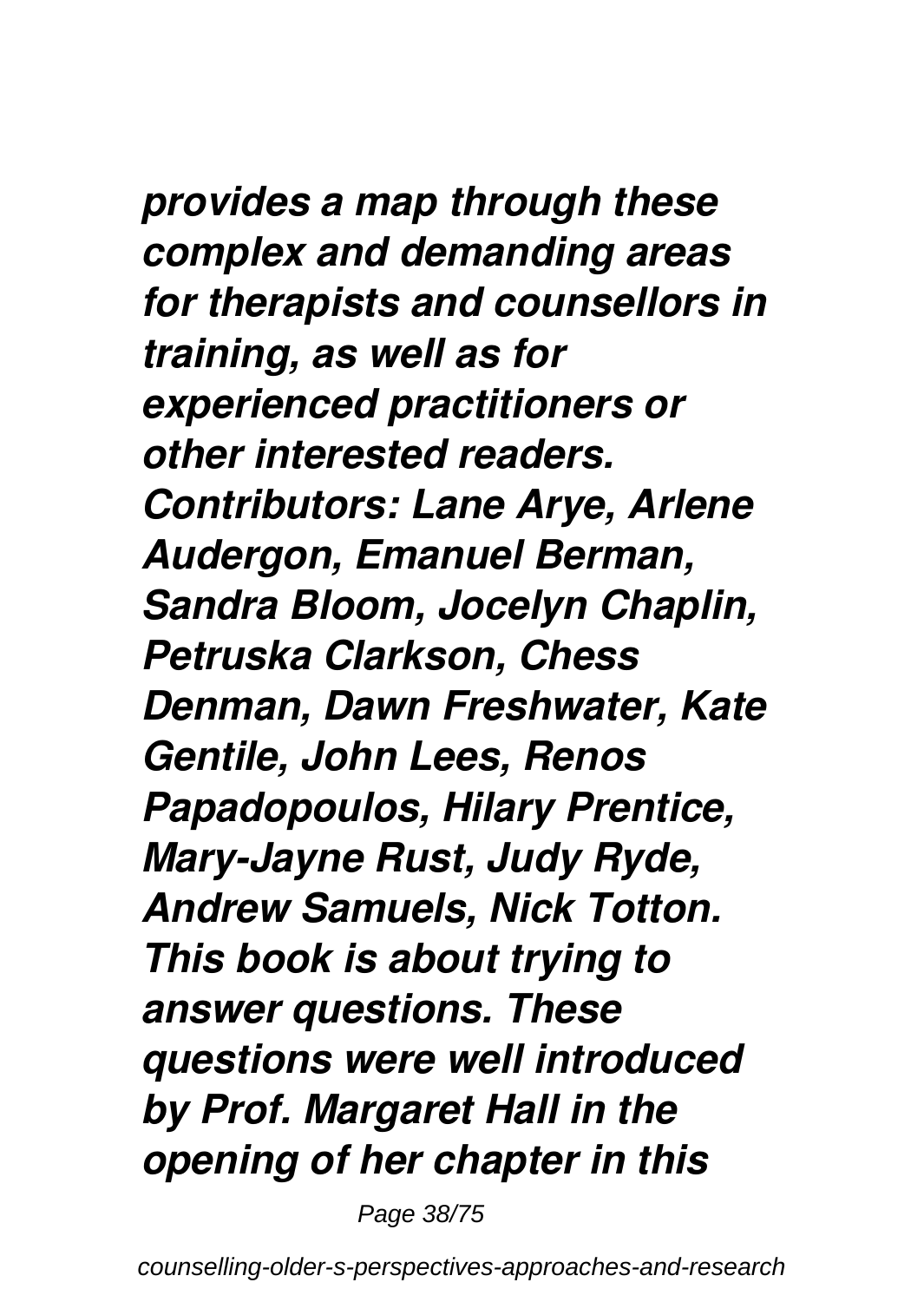# *book: "The fundamental idea of*

*'law and aging' as a discrete category of legal principle and theory is controversial: how and why are 'older adults' or 'seniors' or 'elders' (the very terminology is controversial and fraught with difficulties) a discrete and distinct group for whom 'special' legal thought and treatment is justified? For some, a category of law and aging is inherently paternalistic, suggesting that older persons are, like children, especially in need of the protection of the law. In this sense, the argument continues, the category itself internalizes ageist presumptions about older adults and is*

Page 39/75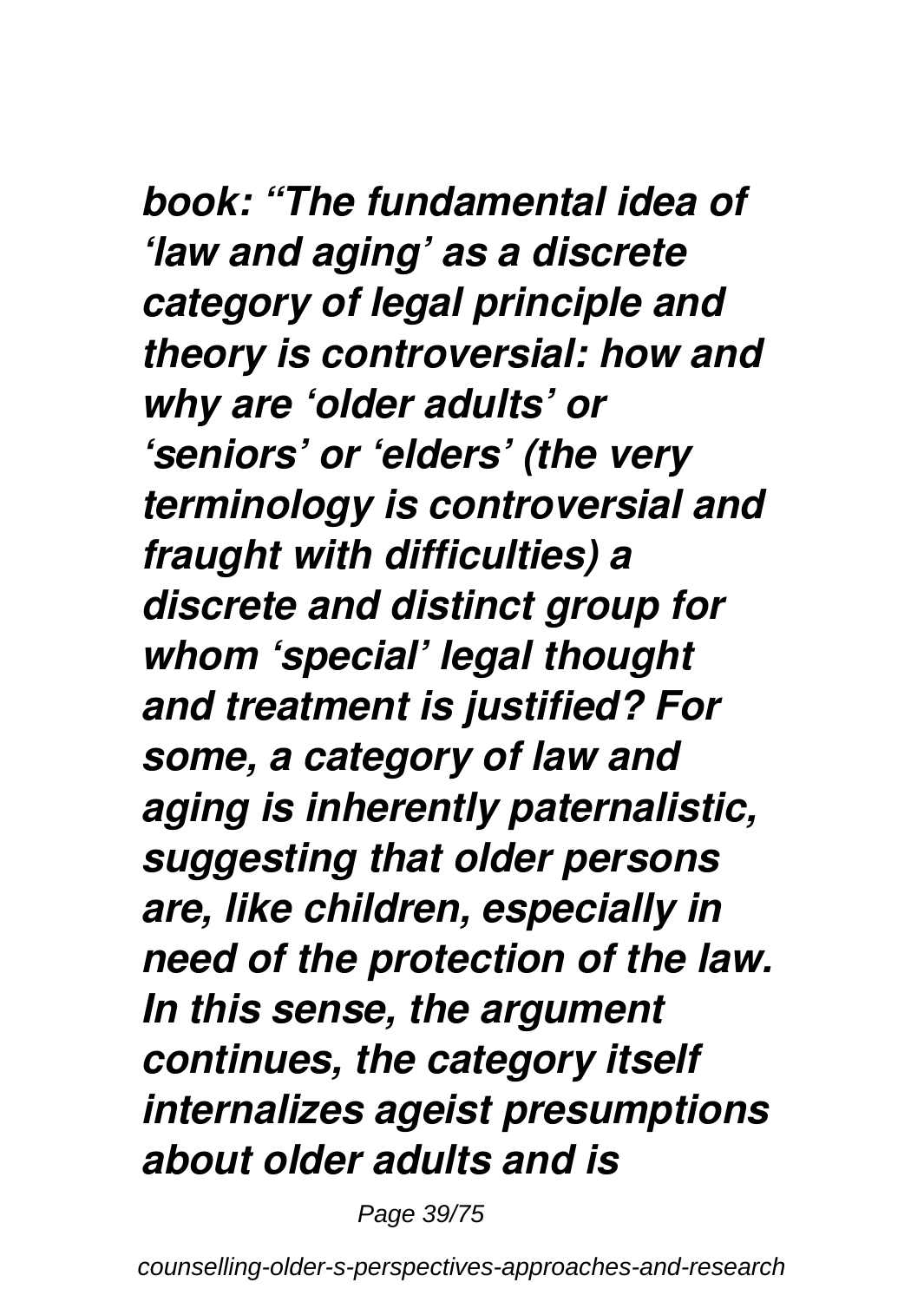# *therefore inherently flawed and*

*even harmful. If certain older adults are, because of physical or mental infirmities, genuinely in need of an enhanced level of legal protection, this entitlement should be conceptualized in terms of their disability; older adults are not a distinct group but an arbitrarily delineated demographic category which contains within it any number of groups that are legitimately distinct for the purposes of legal theory (the di- bled; women; persons of colour; Aboriginal persons; rich and poor; etc.) Indeed, the arti- cial category of "older adults" may be seen as obfuscating, submerging these*

Page 40/75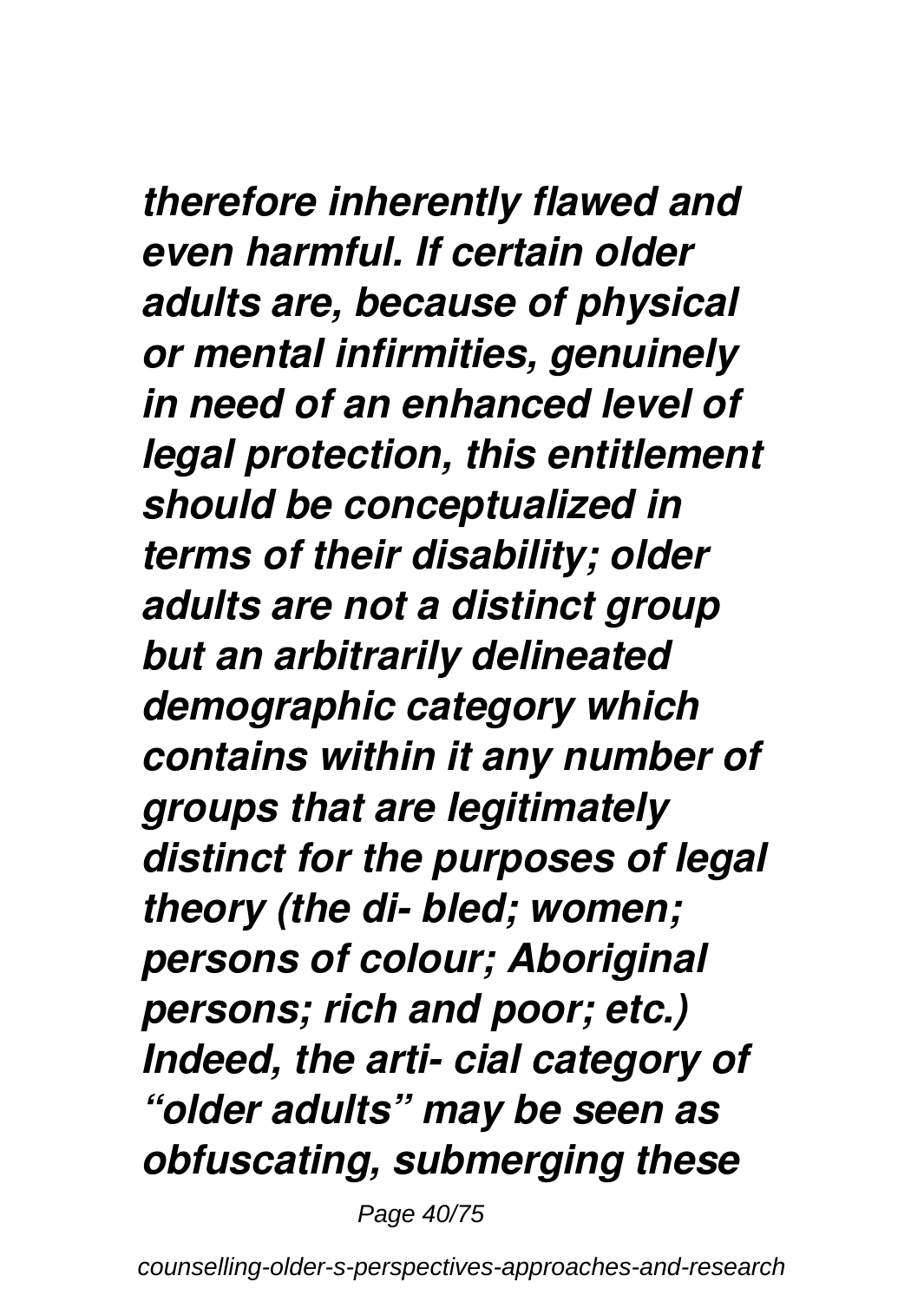## *more meaningful distinctions.*

*Theory and Practice for School and Clinical Settings Theories of Counseling and Psychotherapy: A Multicultural Perspective Psychology and Psychotherapy in the Perspective of Christian Anthropology Feminist Perspectives in Therapy Perspectives in Group Psychotherapy (RLE: Group Therapy) Approaches from Dance Movement and Body Psychotherapies Helping Relationships With Older Adults* **Art therapists work with a range of distinct**

Page 41/75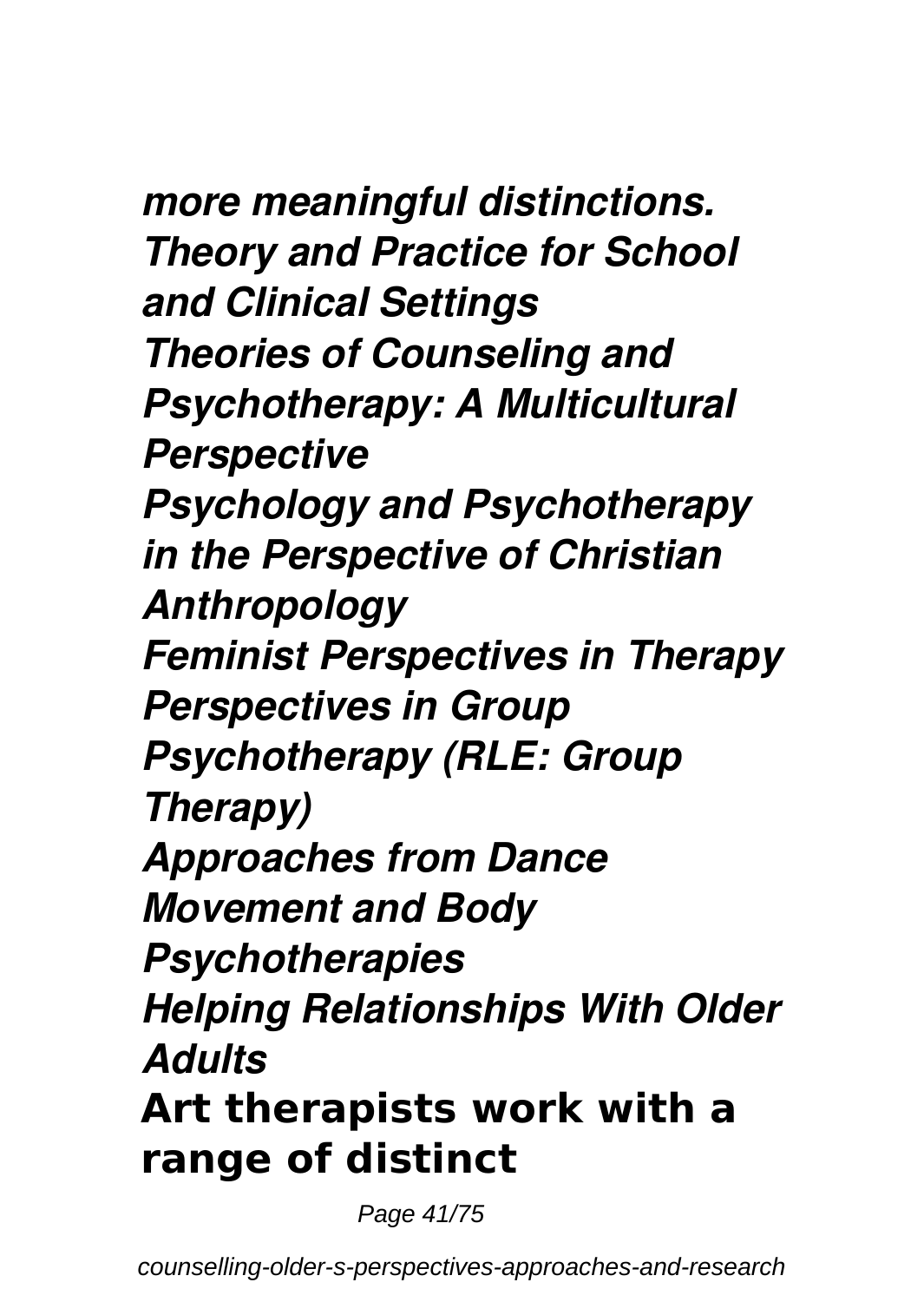**philosophical and theoretical underpinnings, but as yet there has been no single book to offer an overview of these theories. Art Therapy Theories provides an introductory, non-partisan overview of art therapy theories outlining the following therapy approaches: Cognitive Behavioural Art Therapy Solution-Focused Brief Therapy Psychoanalytical (Freudian) Art Therapy Analytical (Jungian) Art Therapy Gestalt Art Therapy Person-Centred or 'Rogerian' Art Therapy Mindfulness Art**

Page 42/75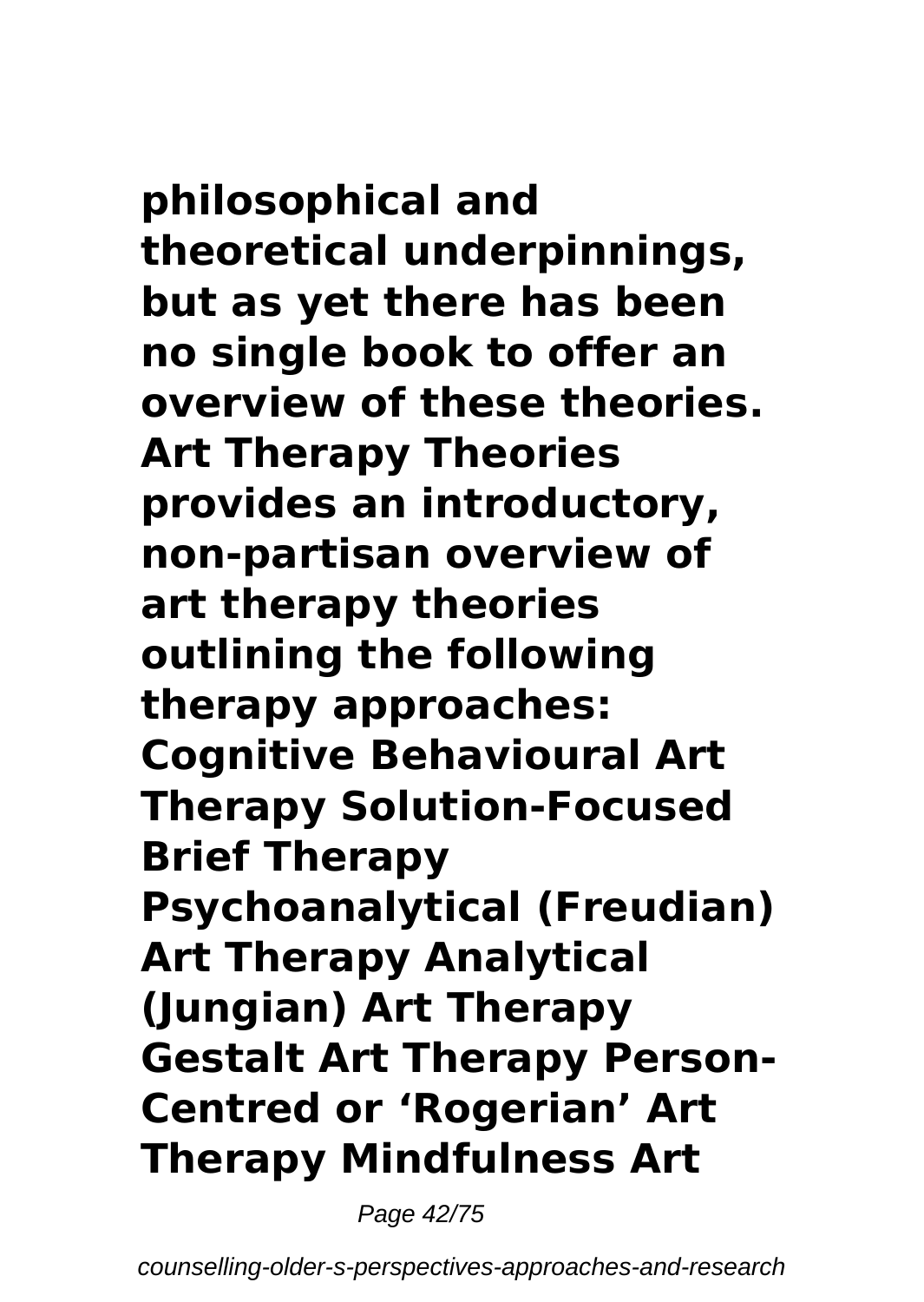**Therapy Integrative Art Therapy (the Group-Interactive Model) Feminist Art Therapy Art Therapy as Social Action Art Therapy as a Research Tool Each chapter provides a nonjudgemental, yet analytical, synopsis of each approach. No detailed knowledge is necessary to understand the different approaches, as the book explains them in clear and concise English. Difficult terms and concepts are explained as they arise, and a glossary of terms is also provided. Art Therapy Theories is aimed at trainee art**

Page 43/75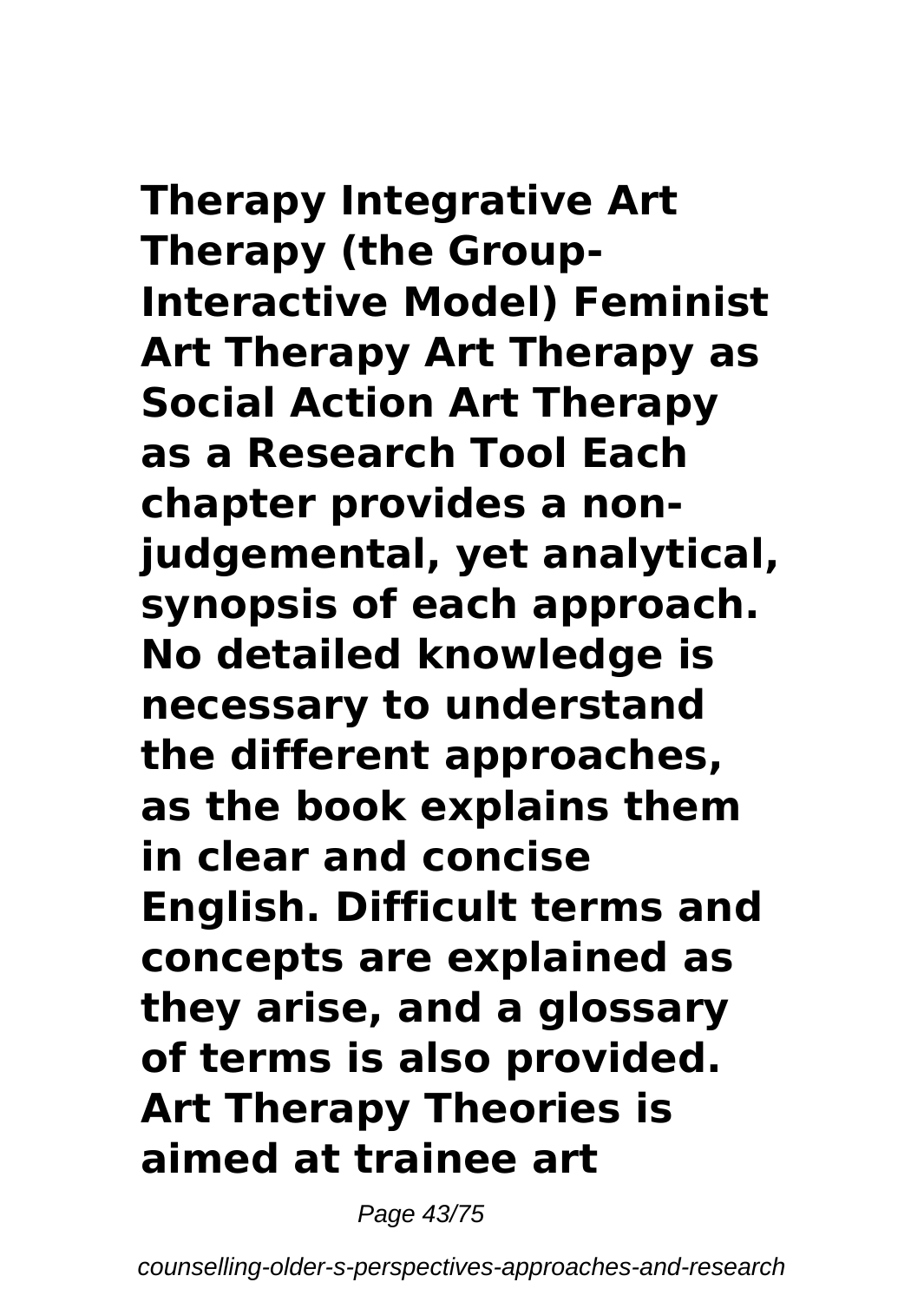**therapists who need to demonstrate that they have a grasp of theory, as well as a sense of how the theory can translate into practice. It will also appeal to seasoned therapists, counsellors and to a wide range of professionals in the mental health field. Psychodynamic Approaches to the Experience of Dementia: Perspectives from Observation, Theory and Practice demonstrates the impact of healthcare approaches that take into account not only the practical needs but also the emotional experience of the**

Page 44/75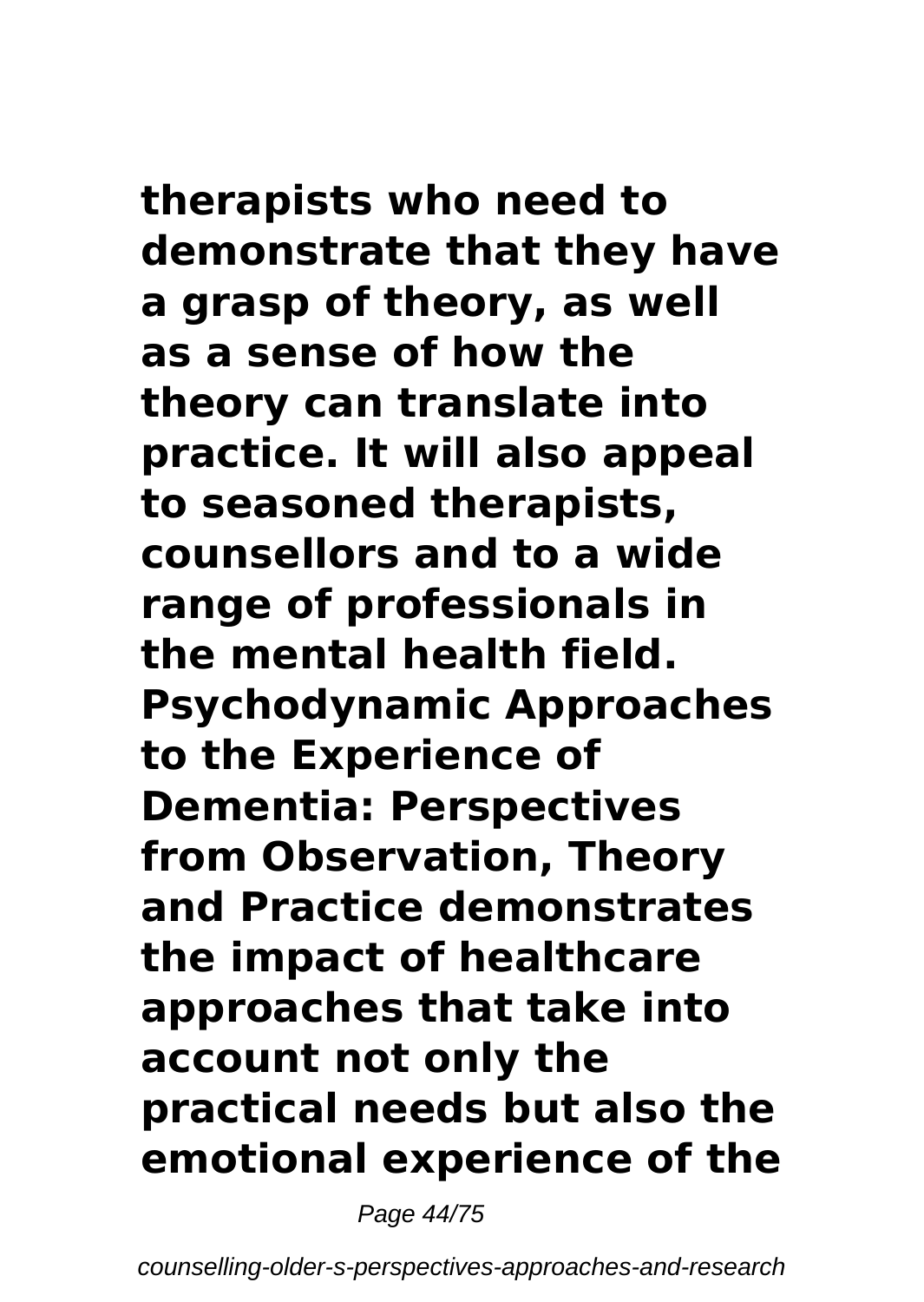# **patient, their partners,**

**families and friends, lay carers and professional staff. Currently there is no cure for dementia, but the psychosocial and therapeutic approaches described in this volume have appeared to help people, both patients and carers, feel more contained and less lonely and isolated. Psychoanalytic theory provides a disciplined way of thinking about the internal world of an individual and their relationships. Each author provides their own commentary on the**

Page 45/75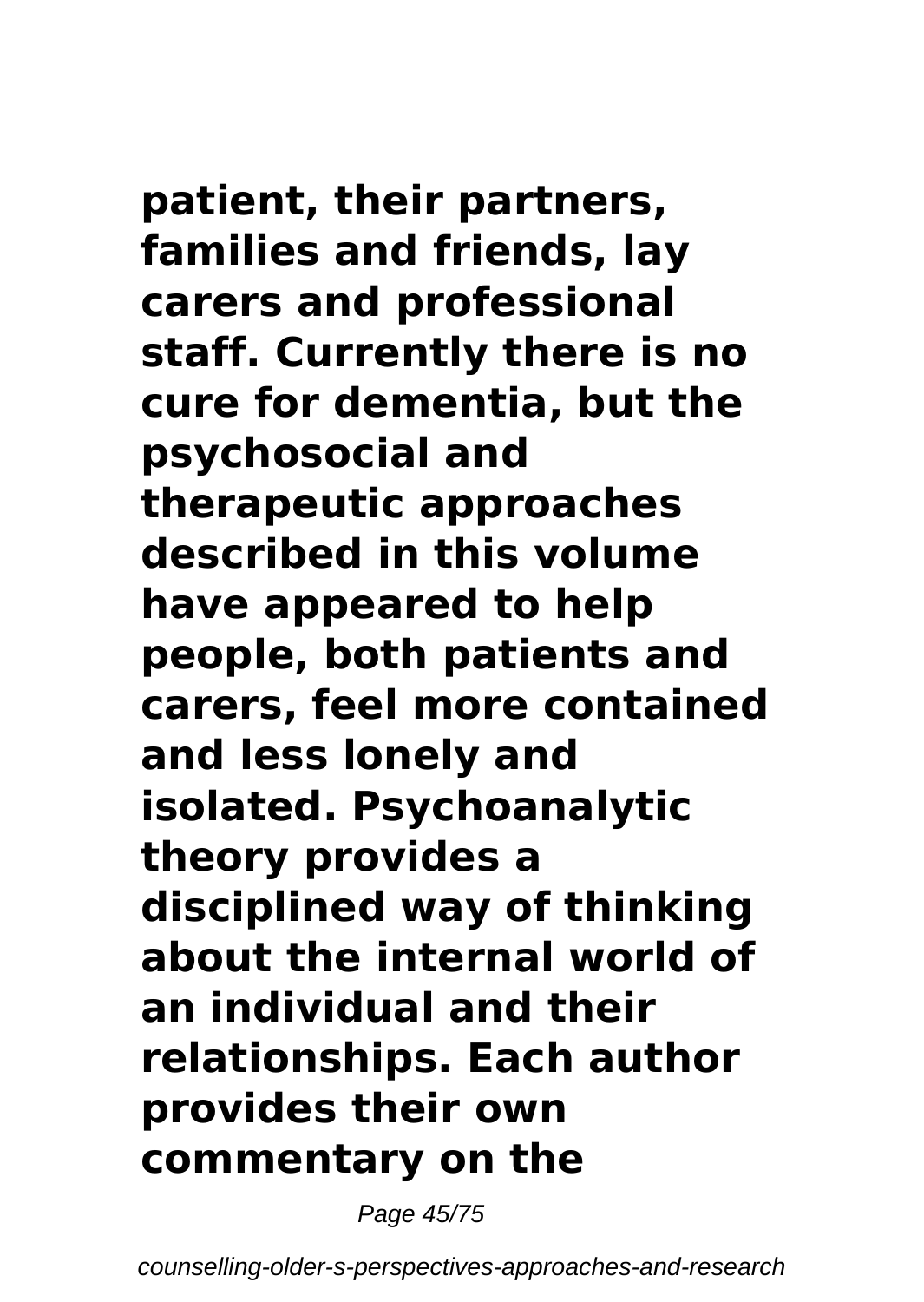**personal and interpersonal effects of dementia, endeavouring to understand behaviours and emotions which may otherwise seem incomprehensible. The subject is approached from a psychodynamic perspective, considering the unconscious, previous and current experiences and relationships, including those between patients and staff. Psychodynamic Approaches to the Experience of Dementia illustrates the practical and theoretical thinking of clinicians from a wide range**

Page 46/75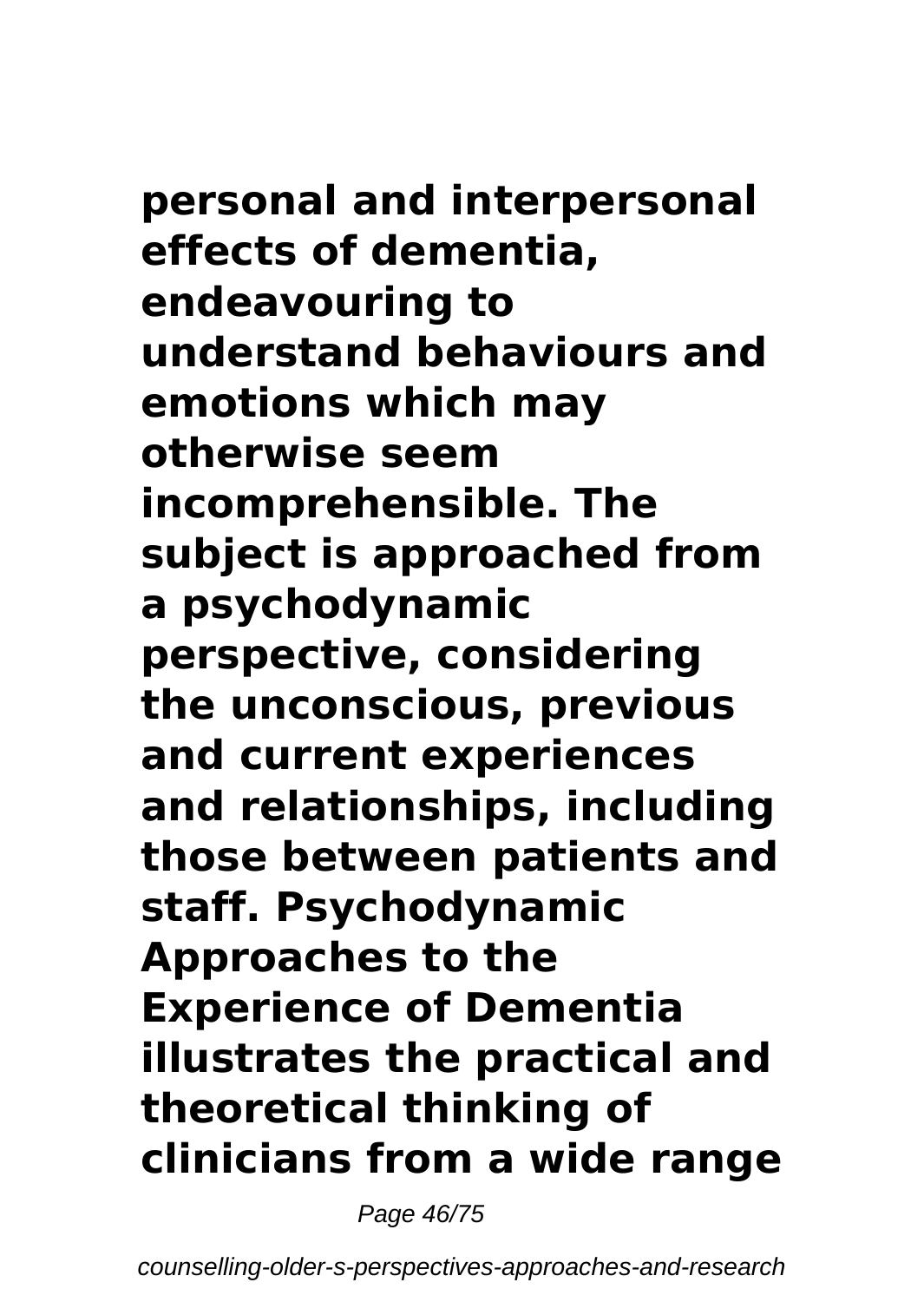**of disciplines who are engaged in the care of people in late life with a diagnosis of dementia. It will be essential reading for mental health and health professionals in practice**

**and training in the field of dementia.**

**This second volume brings the practising clinician up to date with recent developments in the continuously expanding field of cognitive behaviour therapy. Cognitive Approaches to Obsessions and Compulsions Perspectives from**

Page 47/75

counselling-older-s-perspectives-approaches-and-research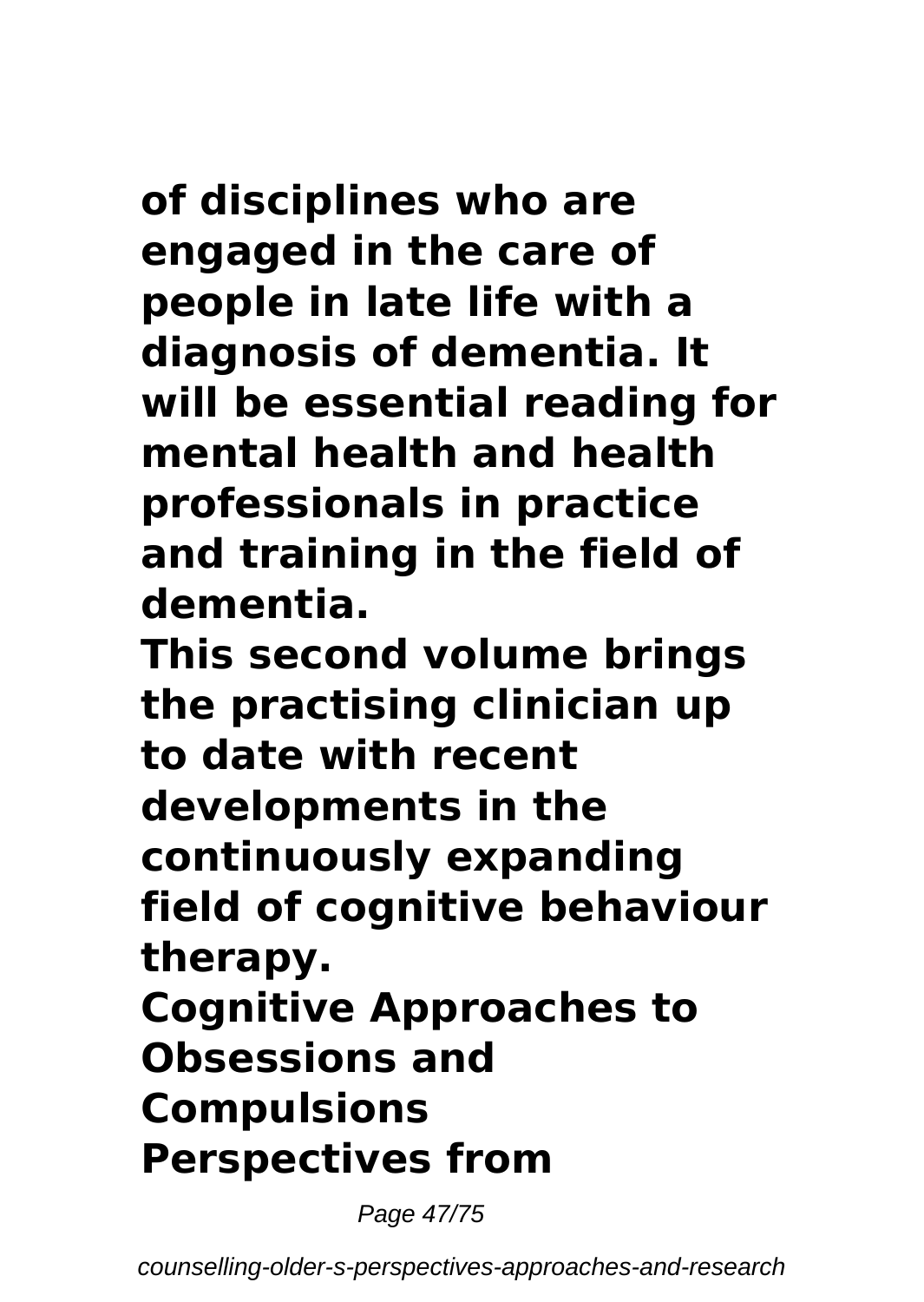**Observation, Theory and Practice Developmental Perspectives in Child Psychoanalysis and Psychotherapy Poetry Therapy Clinical Perspectives on Elderly Sexuality A Collection of Thoughts in the Field An Integrative Treatment Approach A Multicultural Perspective** Wise, compassionate, and highly practical, this engaging text covers the entire process of therapeutic work with couples, from opening

sessions and assessment Page 48/75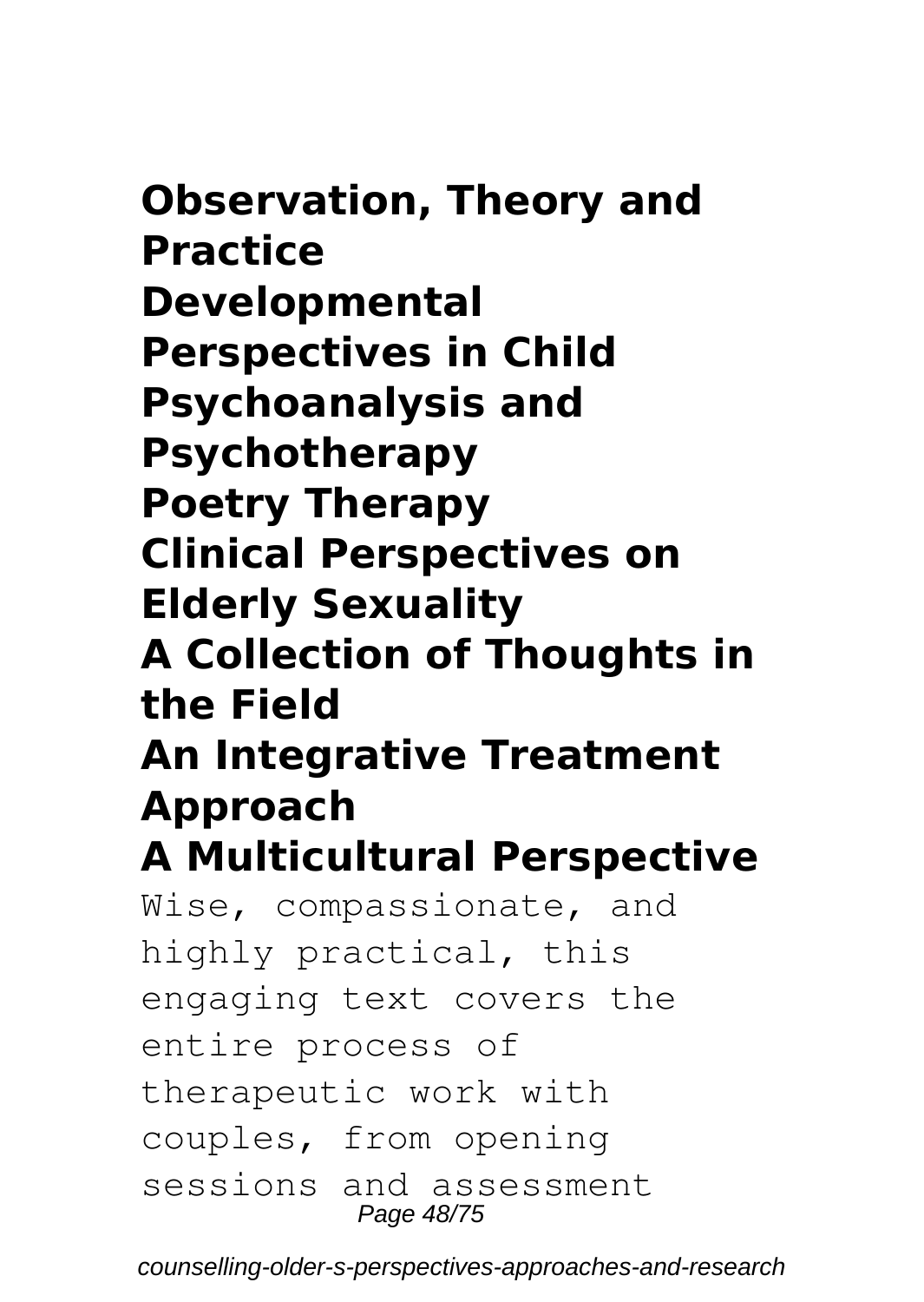through skills building, core issues, and termination. Students and novice couple therapists learn effective strategies for intervening with couples of any age who are struggling with acute crises or longstanding conflicts and power struggles. Rich with sensitive, detailed case material, the book features numerous exercises that help readers identify and develop their own strengths as practitioners. Self-care strategies and tips for getting the most out of supervision are provided. Special topics

include how to address couple issues with only one Page 49/75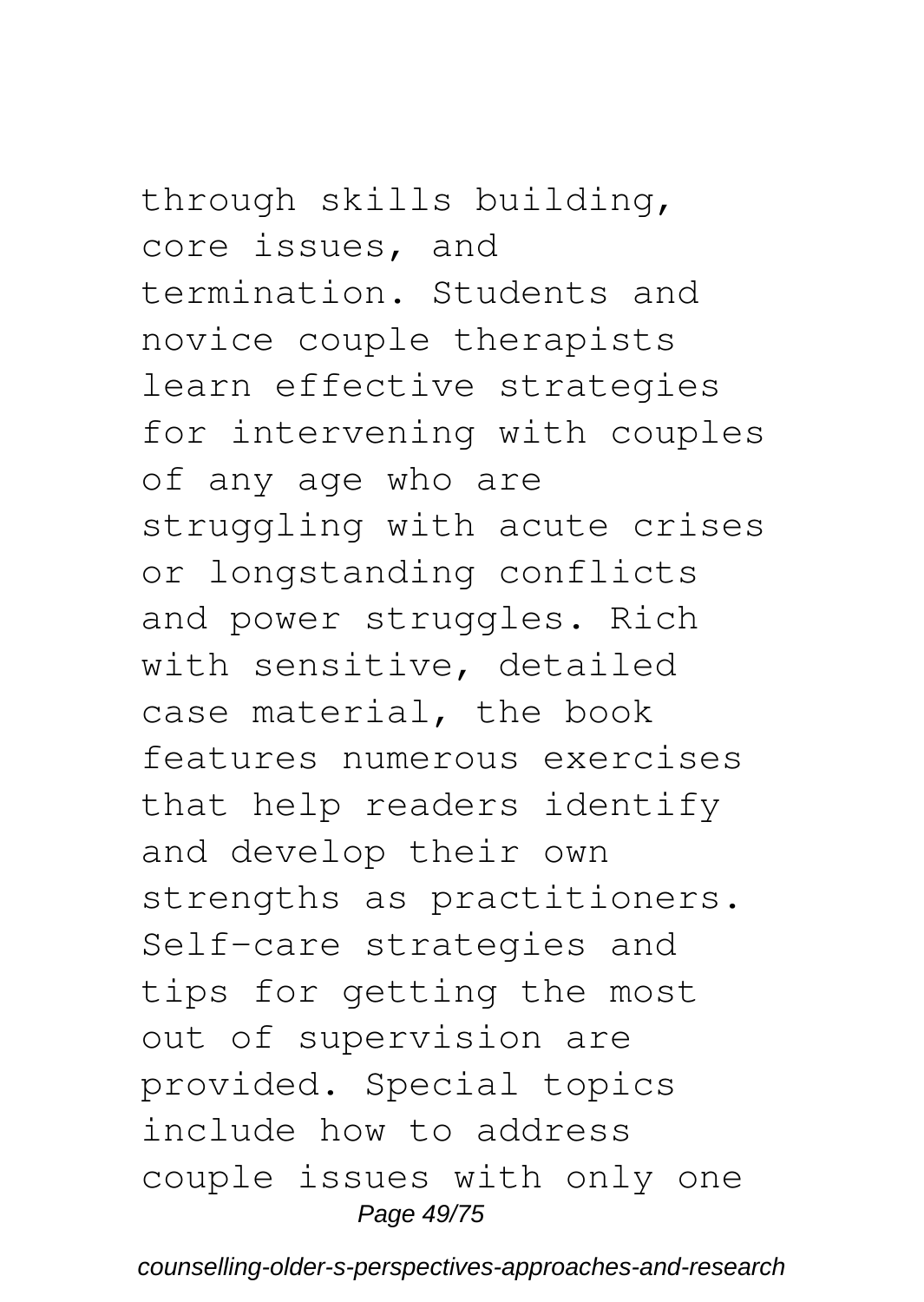## partner and couple therapy

applications for chronic mental health problems. Support the very best health, well-being, and quality of life for older adults! Here's the ideal resource for rehabilitation professionals who are working with or preparing to work with older adults! You'll find descriptions of the normal aging process, discussions of how health and social factors can impede your clients' ability to participate in regular activities, and step-by-step guidance on how to develop strategies for maximizing their well-being. This book explores the Page 50/75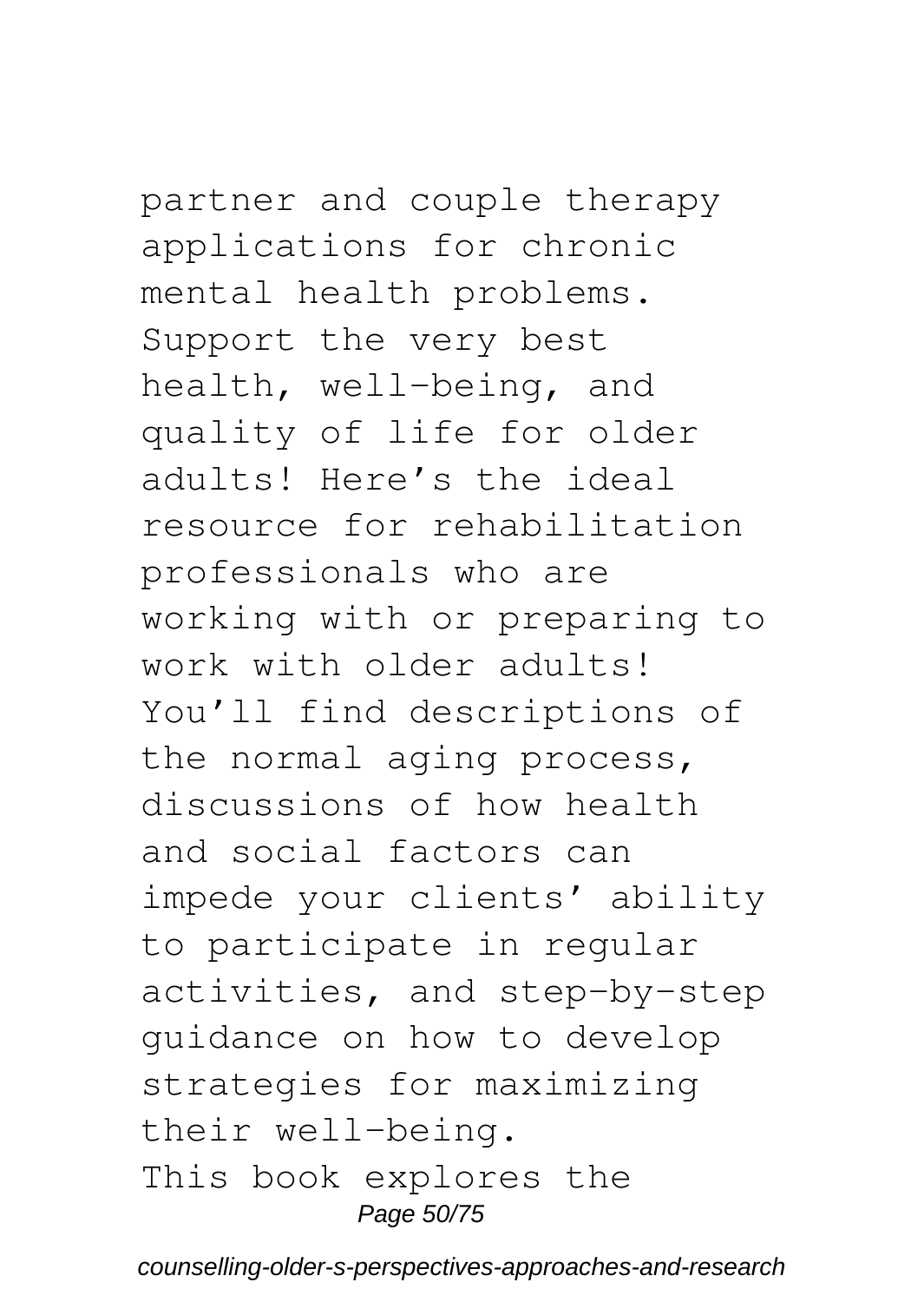## multitude of thoughts,

theories, opinions, methods, and approaches to play therapy in order to highlight the unity and diversity of theory and perspective in the field. Each chapter is a common question related to play therapy to which ten established and experienced play therapists share their thoughts, theoretical perspectives, and opinions. The key characteristics of a well-trained play therapist, the role of technology in play therapy, the importance of speaking the client's language, and many more frequently asked play therapy questions and topics Page 51/75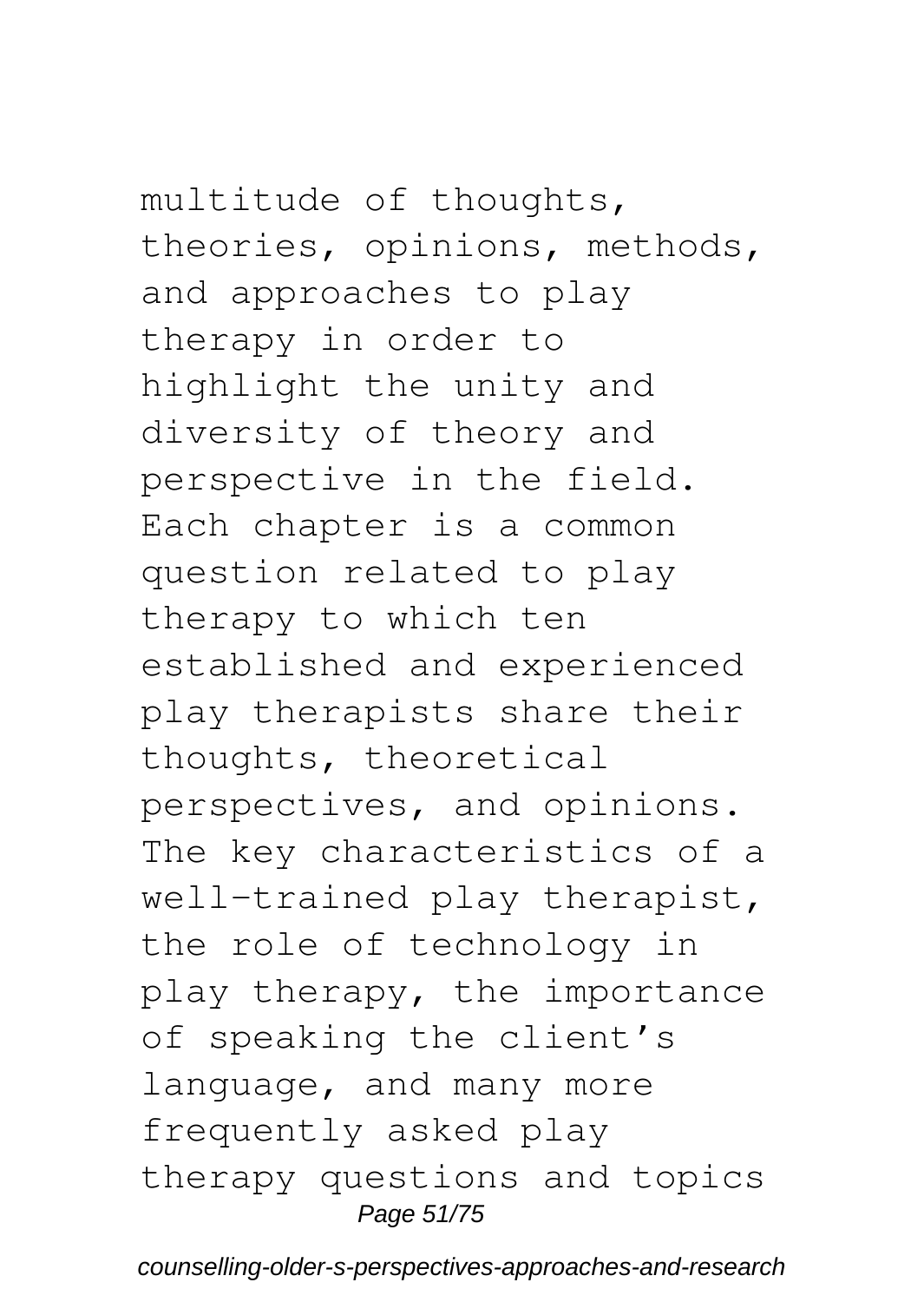are explored. The reader will learn about the umbrella of play therapy thought and practice and connect with perspectives that might align with their own theoretical preferences. This book will be of interest to a wide range of mental health professionals working with children and adolescents. Those new to play therapy and those who are seasoned veterans will appreciate, value, and hopefully be challenged by the differing viewpoints surrounding many play therapy topics. There is a growing interest in embodied approaches to psychotherapy

### Page 52/75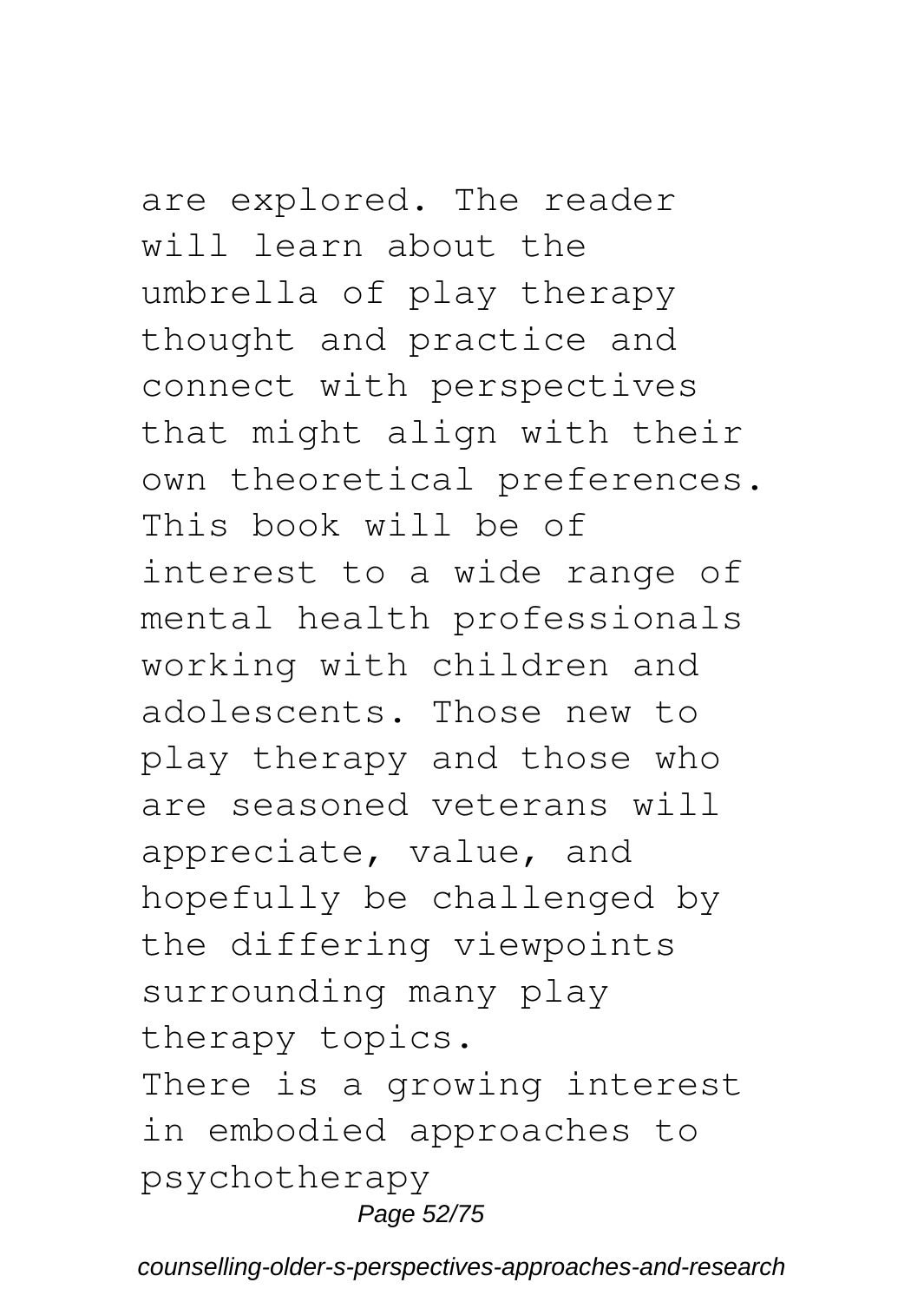# internationally. This volume

focuses on the respective focal professions of dance movement psychotherapy (DMP) and body psychotherapy (BP), addressing the psychotherapeutic need for healing throughout the lifespan. Within embodied clinical approaches, the therapist and client collaborate to discover how the body and movement can be used to strengthen positive relational skills, attending to the client's immediate and long-term needs through assessment, formulation, treatment and evaluation. Both DMP and BP are based upon the capacity and authority of the body and Page 53/75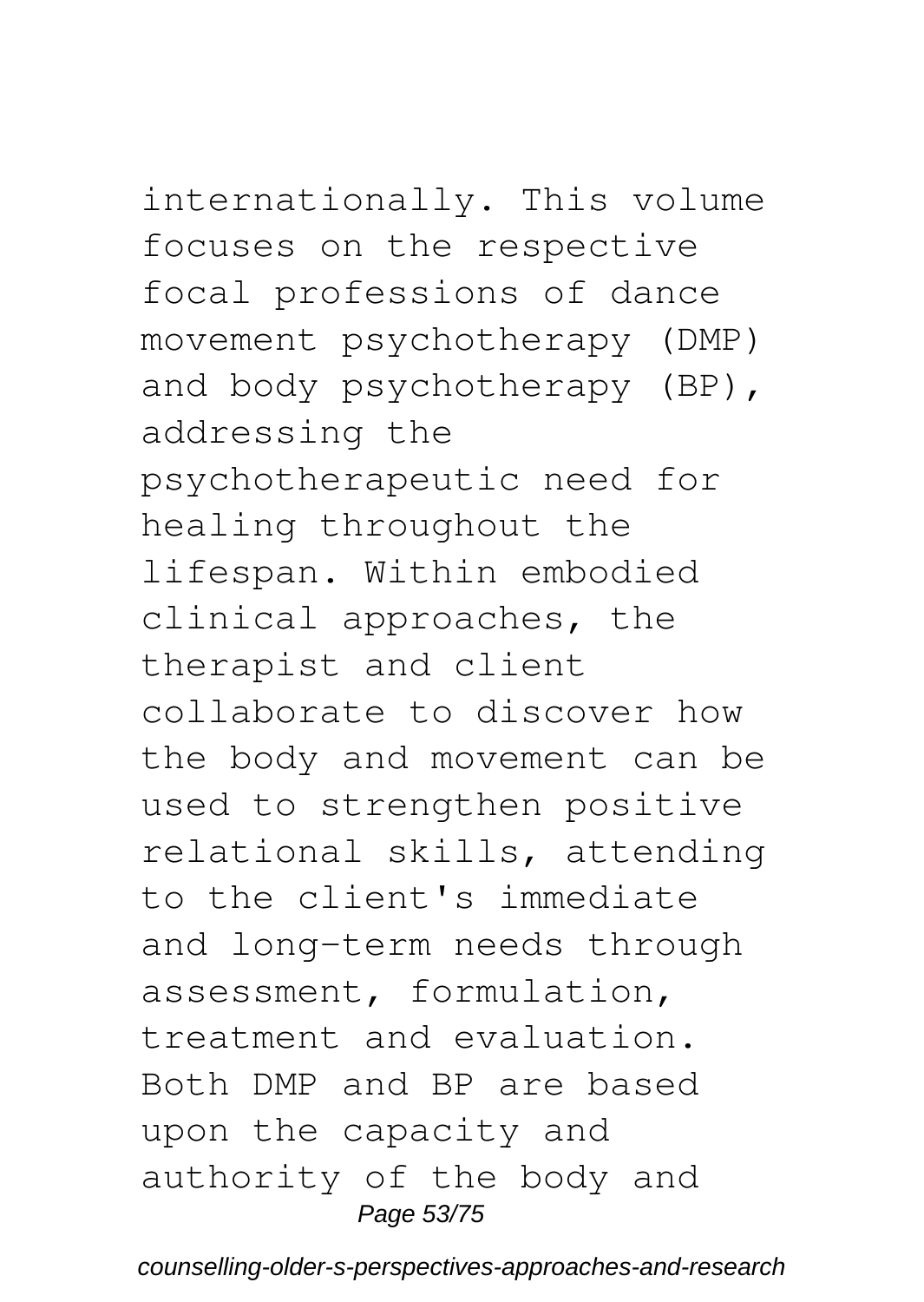non-verbal communication to support and heal patients with diverse conditions, including trauma, unexplained bodily symptoms and other psychological distress, and to develop the clients' emotional and relational capacities by listening to their bodies for integration and wellbeing. In The Routledge International Handbook of Embodied Perspectives in Psychotherapy, world leaders in the field contribute their expertise to showcase contemporary psychotherapeutic practice. They share perspectives from multiple models that have been developed throughout Page 54/75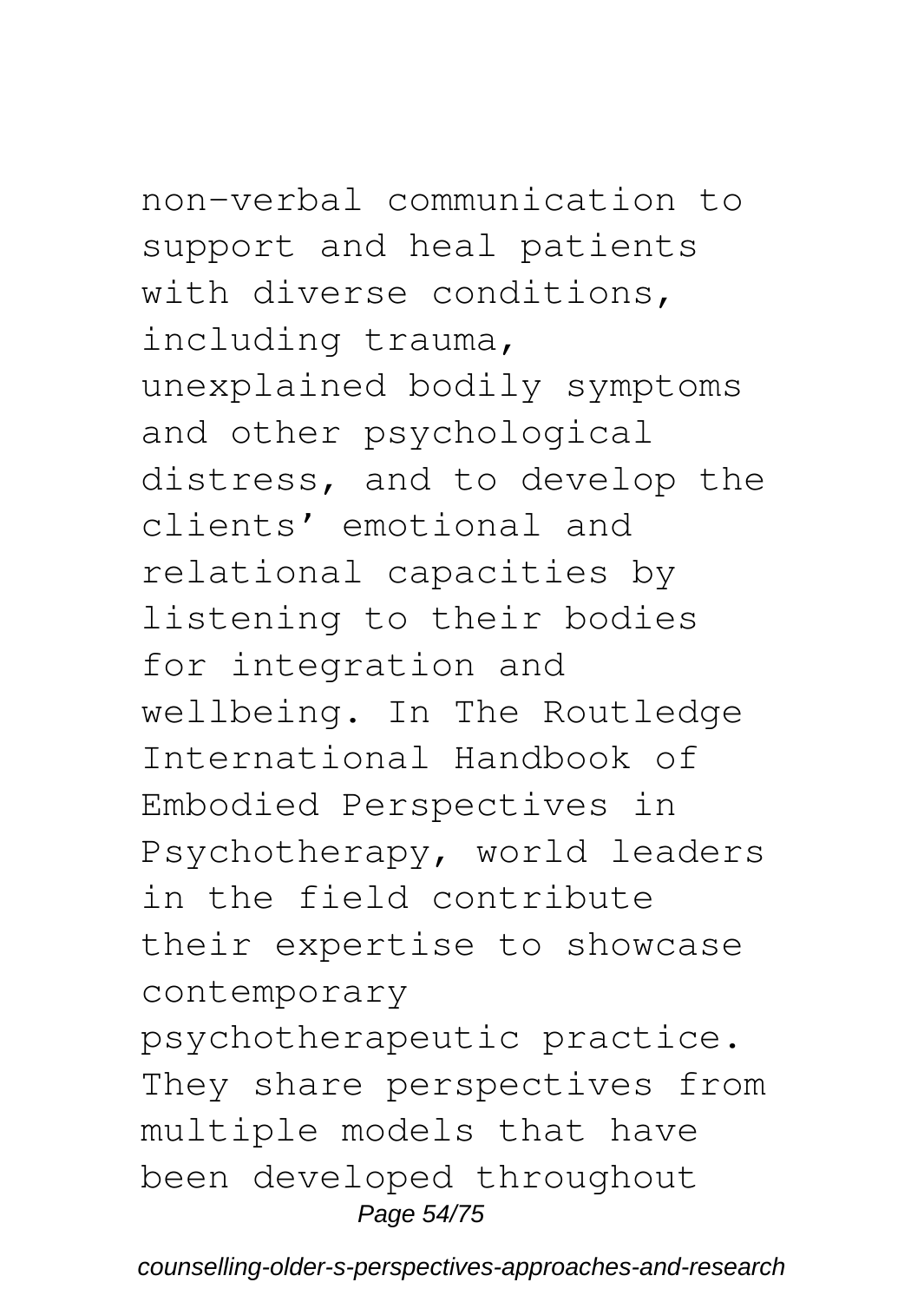the world, providing information on theoretical advances and clinical practice, as well as discourse on the processes and therapeutic techniques employed individually and in groups. Presented in three parts, the book covers underpinning embodiment concepts, potentials of dance movement psychotherapy and of body psychotherapy, each of which is introduced with a scene-setting piece to allow the reader to easily engage with the content. With a strong focus on cross- and interdisciplinary perspectives, readers will find a wide compilation of Page 55/75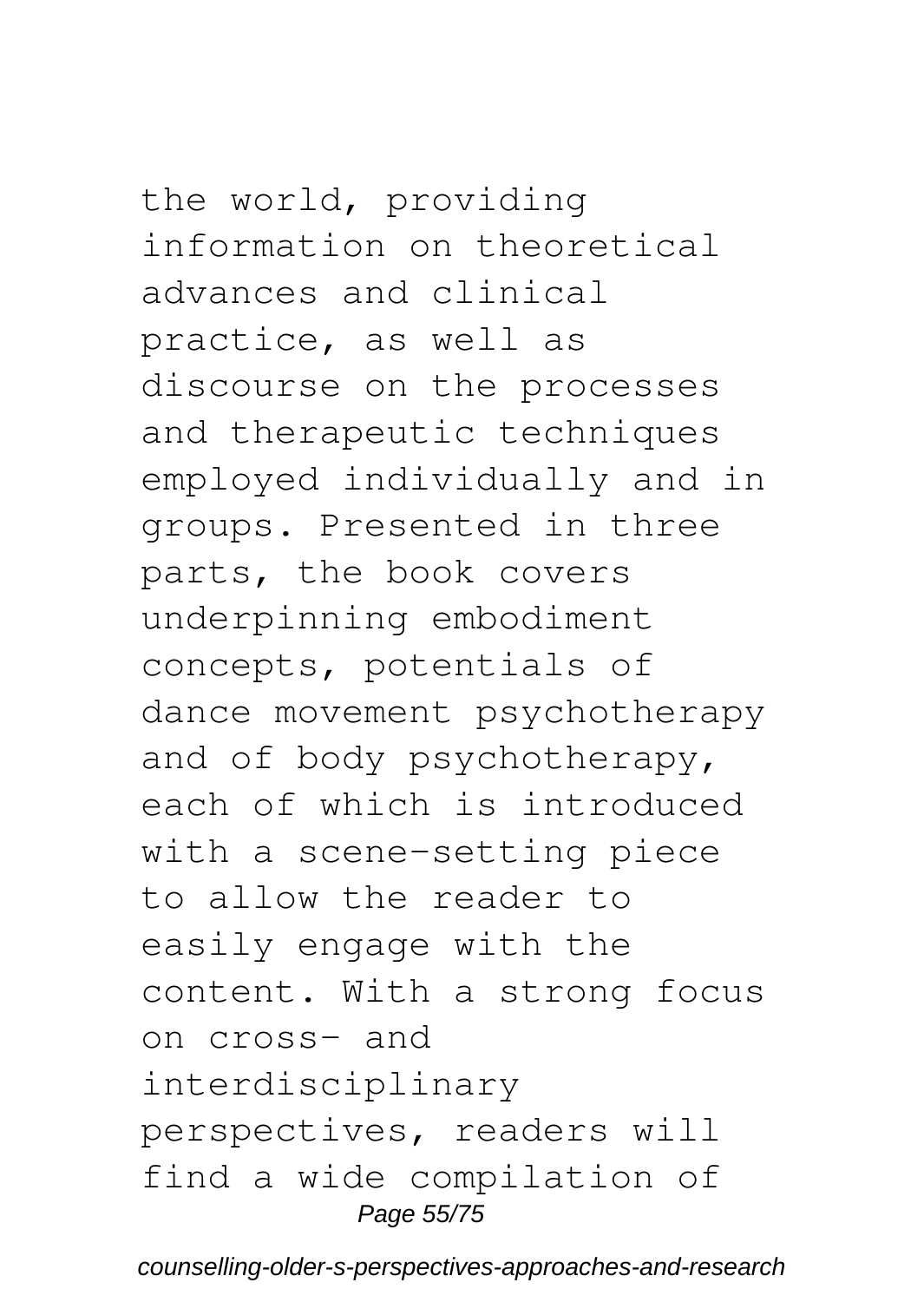embodied approaches to psychotherapy, allowing them to deepen and further their conceptualization and support best practice. This unique handbook will be of particular interest to clinical practitioners in the fields of body psychotherapy and dance movement psychotherapy as well as professionals from psychology, medicine, social work,

counselling/psychotherapy and occupational therapy, and to those from related fields who are in search of information on the basic therapeutic principles and practice of body and movement psychotherapies and Page 56/75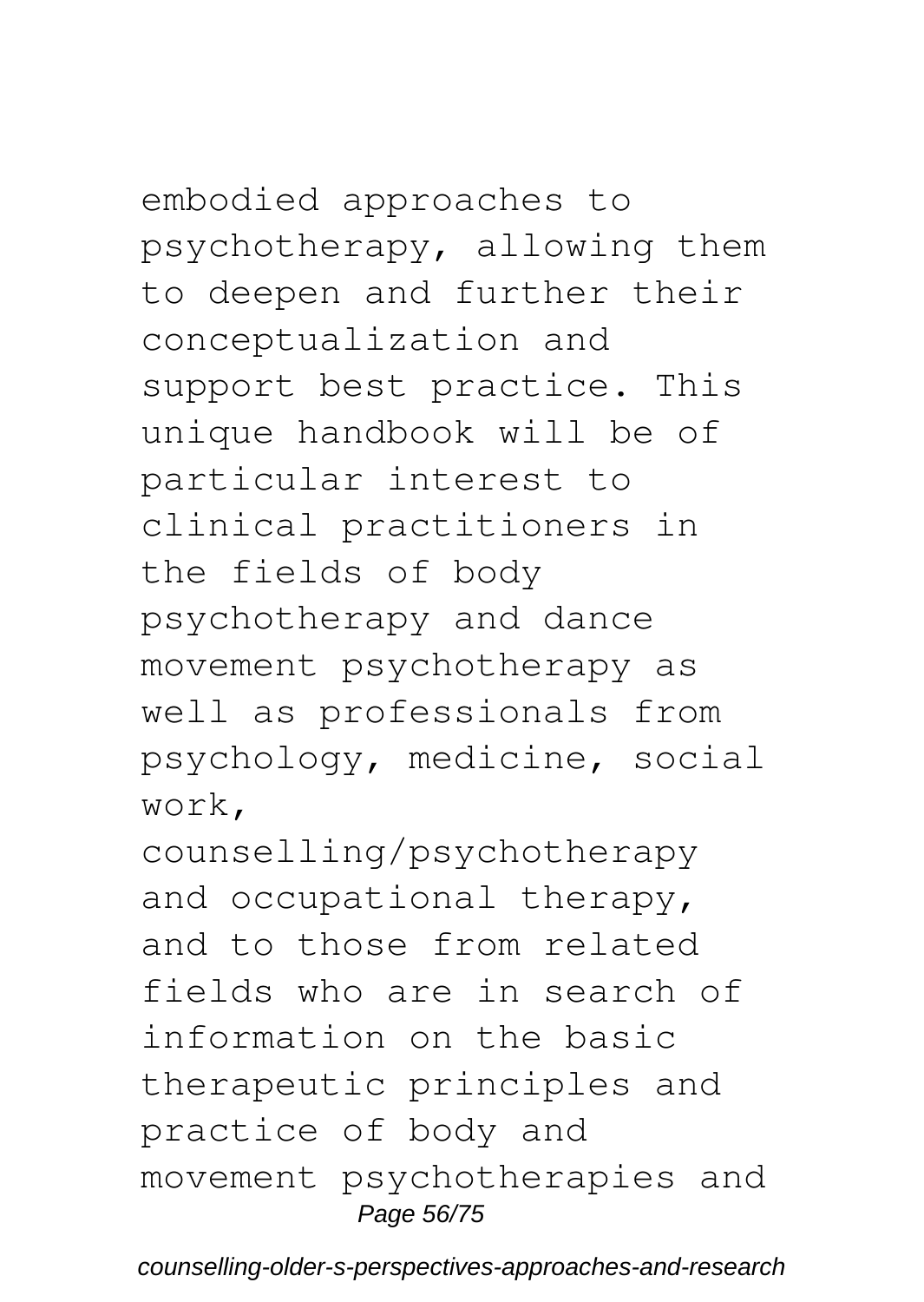## seeking to further their

knowledge and understanding of the discipline. It is also an essential reference for academics and students of embodied psychotherapy, embodied cognitive science and clinical professions. From Theory to Practice What Do You Say Between Saying Hello and Goodbye? Old and New Horizons of Sandplay Therapy The Oxford Handbook of Music Therapy Health Counseling: A Microskills Approach for Counselors, Educators, and School Nurses Practice Skills for Physical Dysfunction International Perspectives Page 57/75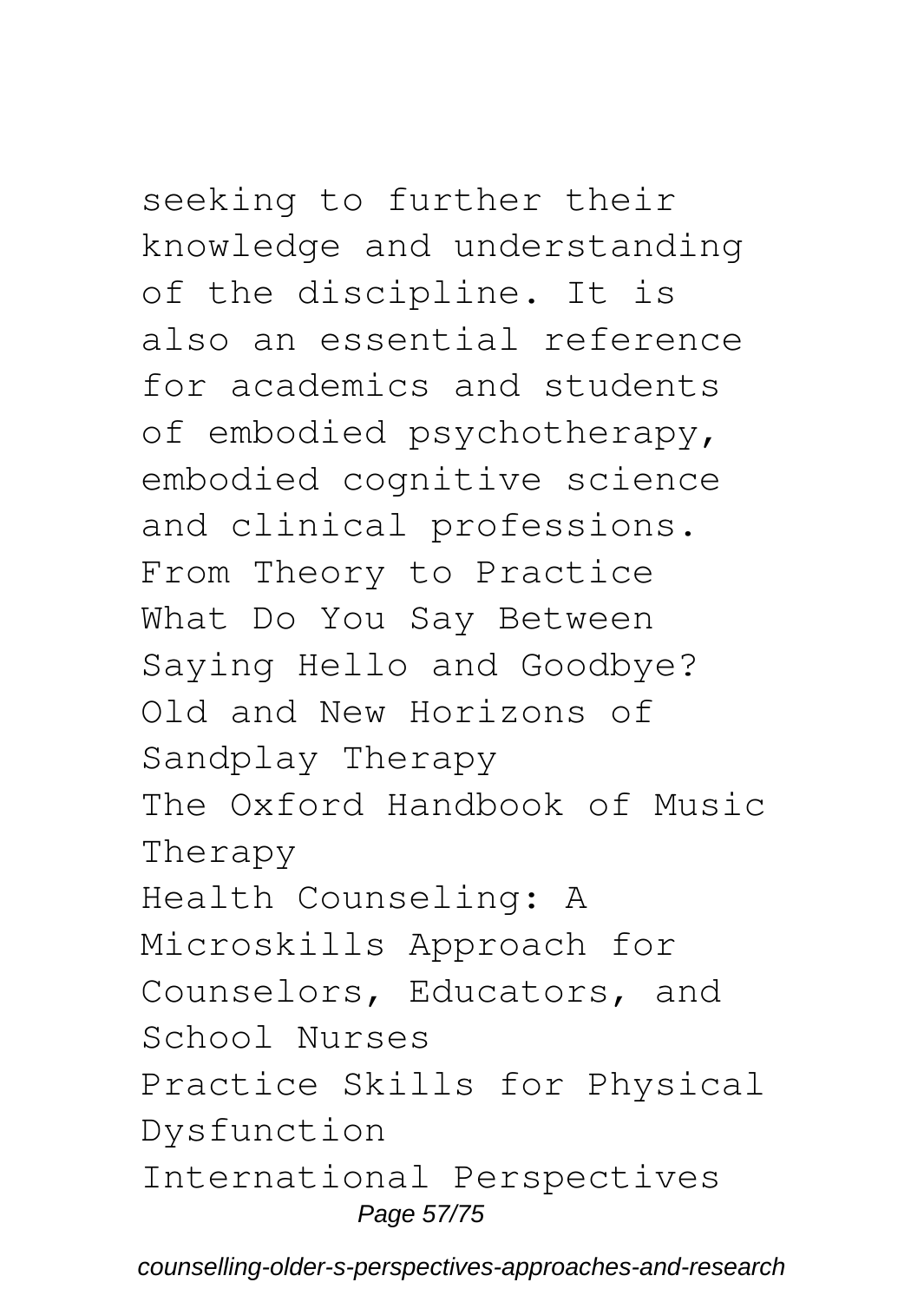# on Psychotherapy

Faith-Based ACT for Christian Clients balances empirical evidence with theology to give mental health professionals a deep understanding of both the "why" and "how" of acceptance and commitment therapy (ACT) for Christians. The new edition includes updated discussions in each chapter, more than 20 new and updated exercises, and new chapters on couples and trauma. The book includes a detailed exploration of the overlap between ACT and the

Page 58/75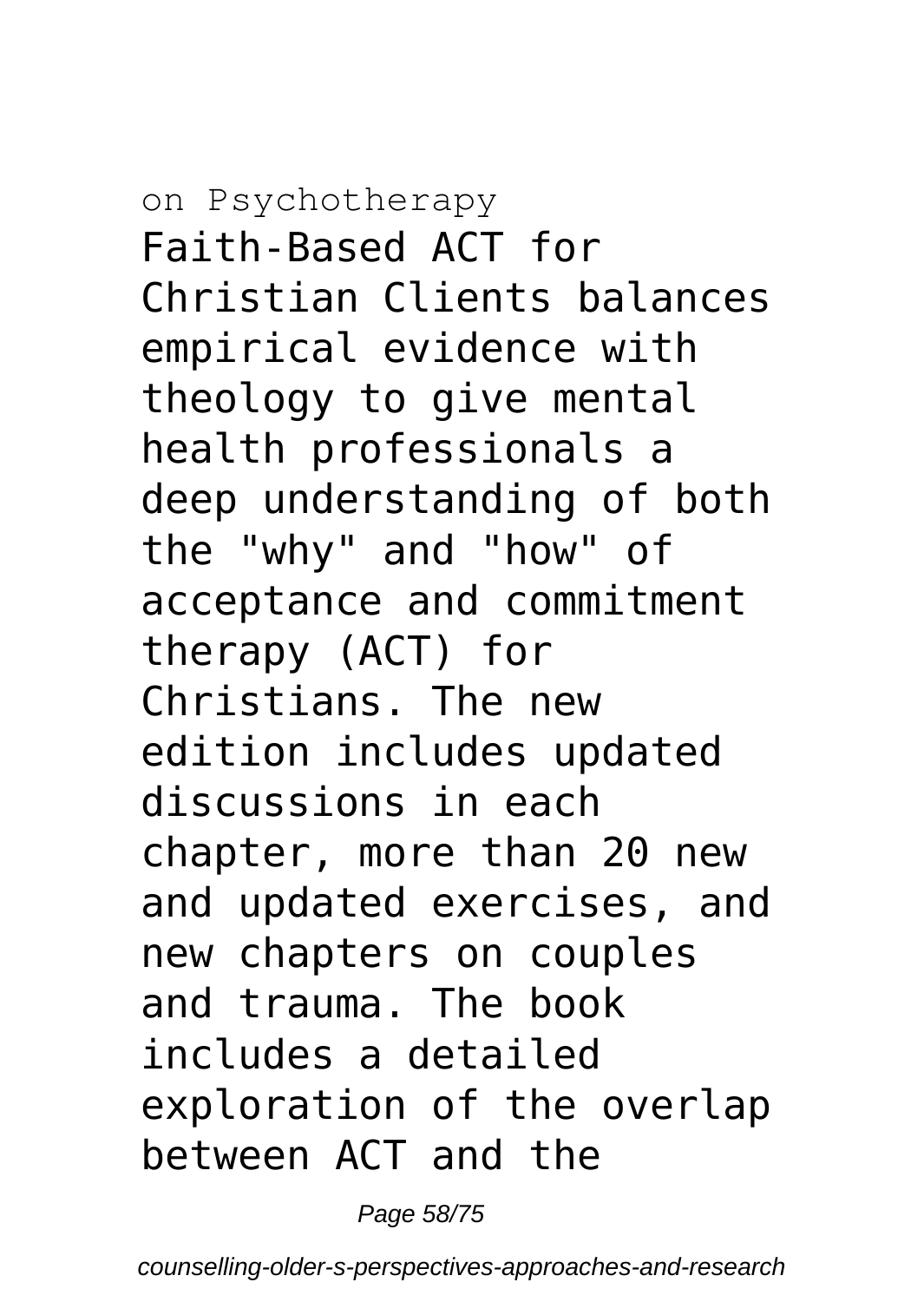## Christian faith, case studies, and techniques that are explicitly designed to be accessible

to both non-Christian and Christian (including evangelical Christian) counselors and therapists. Chapters also present the established research on Buddhist-influenced mindfulness meditation and newer research on Christian-derived meditative and contemplative practices and lay a firm theological foundation through the use of engaging biblical stories and metaphors.

Page 59/75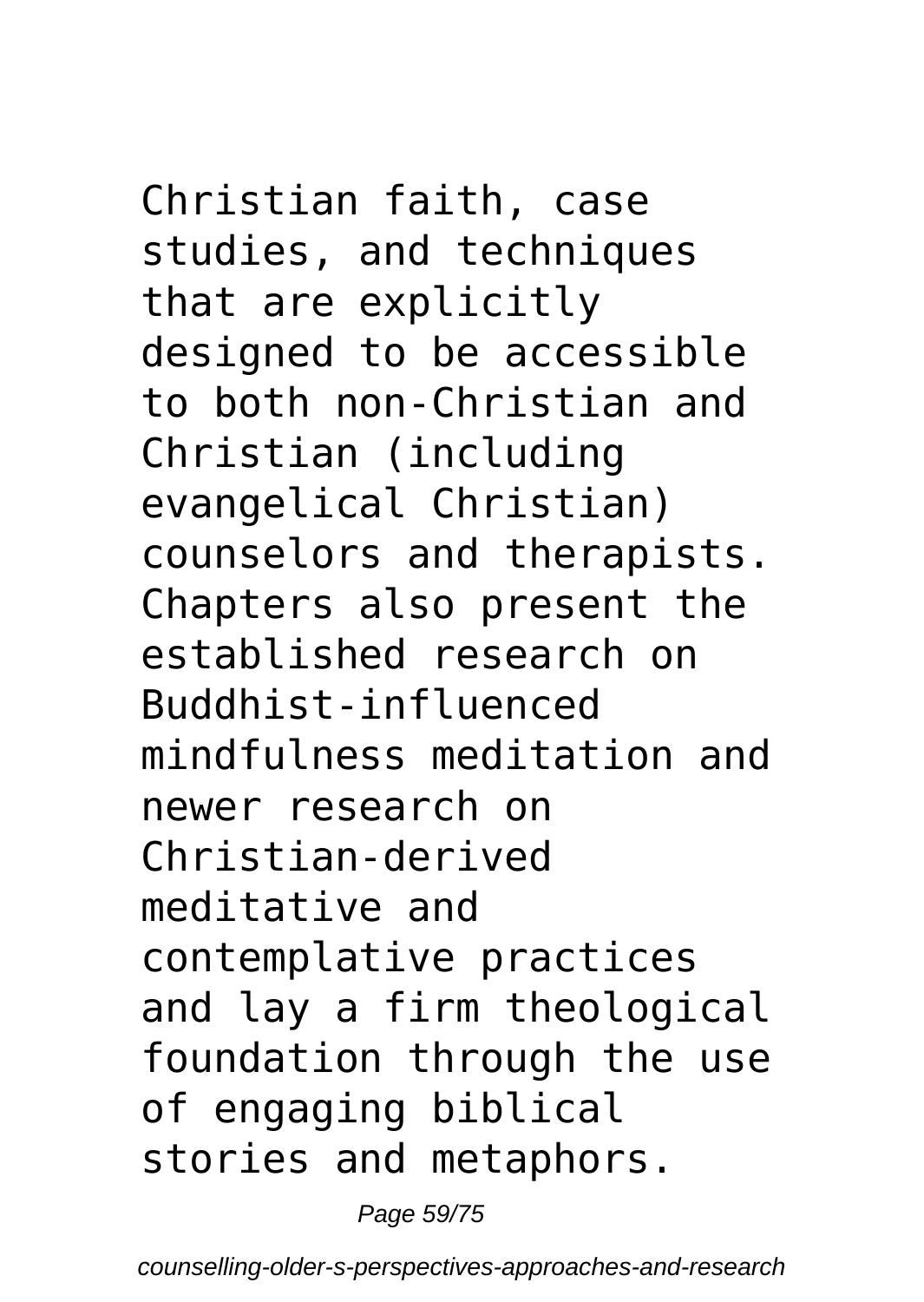The Oxford Handbook of Clinical Geropsychology is a landmark publication in this field, providing broad and authoritative coverage of the research and practice issues in the field today, as well as innovations expanding the field's horizons. It includes chapters from the foremost scholars in clinical geropsychology from around the world. An in-depth look at a much misunderstood practice, offering a fresh viewpoint on how this science can be a universally effective route to our better

Page 60/75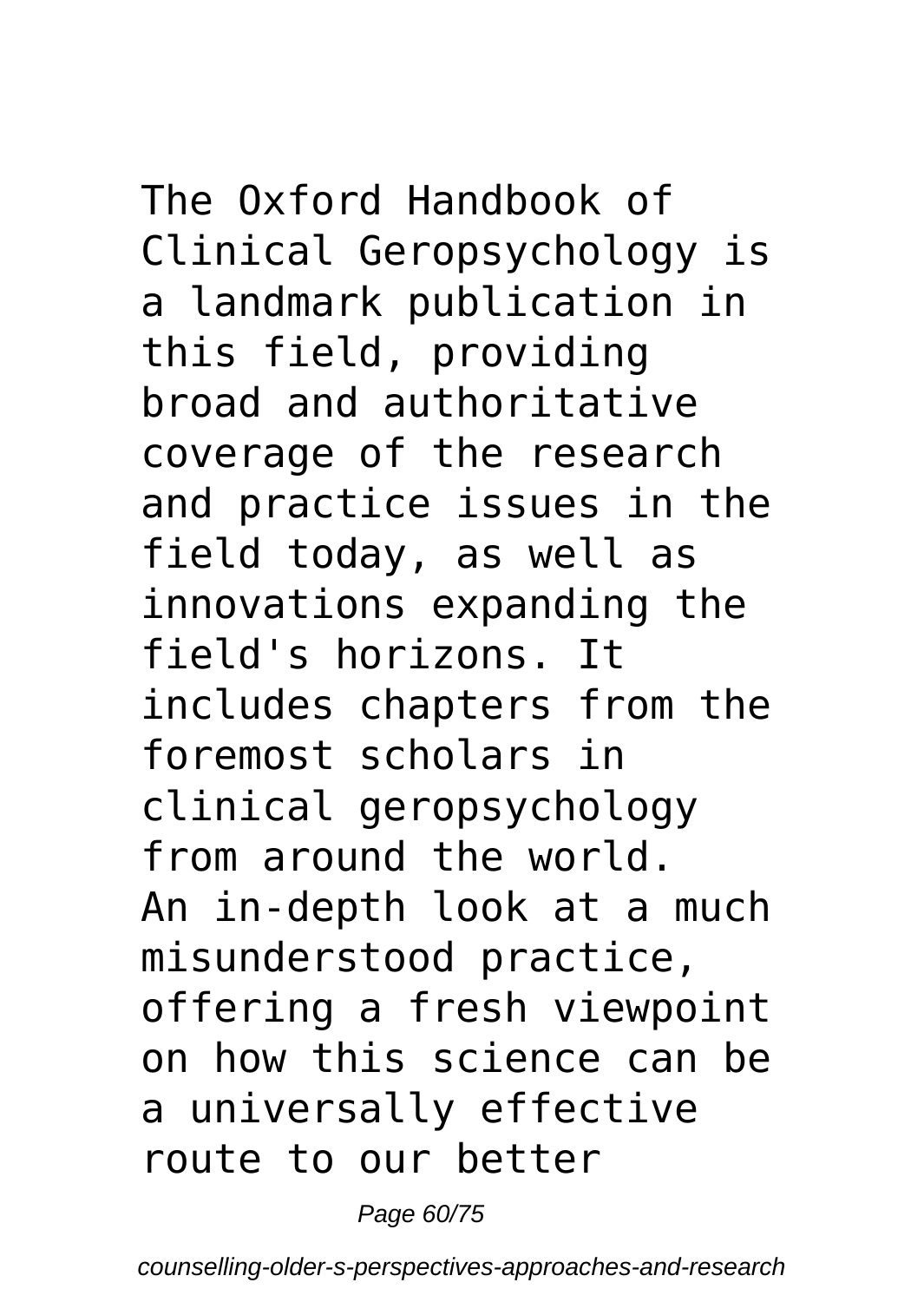selves. For decades, poetry therapy has been formally recognized as a valuable form of treatment, and it has been proven effective worldwide with a diverse group of clients. The second edition of Poetry Therapy, written by a pioneer and leader in the field, updates the only integrated poetry therapy practice model with a host of contemporary issues, including the use of social media and slam/performance poetry. It's a truly invaluable resource for any serious

Page 61/75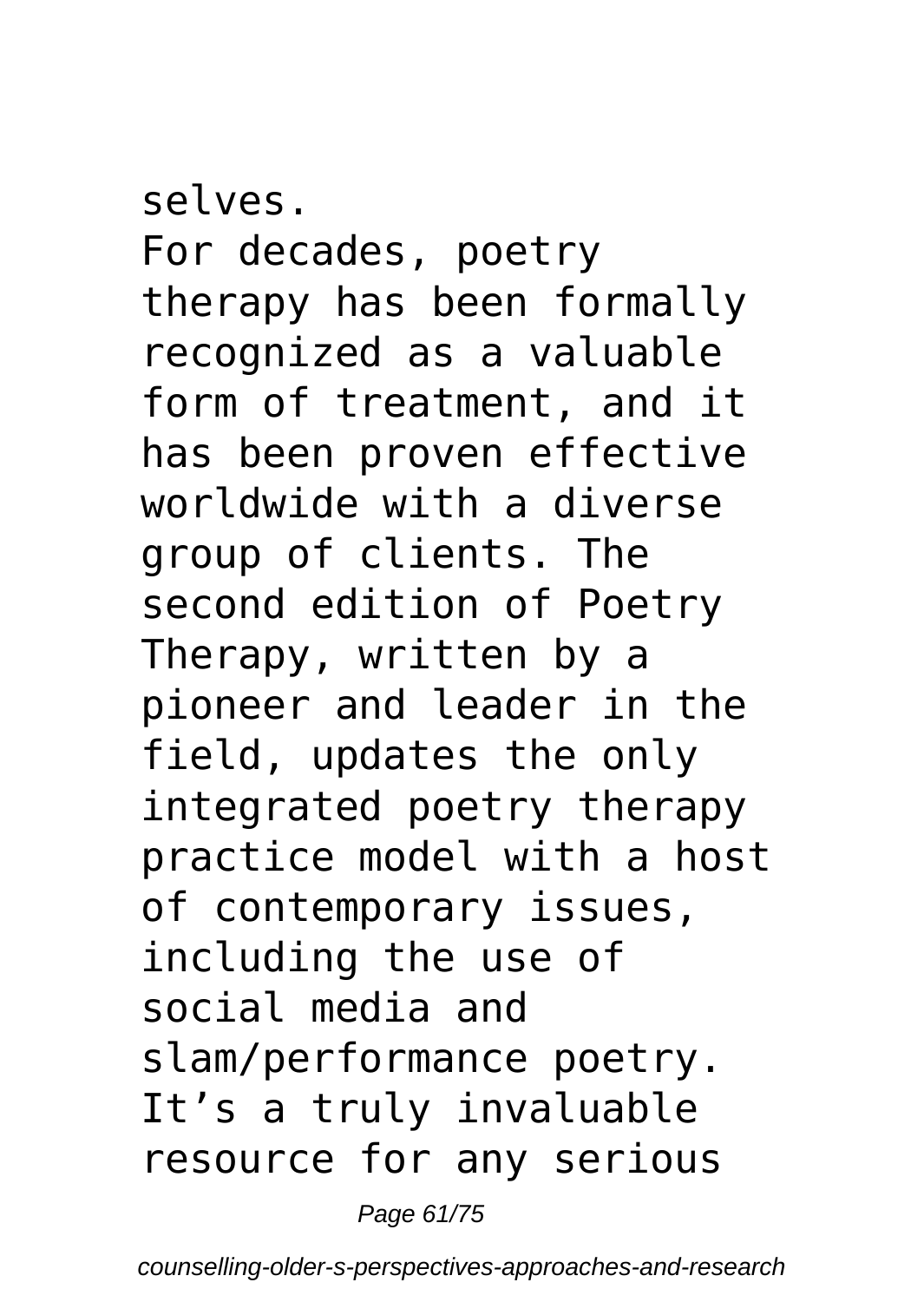practitioner, educator, or researcher interested in poetry therapy,

bibliotherapy, writing, and healing, or the broader area of

creative/expressive arts therapies.

Theory and Practice Treating Trauma with Plain Old Therapy Perspectives, Approaches and Research

Art Therapy Theories

Psychodynamic Approaches to the Experience of Dementia Practitioner Perspectives on Golden Pond

Page 62/75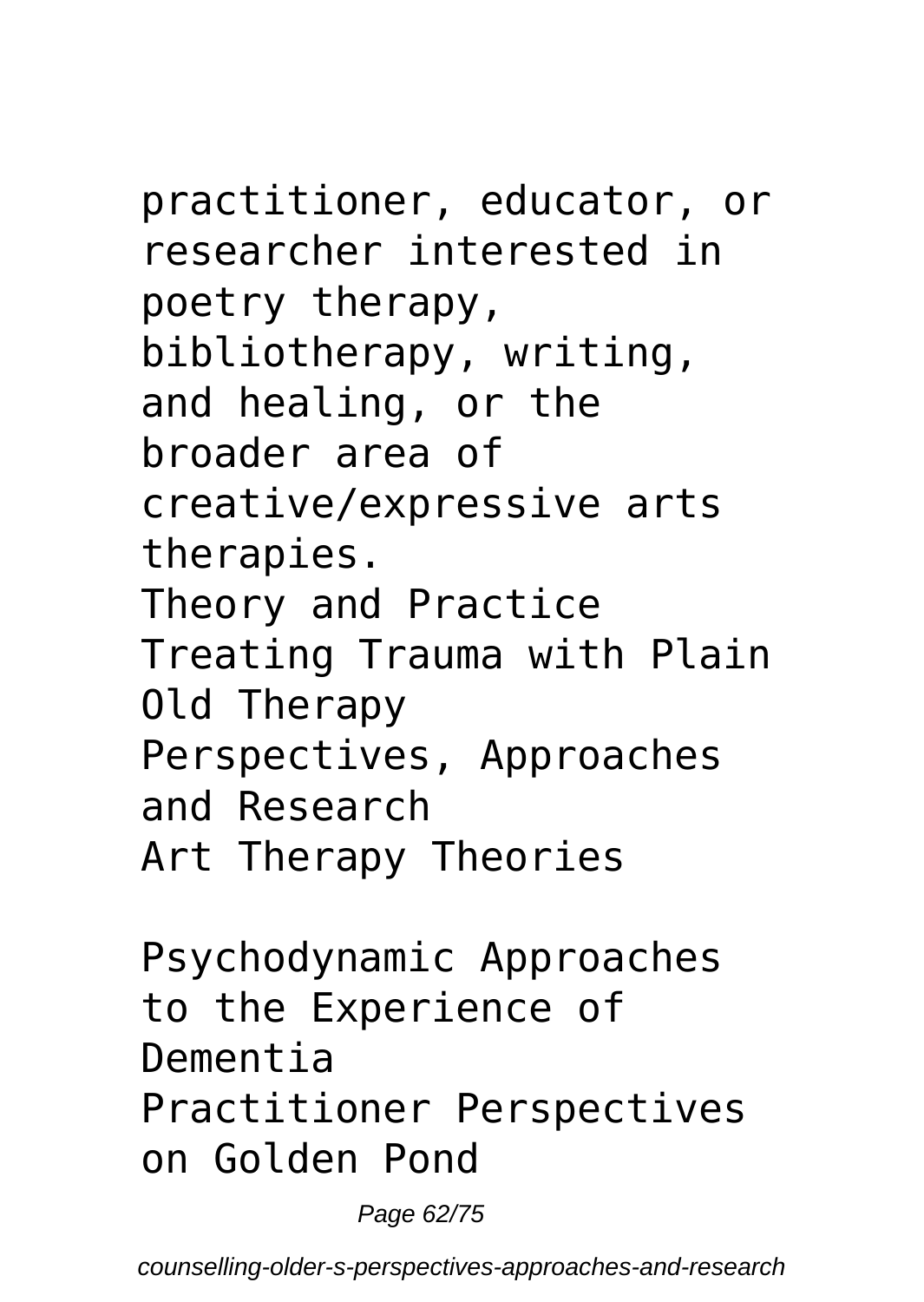**Gerontological Counselling is a trainer's guide to counselling elders and their family members from Asian backgrounds. It places emphasis on: • Ageing processes and issues • Counselling older persons and their families • Culturespecific factors which affect the experiences of older persons Counsellors and social workers who work with older people and their families, managers of day care centres and residential institutions, policymakers who wish to be informed about the subject, professional caregivers and those who intend to give**

Page 63/75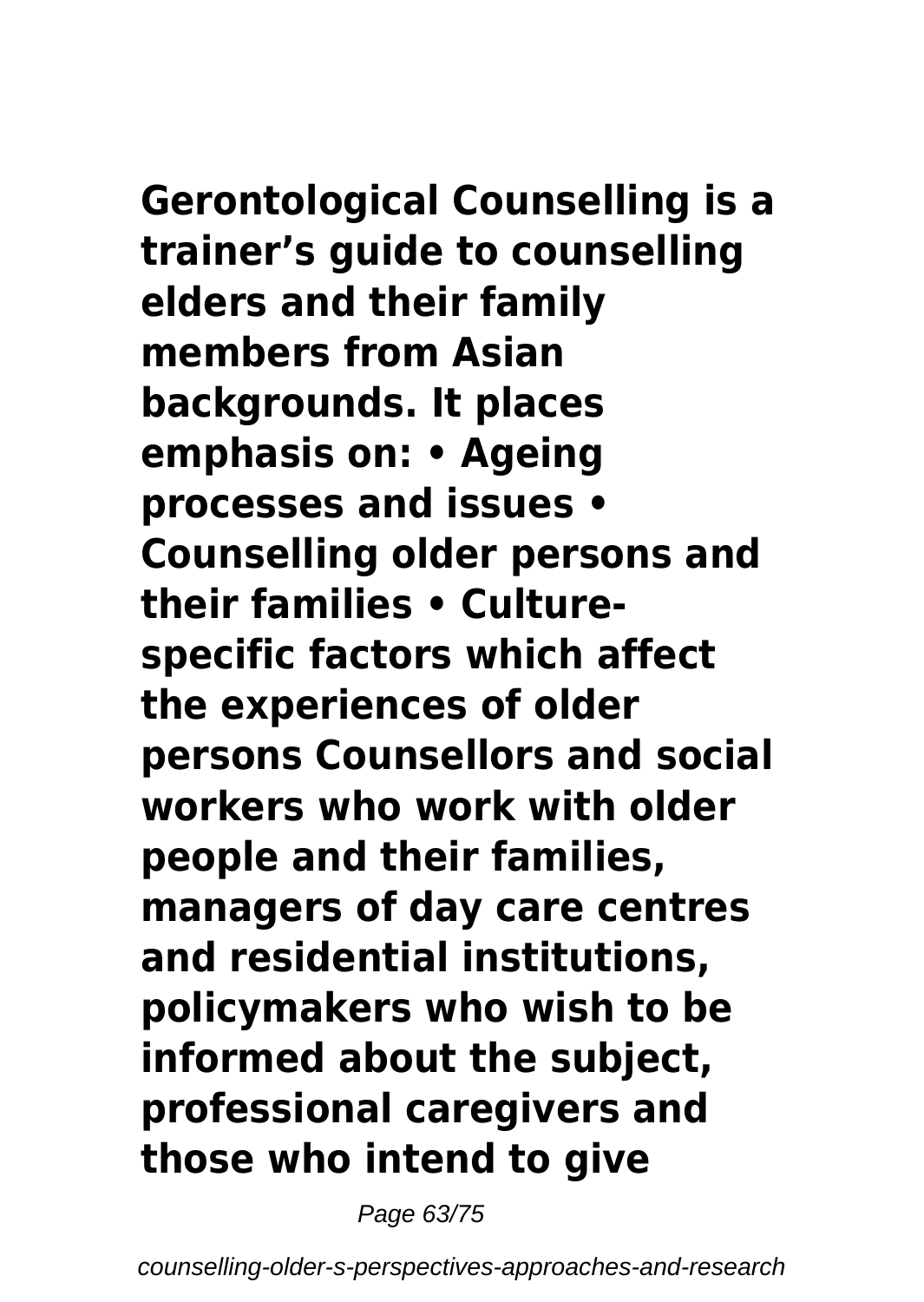### **professional instruction through workshops will find this handbook essential and useful.**

**Thought leaders examine social justice counseling from a global perspective in the latest edition of this pioneering book. Part 1 examines the historical and contemporary context of social justice counseling. Part 2 presents ideas for promoting social justice and challenging oppression and marginalization with individual clients and communities. Topics in this section include perspectives on peace, violence, and conflict;**

Page 64/75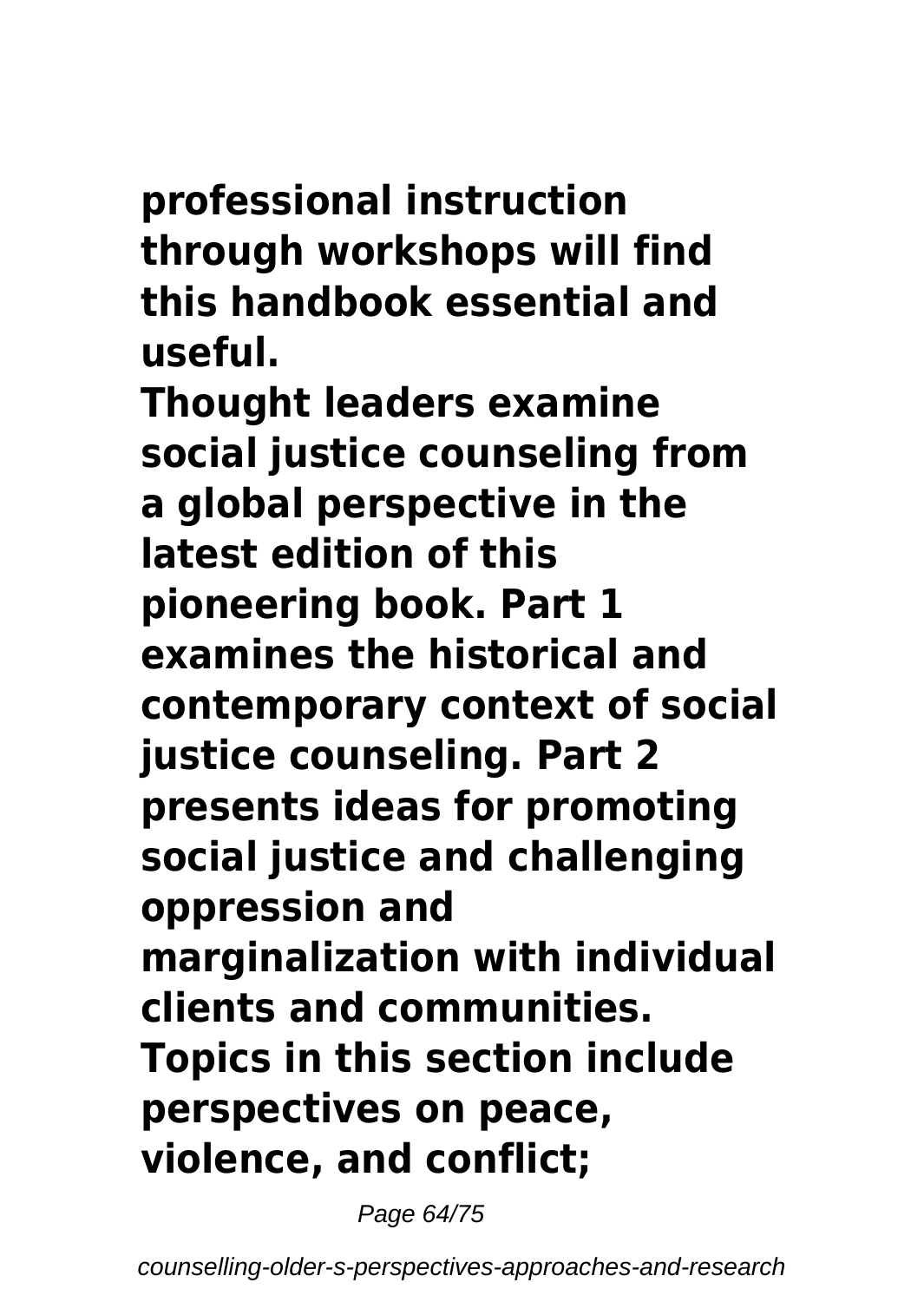**recommendations for global initiatives in school counseling; advocacy for decent work; promoting gender equity; fighting racism; and implementing social action strategies with LGBTQ+ communities, older people, people with disabilities, and undocumented immigrants. Part 3 contains chapters on the role of neuroscience in advancing social justice and infusing social justice perspectives in ethics, research, and counselor training. "This third edition could not come at a better time given the current national and global political climates.**

Page 65/75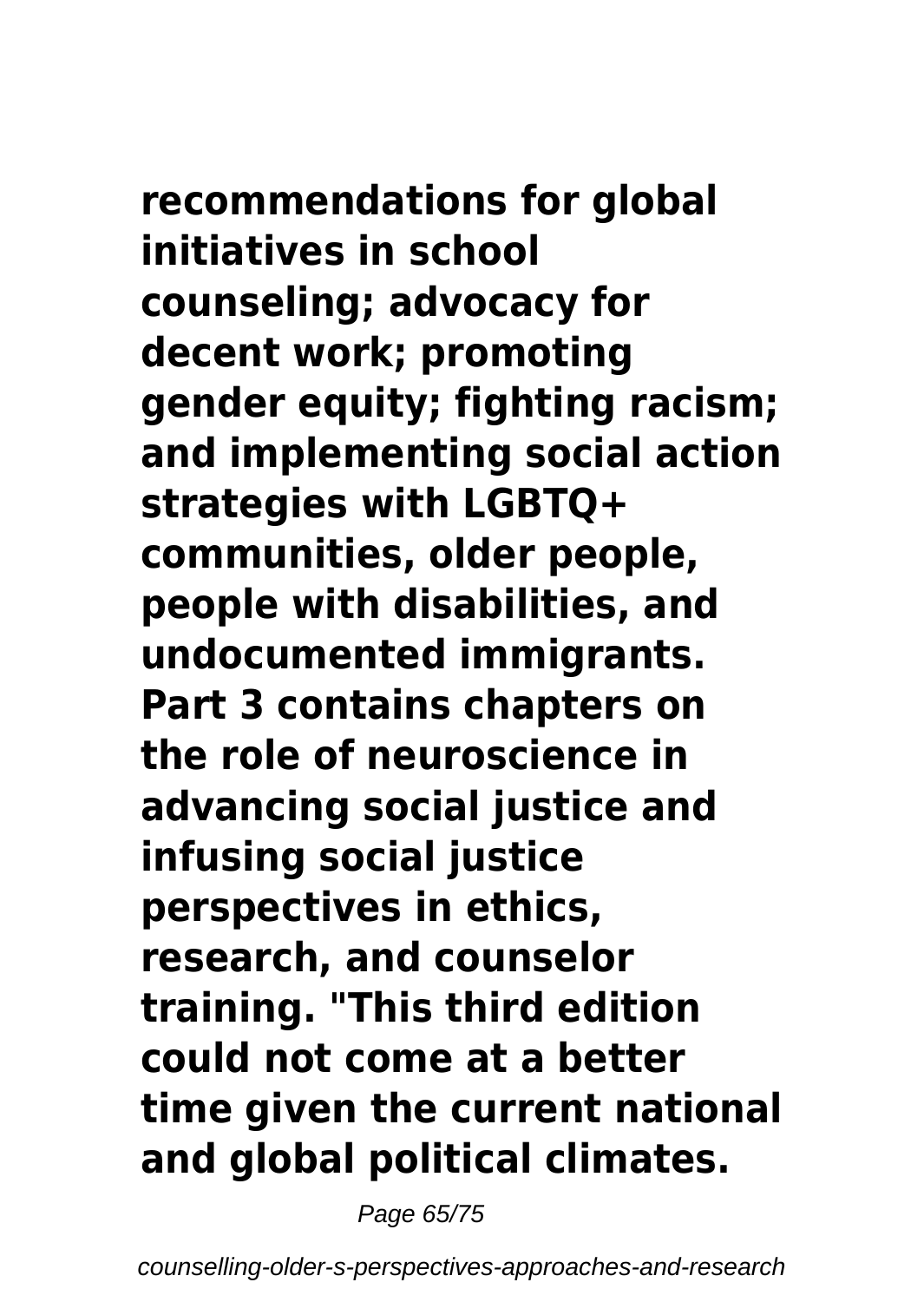**Lee and his colleagues raise the bar, challenging counselors to move from simply understanding social injustice to engaging in actions that improve systemic inequities. The magnitude of this charge cannot be ignored. This text should be mandatory in every counselor education program in the United States and across the globe; the time is now. Counselors must take the lead by leaning in and changing the world one person at a time, one community at a time, and one nation at a time." —Colleen R. Logan, PhD, Fielding Graduate University "Courtland Lee continues to be**

Page 66/75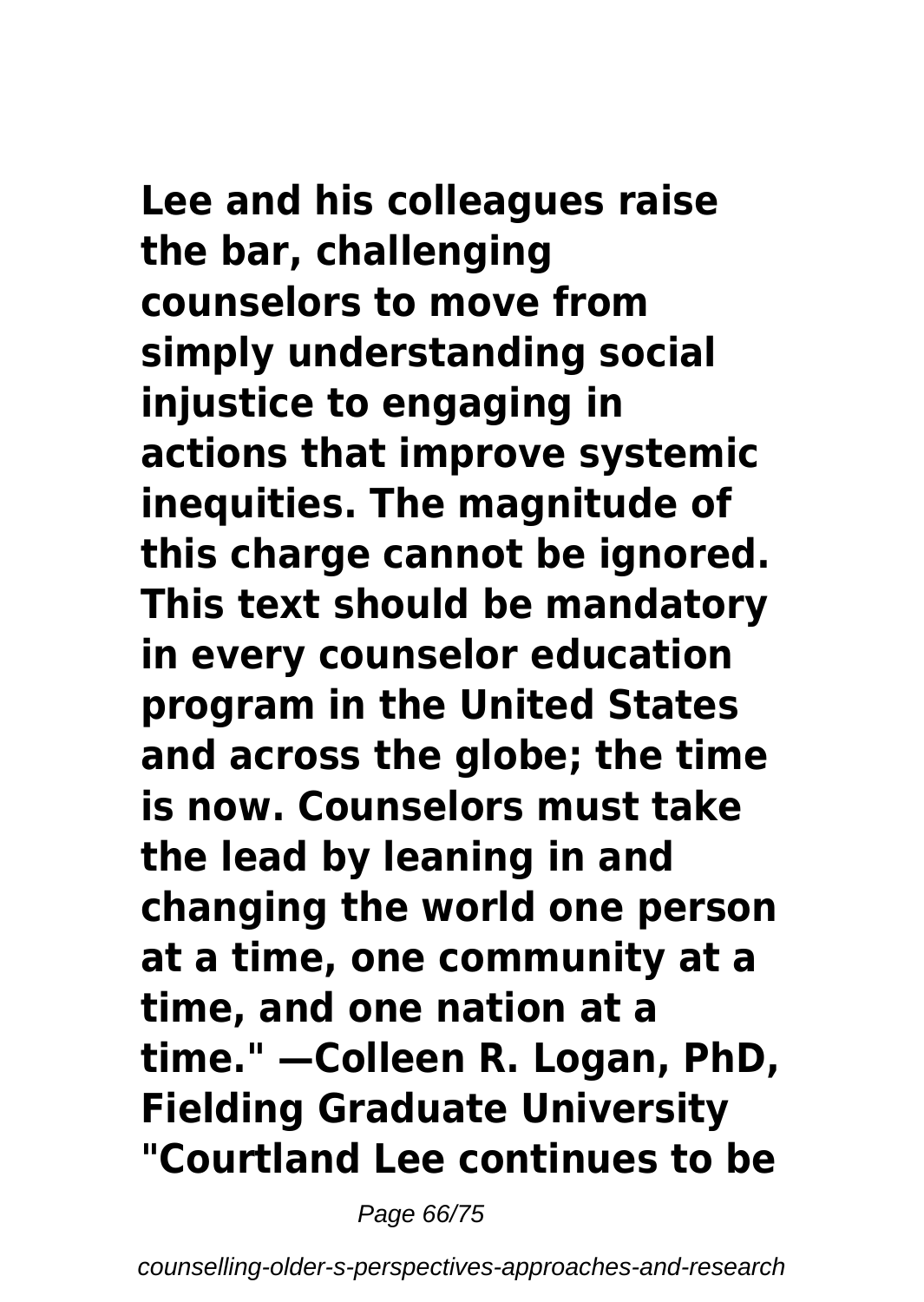# **a leader in helping to advance**

**social justice in the counseling profession. This book builds on previous editions by offering new and emerging strategies for implementing social justice with clients and communities. It pushes the limits of what is possible when counselors incorporate social justice into their practice." —Manivong J. Ratts, PhD, Seattle University "This text provides crucial information on how counselors can engage in social justice work throughout their practice, research, and advocacy activities to not only become effective change agents but also transform how**

Page 67/75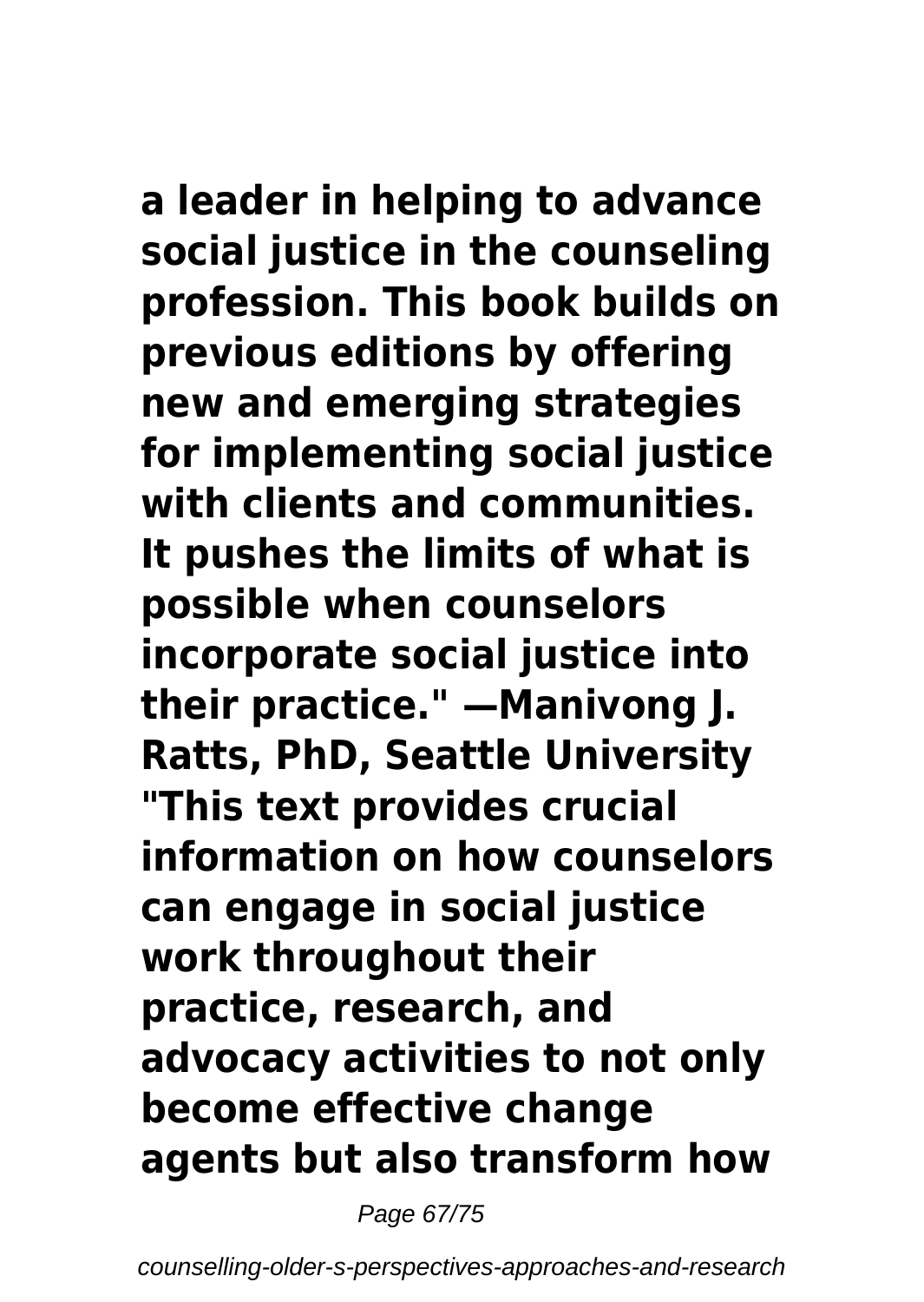**we see ourselves and the world." —Anneliese A. Singh, PhD, University of Georgia \*Requests for digital versions from the ACA can be found on wiley.com. \*To request print copies, please visit the ACA website here. \*Reproduction requests for material from books published by ACA should be directed to permissions@counseling.org Improving the Effectiveness of the Helping Professions: An Evidence-Based Approach to Practice covers the use of research and critical thinking to assist helping professionals make the most effective choices in treating clients with**

Page 68/75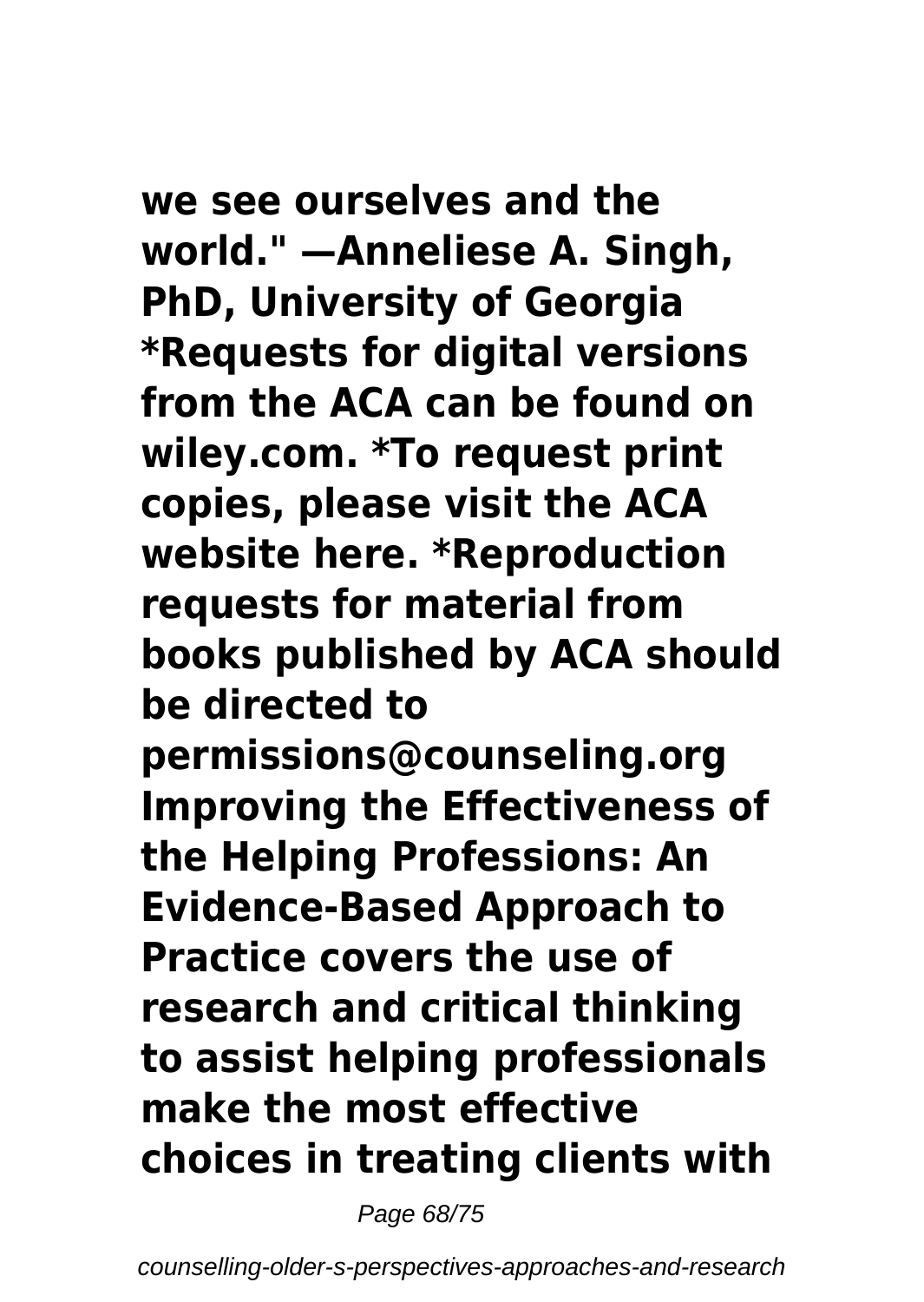**social and emotional problems. The use of evidence-based practice (EBP) comes at a time when managed care and concerns over health care costs coincide with growing concerns that psychotherapy, case management, and counseling may not be sufficiently effective ways of helping people in social and emotional difficulty. The book provides an easy-to-read, inclusive approach covering EBP with posttraumatic stress disorder (PTSD) and terrorism, bereavement, substance abuse, mental illness, and problems experienced by older adults, among others.**

Page 69/75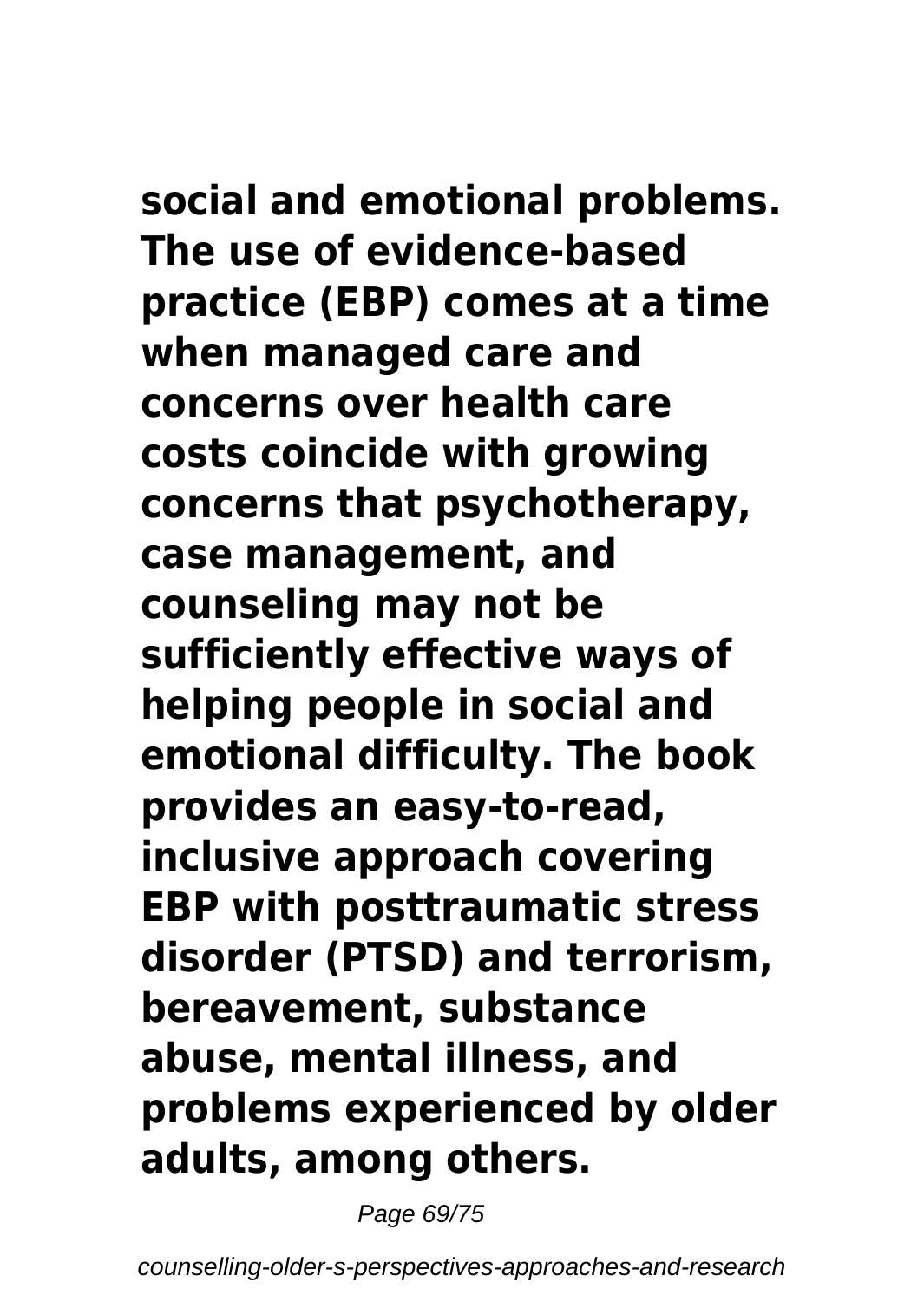**Music therapy is growing internationally to be one of the leading evidence-based psychosocial allied health professions to meet needs across the lifespan.The Oxford Handbook of Music Therapy is the most comprehensive text on this topic in its history. It presents exhaustive coverage of the topic from international leaders in the field Cognitive-Constructivist Psychotherapy with Children and Adolescents Play Therapy Theories and Perspectives Doing Couple Therapy, First Edition GERONTOLOGICAL**

Page 70/75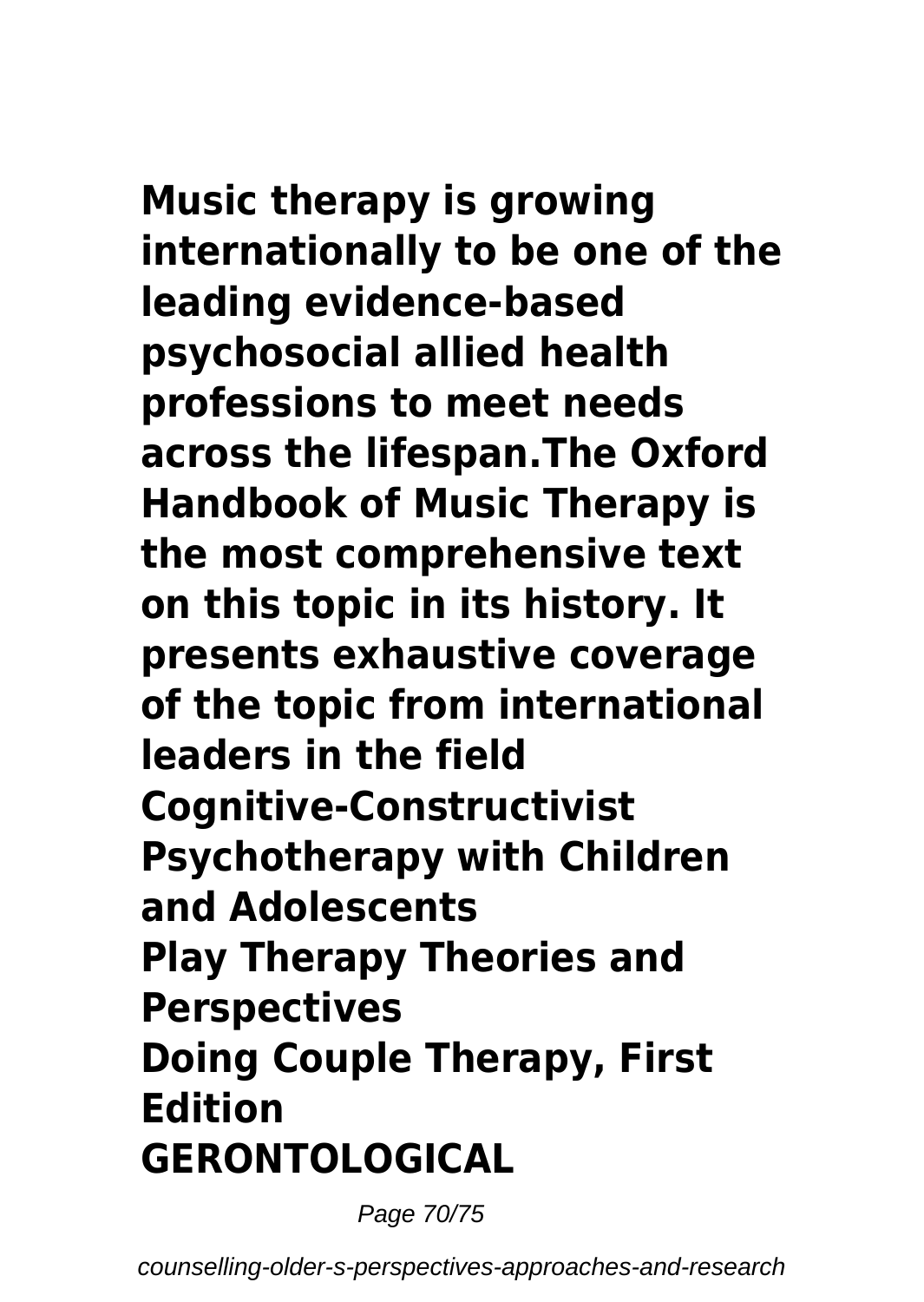### **COUNSELLING Restoring Mentalizing in Attachment Relationships The Oxford Handbook of Clinical Geropsychology Cognitive Behaviour Therapy**

In order to complete trainin successfully, every psychoanalyst has to be a supervisee. This experience lead each analyst to want to become supervisor. Until recently, very little ha been discussed about wh at supervision is, how it is done, and how it is related to the various theories of psychoanalys that are held as articles of faith. The 1980-1981 program of the Williar Alanson White Psychoanaly tic Societ was devoted to supervision-wit representatives of various "schools demonstrating their ways of doin consultations with ana lysts about

Page 71/75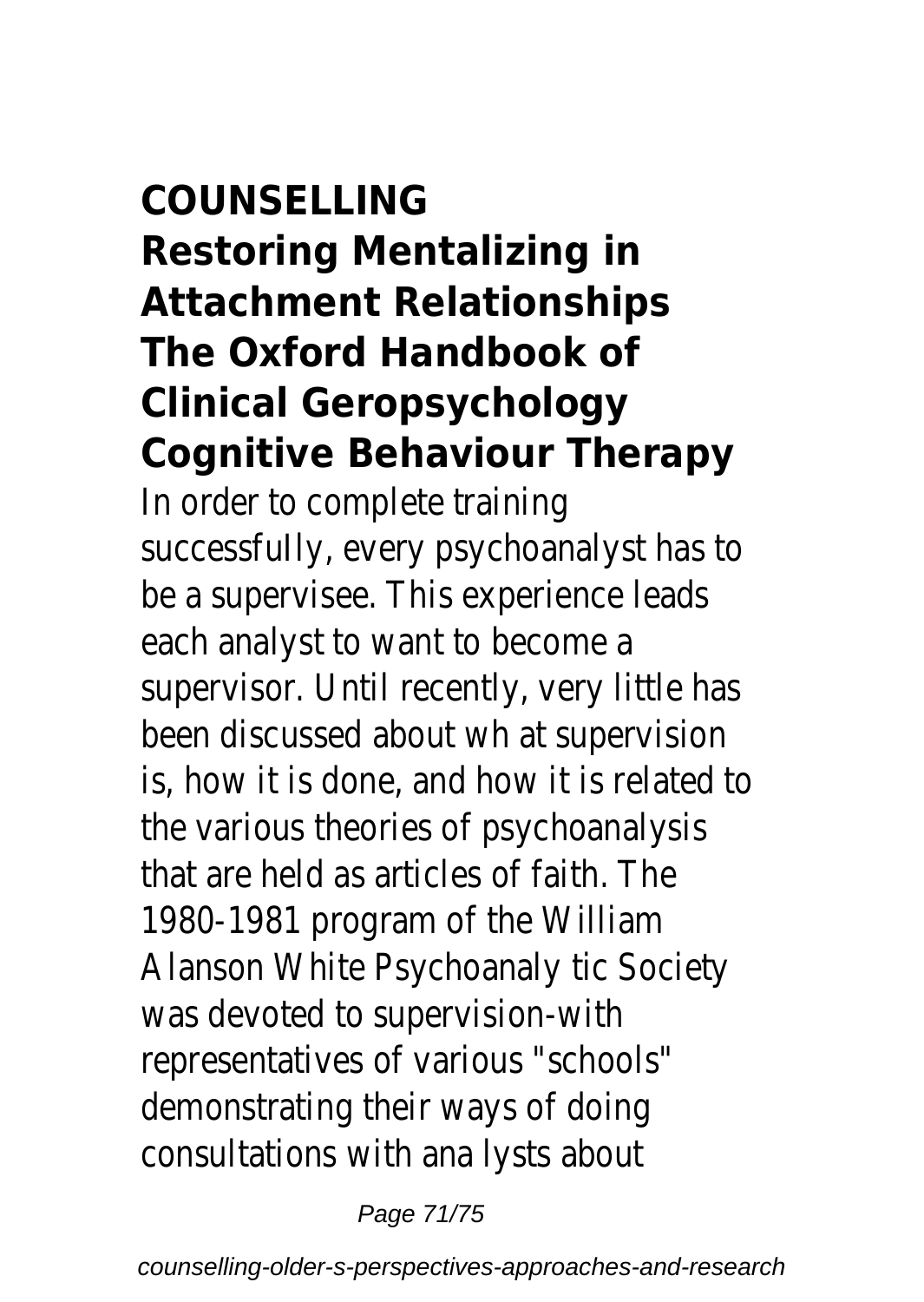patients. This book is an extension of that endeavor. In it, supervisors of various persuasions discuss this topic. The editor Leopold Caligor, Philip M. Bromberg, and James D. Meltzer-are to b congratulated for the high level of discourse repre sented by the variou chapters. They are to be commended a well about the eloquent statement th book makes-namely, there are many and swers and approaches and no final answer to the questions raised by the volume.

A view of human nature generally form part of the assumptions that undergir psychological theories and psychotherapeutic approaches. In th book, Christian anthropology is articulated as a foundation for the theories, approaches and technique applied in practice by its contributor. Various essays from European-base Page 72/75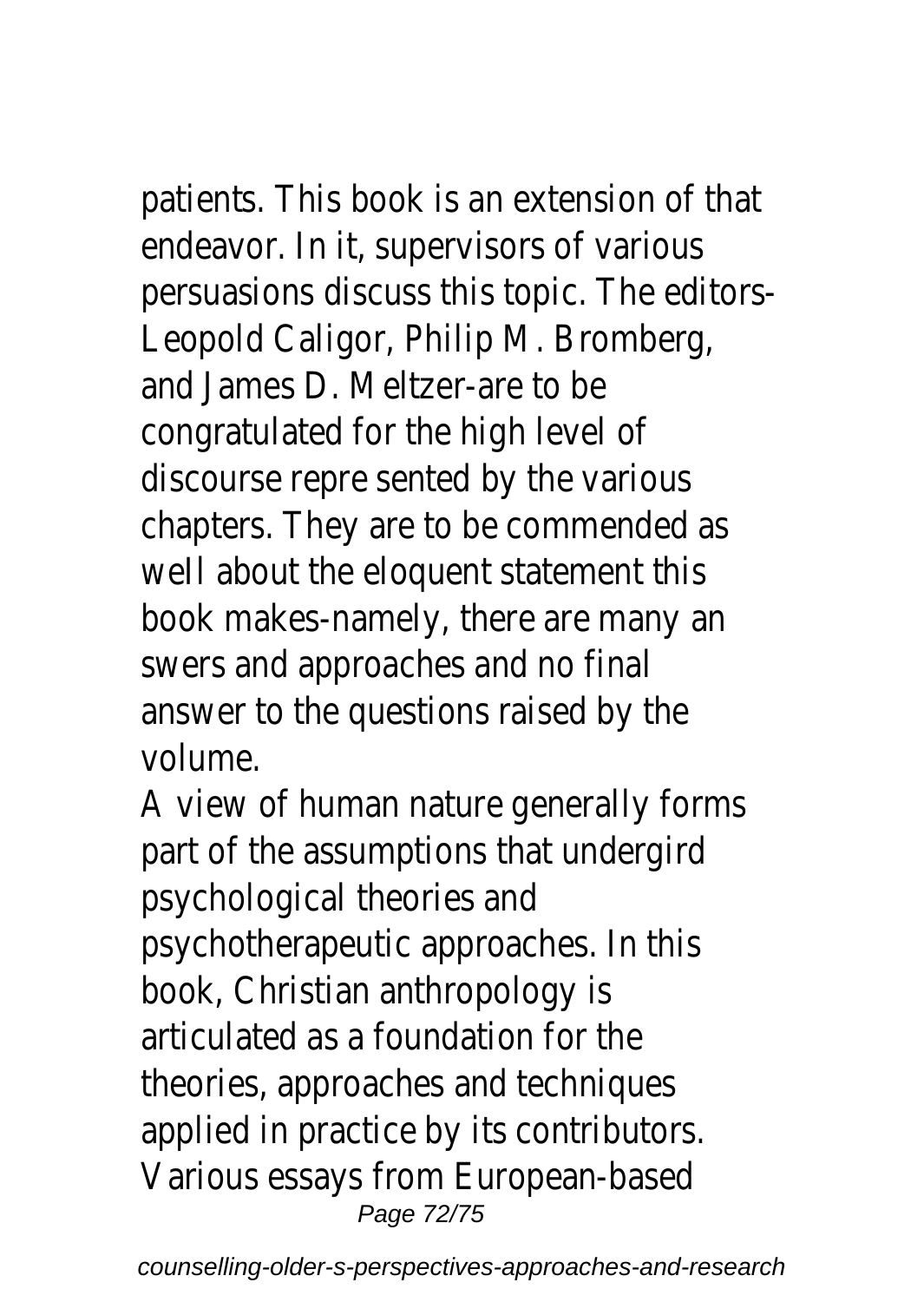practitioners in the fields of psychold psychotherapy and counselling are included here. These authors draw scientific knowledge from the fields of psychology and psychotherapy, focus on intra-psychic aspects of human functioning, such as emotions, drives cognitions, as well as interpersonal a eco-systemic functioning. In addition this, the authors consider spirituality an intrinsic part of humanity through which persons seek meaning and transcendence and that influences physical and mental health. Spiritual insight is gained from the field of theology with specific reference to the Christian faith tradition. As a wide range of topics, contexts and cultural and ecumenical backgrounds are covered this book many practitioners in ment health care and counselling should benefit from the knowledge, ideas an Page 73/75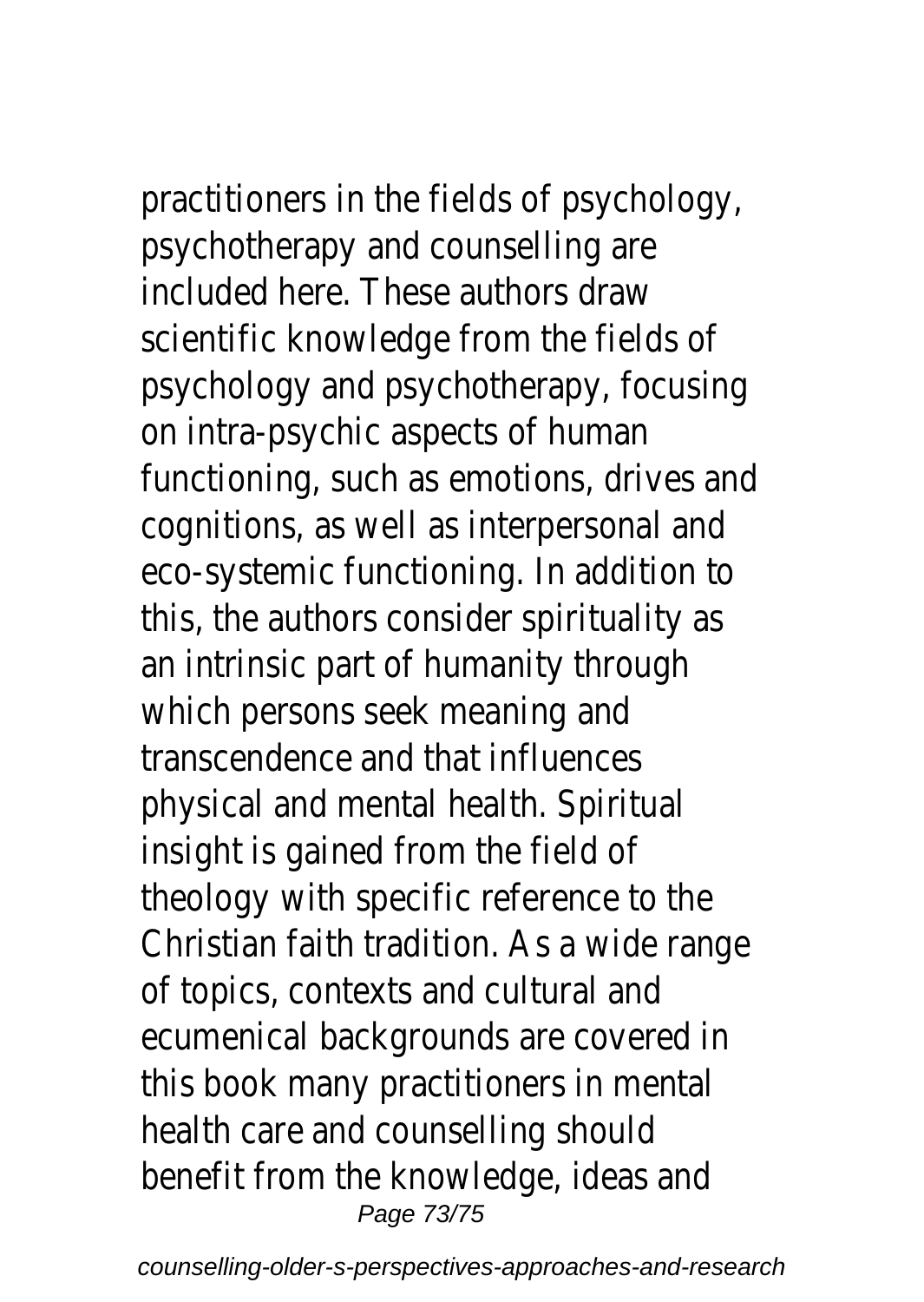practical experience shared here. Health Counseling: A Microskills Approach for Counselors, Educators, School Nurses, Second Edition teache the basic skills of health counseling t non-professionally trained counselors. Merging theory and practice with specific applications to common health proble this reader-friendly text provides a so theoretical framework for the practic health counseling and allows student practice, review, and apply the information presented. The text follow Ivey's Microskills Model, which breaks counseling down into discrete skills t can be mastered individually and then applied collectively. Healthy People Objectives throughout the chapters I the content with the nation's leading health problems.

Helping Relationships with Older Adul From Theory to Practice examines th Page 74/75